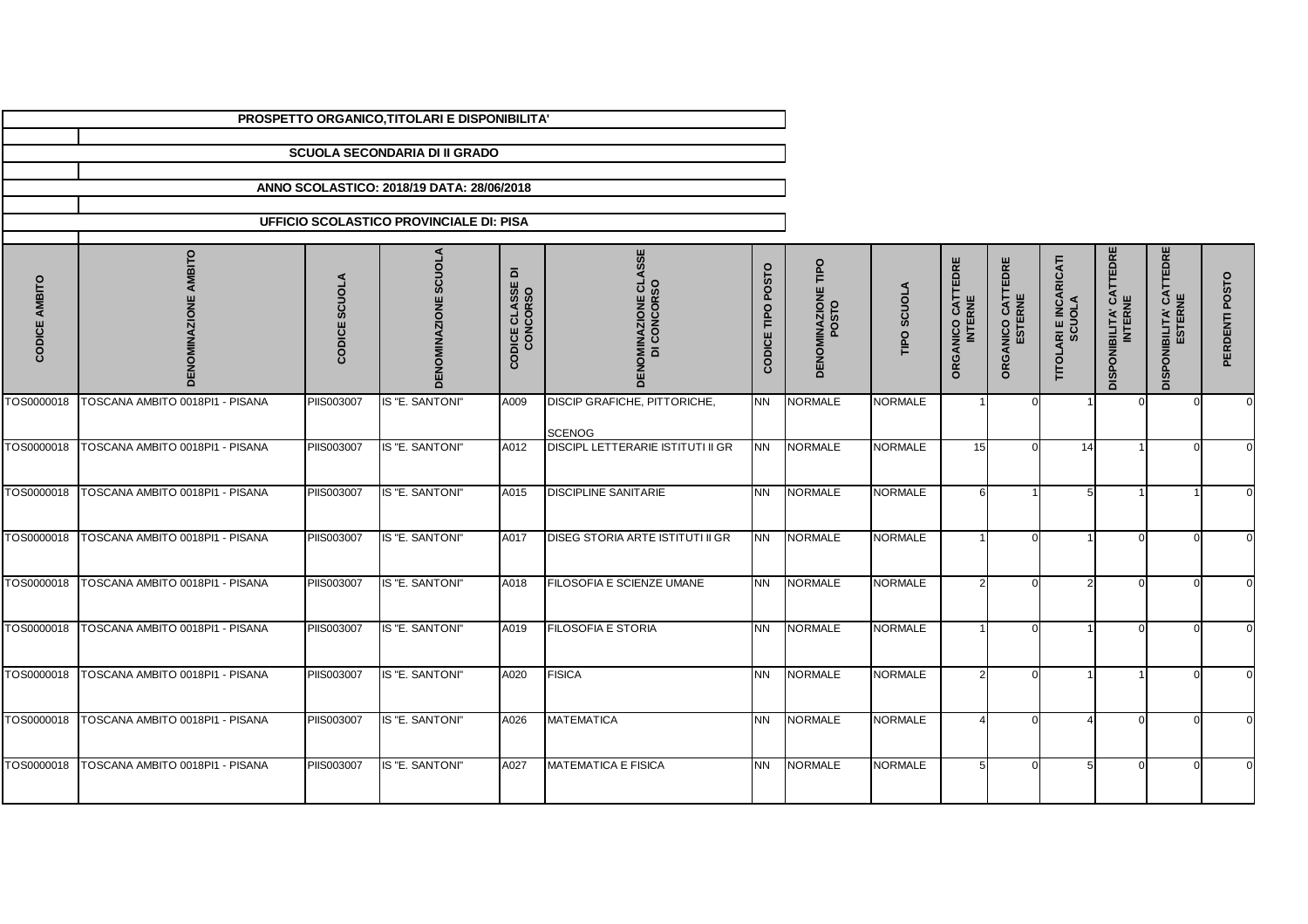|            | TOS0000018 TOSCANA AMBITO 0018PI1 - PISANA   | PIIS003007        | IS "E. SANTONI" | A031 | <b>SCIENZE DEGLI ALIMENTI</b>        | <b>NN</b> | <b>NORMALE</b>  | NORMALE        |    |          |    |  |  |
|------------|----------------------------------------------|-------------------|-----------------|------|--------------------------------------|-----------|-----------------|----------------|----|----------|----|--|--|
|            |                                              |                   |                 |      |                                      |           |                 |                |    |          |    |  |  |
|            |                                              |                   |                 |      |                                      |           |                 |                |    |          |    |  |  |
|            | TOS0000018   TOSCANA AMBITO 0018PI1 - PISANA | <b>PIIS003007</b> | IS "E. SANTONI" | A034 | SCIENZE E TECNOLOGIE CHIMICHE        | <b>NN</b> | <b>NORMALE</b>  | <b>NORMALE</b> |    | $\Omega$ |    |  |  |
|            |                                              |                   |                 |      |                                      |           |                 |                |    |          |    |  |  |
| TOS0000018 | TOSCANA AMBITO 0018PI1 - PISANA              | PIIS003007        | IS "E. SANTONI" | A037 | COSTRUZ TECNOL E TECN RAPPR          | <b>NN</b> | <b>NORMALE</b>  | <b>NORMALE</b> |    | $\Omega$ |    |  |  |
|            |                                              |                   |                 |      |                                      |           |                 |                |    |          |    |  |  |
|            |                                              |                   |                 |      | <b>GRAFICA</b>                       |           |                 |                |    |          |    |  |  |
| TOS0000018 | TOSCANA AMBITO 0018PI1 - PISANA              | PIIS003007        | IS "E. SANTONI" | A041 | SCIENZE E TECNOLOGIE                 | <b>NN</b> | <b>NORMALE</b>  | <b>NORMALE</b> |    |          |    |  |  |
|            |                                              |                   |                 |      |                                      |           |                 |                |    |          |    |  |  |
|            |                                              |                   |                 |      | <b>INFORMATICHE</b>                  |           |                 |                |    |          |    |  |  |
| TOS0000018 | TOSCANA AMBITO 0018PI1 - PISANA              | PIIS003007        | IS "E. SANTONI" | A045 | SCIENZE ECONOMICO-AZIENDALI          | <b>NN</b> | <b>NORMALE</b>  | <b>NORMALE</b> |    |          |    |  |  |
|            |                                              |                   |                 |      |                                      |           |                 |                |    |          |    |  |  |
| TOS0000018 | TOSCANA AMBITO 0018PI1 - PISANA              | <b>PIIS003007</b> | IS "E. SANTONI" |      | SCIENZE GIURIDICO-ECONOMICHE         | <b>NN</b> | <b>NORMALE</b>  | <b>NORMALE</b> |    | $\Omega$ |    |  |  |
|            |                                              |                   |                 | A046 |                                      |           |                 |                |    |          |    |  |  |
|            |                                              |                   |                 |      |                                      |           |                 |                |    |          |    |  |  |
| TOS0000018 | TOSCANA AMBITO 0018PI1 - PISANA              | PIIS003007        | IS "E. SANTONI" | A048 | SCIENZE MOTORIE E SPORTIVE II        | <b>NN</b> | <b>NORMALE</b>  | <b>NORMALE</b> |    |          |    |  |  |
|            |                                              |                   |                 |      |                                      |           |                 |                |    |          |    |  |  |
|            |                                              |                   |                 |      | <b>GRADO</b>                         |           |                 |                |    |          |    |  |  |
| TOS0000018 | TOSCANA AMBITO 0018PI1 - PISANA              | PIIS003007        | IS "E. SANTONI" | A050 | SCIENZE NAT. CHIM E BIOLOG           | <b>NN</b> | <b>NORMALE</b>  | <b>NORMALE</b> |    | U        |    |  |  |
|            |                                              |                   |                 |      |                                      |           |                 |                |    |          |    |  |  |
|            |                                              |                   |                 |      |                                      |           |                 |                |    |          |    |  |  |
| TOS0000018 | TOSCANA AMBITO 0018PI1 - PISANA              | PIIS003007        | IS "E. SANTONI" | A051 | SCIENZE, TECNOL E TECN AGR           | <b>NN</b> | <b>NORMALE</b>  | <b>NORMALE</b> |    |          |    |  |  |
|            |                                              |                   |                 |      |                                      |           |                 |                |    |          |    |  |  |
| TOS0000018 | TOSCANA AMBITO 0018PI1 - PISANA              | <b>PIIS003007</b> | IS "E. SANTONI" | A052 | SCIENZE, TECNOL E TECN PROD          | <b>NN</b> | <b>NORMALE</b>  | <b>NORMALE</b> |    | $\Omega$ |    |  |  |
|            |                                              |                   |                 |      |                                      |           |                 |                |    |          |    |  |  |
|            |                                              |                   |                 |      | <b>ANIMALI</b>                       |           |                 |                |    |          |    |  |  |
| TOS0000018 | TOSCANA AMBITO 0018PI1 - PISANA              | <b>PIIS003007</b> | IS "E. SANTONI" | AA24 | <b>LINGUA E CULT STRANIERA</b>       | <b>NN</b> | <b>NORMALE</b>  | <b>NORMALE</b> |    |          |    |  |  |
|            |                                              |                   |                 |      |                                      |           |                 |                |    |          |    |  |  |
|            |                                              |                   |                 |      | <b>FRANCESE)</b>                     |           |                 |                |    |          |    |  |  |
| TOS0000018 | TOSCANA AMBITO 0018PI1 - PISANA              | PIIS003007        | IS "E. SANTONI" | AB24 | LINGUA E CULT STRANIERA (INGLESE) NN |           | <b>NORMALE</b>  | <b>NORMALE</b> | 8  | $\Omega$ |    |  |  |
|            |                                              |                   |                 |      |                                      |           |                 |                |    |          |    |  |  |
|            |                                              |                   |                 |      |                                      |           |                 |                |    |          |    |  |  |
| TOS0000018 | TOSCANA AMBITO 0018PI1 - PISANA              | PIIS003007        | IS "E. SANTONI" | AD01 | <b>SOSTEGNO</b>                      | <b>HH</b> | <b>SOSTEGNO</b> | <b>NORMALE</b> | 22 |          | 22 |  |  |
|            |                                              |                   |                 |      |                                      |           |                 |                |    |          |    |  |  |
| TOS0000018 | TOSCANA AMBITO 0018PI1 - PISANA              | PIIS003007        | IS "E. SANTONI" | B011 | LAB SCIENZE E TECNOL AGRARIE         | <b>NN</b> | <b>NORMALE</b>  | <b>NORMALE</b> |    | U        |    |  |  |
|            |                                              |                   |                 |      |                                      |           |                 |                |    |          |    |  |  |
|            |                                              |                   |                 |      |                                      |           |                 |                |    |          |    |  |  |
| TOS0000018 | TOSCANA AMBITO 0018PI1 - PISANA              | PIIS003007        | IS "E. SANTONI" | B012 | LAB SCIENZE E TECNOL CHIM            | <b>NN</b> | <b>NORMALE</b>  | <b>NORMALE</b> |    |          |    |  |  |
|            |                                              |                   |                 |      |                                      |           |                 |                |    |          |    |  |  |
|            |                                              |                   |                 |      | <b>MICROBIOL</b>                     |           |                 |                |    |          |    |  |  |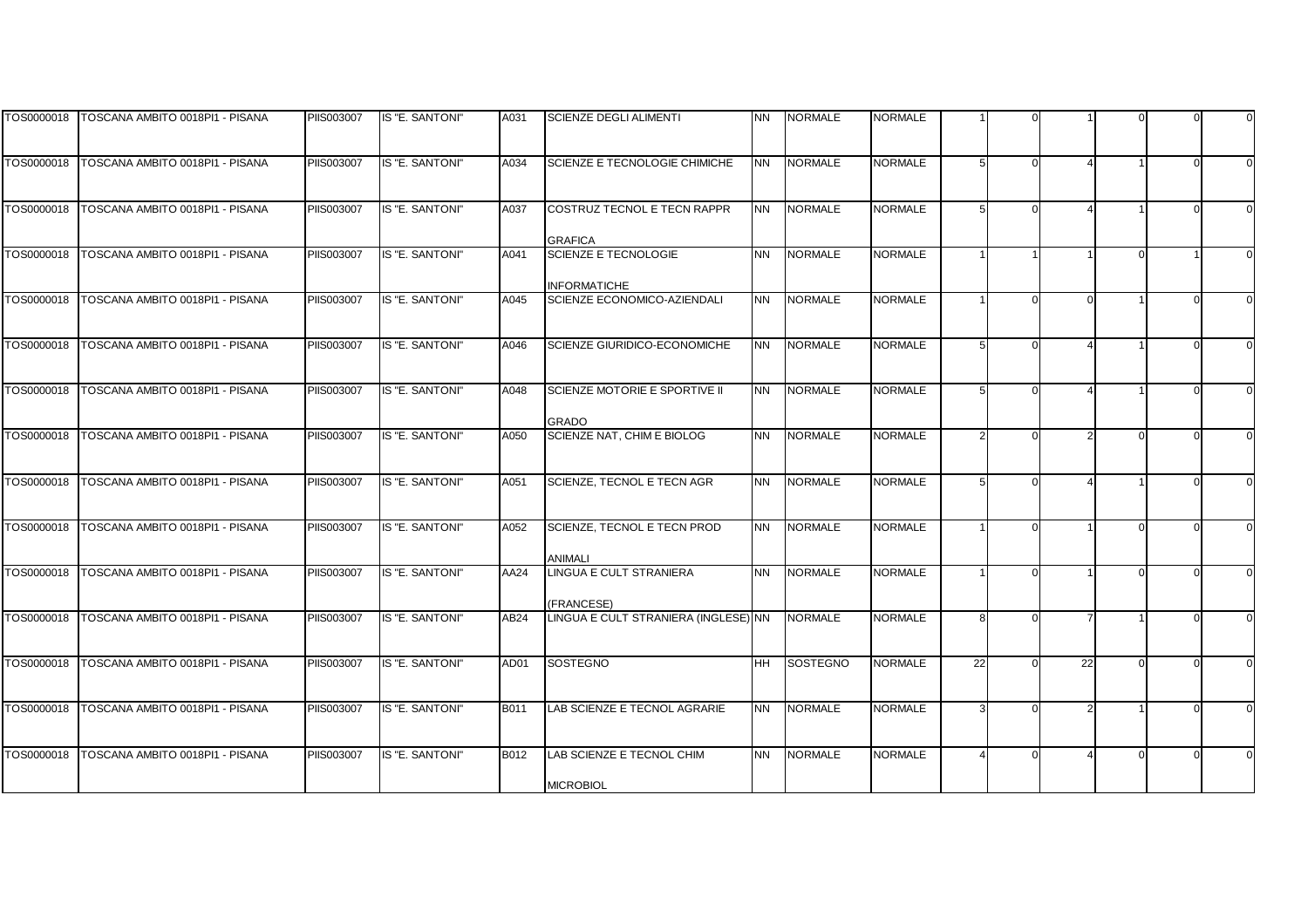|            | TOS0000018   TOSCANA AMBITO 0018PI1 - PISANA | <b>PIIS003007</b> | IS "E. SANTONI" | <b>B014</b>      | LAB SCIENZE E TECNOL                              | <b>NN</b> | <b>NORMALE</b> | NORMALE        |          |    |  |  |
|------------|----------------------------------------------|-------------------|-----------------|------------------|---------------------------------------------------|-----------|----------------|----------------|----------|----|--|--|
|            |                                              |                   |                 |                  |                                                   |           |                |                |          |    |  |  |
|            | TOS0000018   TOSCANA AMBITO 0018PI1 - PISANA | <b>PIIS003007</b> | IS "E. SANTONI" | B016             | <b>COSTRUZIONI</b><br><b>LAB SCIENZE E TECNOL</b> | <b>NN</b> | <b>NORMALE</b> | <b>NORMALE</b> |          |    |  |  |
|            |                                              |                   |                 |                  |                                                   |           |                |                |          |    |  |  |
|            |                                              |                   |                 |                  | <b>INFORMATICHE</b>                               |           |                |                |          |    |  |  |
| TOS0000018 | TOSCANA AMBITO 0018PI1 - PISANA              | PIIS003007        | IS "E. SANTONI" | B023             | LAB SERVIZI SOCIO-SANITARI                        | <b>NN</b> | <b>NORMALE</b> | <b>NORMALE</b> |          |    |  |  |
|            |                                              |                   |                 |                  |                                                   |           |                |                |          |    |  |  |
|            |                                              |                   |                 |                  |                                                   |           |                |                |          |    |  |  |
| TOS0000018 | TOSCANA AMBITO 0018PI1 - PISANA              | PIIS003007        | IS "E. SANTONI" | B029             | <b>GABINETTO FISIOTERAPICO</b>                    | <b>NN</b> | <b>NORMALE</b> | <b>NORMALE</b> |          |    |  |  |
|            |                                              |                   |                 |                  |                                                   |           |                |                |          |    |  |  |
| TOS0000018 | TOSCANA AMBITO 0018PI1 - PISANA              | PIIS004003        | "A.PESENTI"     | A011             | DISCIPLINE LETTERARIE E LATINO                    | <b>NN</b> | <b>NORMALE</b> | <b>NORMALE</b> | o        |    |  |  |
|            |                                              |                   |                 |                  |                                                   |           |                |                |          |    |  |  |
|            |                                              |                   |                 |                  |                                                   |           |                |                |          |    |  |  |
| TOS0000018 | TOSCANA AMBITO 0018PI1 - PISANA              | PIIS004003        | "A.PESENTI"     | A012             | <b>DISCIPL LETTERARIE ISTITUTI II GR</b>          | <b>NN</b> | <b>NORMALE</b> | <b>NORMALE</b> | 6        |    |  |  |
|            |                                              |                   |                 |                  |                                                   |           |                |                |          |    |  |  |
| TOS0000018 | TOSCANA AMBITO 0018PI1 - PISANA              | PIIS004003        | "A.PESENTI"     | A017             | DISEG STORIA ARTE ISTITUTI II GR                  | <b>NN</b> | <b>NORMALE</b> | <b>NORMALE</b> |          |    |  |  |
|            |                                              |                   |                 |                  |                                                   |           |                |                |          |    |  |  |
|            |                                              |                   |                 |                  |                                                   |           |                |                |          |    |  |  |
| TOS0000018 | TOSCANA AMBITO 0018PI1 - PISANA              | PIIS004003        | "A.PESENTI"     | A019             | <b>FILOSOFIA E STORIA</b>                         | <b>NN</b> | <b>NORMALE</b> | <b>NORMALE</b> |          |    |  |  |
|            |                                              |                   |                 |                  |                                                   |           |                |                |          |    |  |  |
|            |                                              |                   |                 |                  |                                                   |           |                |                |          |    |  |  |
| TOS0000018 | TOSCANA AMBITO 0018PI1 - PISANA              | PIIS004003        | "A.PESENTI"     | A027             | <b>MATEMATICA E FISICA</b>                        | <b>NN</b> | <b>NORMALE</b> | <b>NORMALE</b> | 12       | 11 |  |  |
|            |                                              |                   |                 |                  |                                                   |           |                |                |          |    |  |  |
| TOS0000018 | TOSCANA AMBITO 0018PI1 - PISANA              | PIIS004003        | "A.PESENTI"     | A045             | <b>SCIENZE ECONOMICO-AZIENDALI</b>                | <b>NN</b> | <b>NORMALE</b> | <b>NORMALE</b> | $\Omega$ |    |  |  |
|            |                                              |                   |                 |                  |                                                   |           |                |                |          |    |  |  |
|            |                                              |                   |                 |                  |                                                   |           |                |                |          |    |  |  |
| TOS0000018 | TOSCANA AMBITO 0018PI1 - PISANA              | PIIS004003        | "A.PESENTI"     | A046             | SCIENZE GIURIDICO-ECONOMICHE                      | <b>NN</b> | <b>NORMALE</b> | <b>NORMALE</b> |          |    |  |  |
|            |                                              |                   |                 |                  |                                                   |           |                |                |          |    |  |  |
| TOS0000018 | TOSCANA AMBITO 0018PI1 - PISANA              | PIIS004003        | "A.PESENTI"     | A048             | SCIENZE MOTORIE E SPORTIVE II                     | <b>NN</b> | <b>NORMALE</b> | <b>NORMALE</b> |          |    |  |  |
|            |                                              |                   |                 |                  |                                                   |           |                |                |          |    |  |  |
|            |                                              |                   |                 |                  | <b>GRADO</b>                                      |           |                |                |          |    |  |  |
| TOS0000018 | TOSCANA AMBITO 0018PI1 - PISANA              | PIIS004003        | "A.PESENTI"     | A050             | SCIENZE NAT, CHIM E BIOLOG                        | <b>NN</b> | <b>NORMALE</b> | <b>NORMALE</b> | ĥ        |    |  |  |
|            |                                              |                   |                 |                  |                                                   |           |                |                |          |    |  |  |
| TOS0000018 | TOSCANA AMBITO 0018PI1 - PISANA              | PIIS004003        | "A.PESENTI"     | AA24             | LINGUA E CULT STRANIERA                           | <b>NN</b> | <b>NORMALE</b> | <b>NORMALE</b> |          |    |  |  |
|            |                                              |                   |                 |                  |                                                   |           |                |                |          |    |  |  |
|            |                                              |                   |                 |                  | (FRANCESE)                                        |           |                |                |          |    |  |  |
| TOS0000018 | TOSCANA AMBITO 0018PI1 - PISANA              | PIIS004003        | "A.PESENTI"     | AB <sub>24</sub> | LINGUA E CULT STRANIERA (INGLESE) NN              |           | <b>NORMALE</b> | <b>NORMALE</b> |          |    |  |  |
|            |                                              |                   |                 |                  |                                                   |           |                |                |          |    |  |  |
|            |                                              |                   |                 |                  |                                                   |           |                |                |          |    |  |  |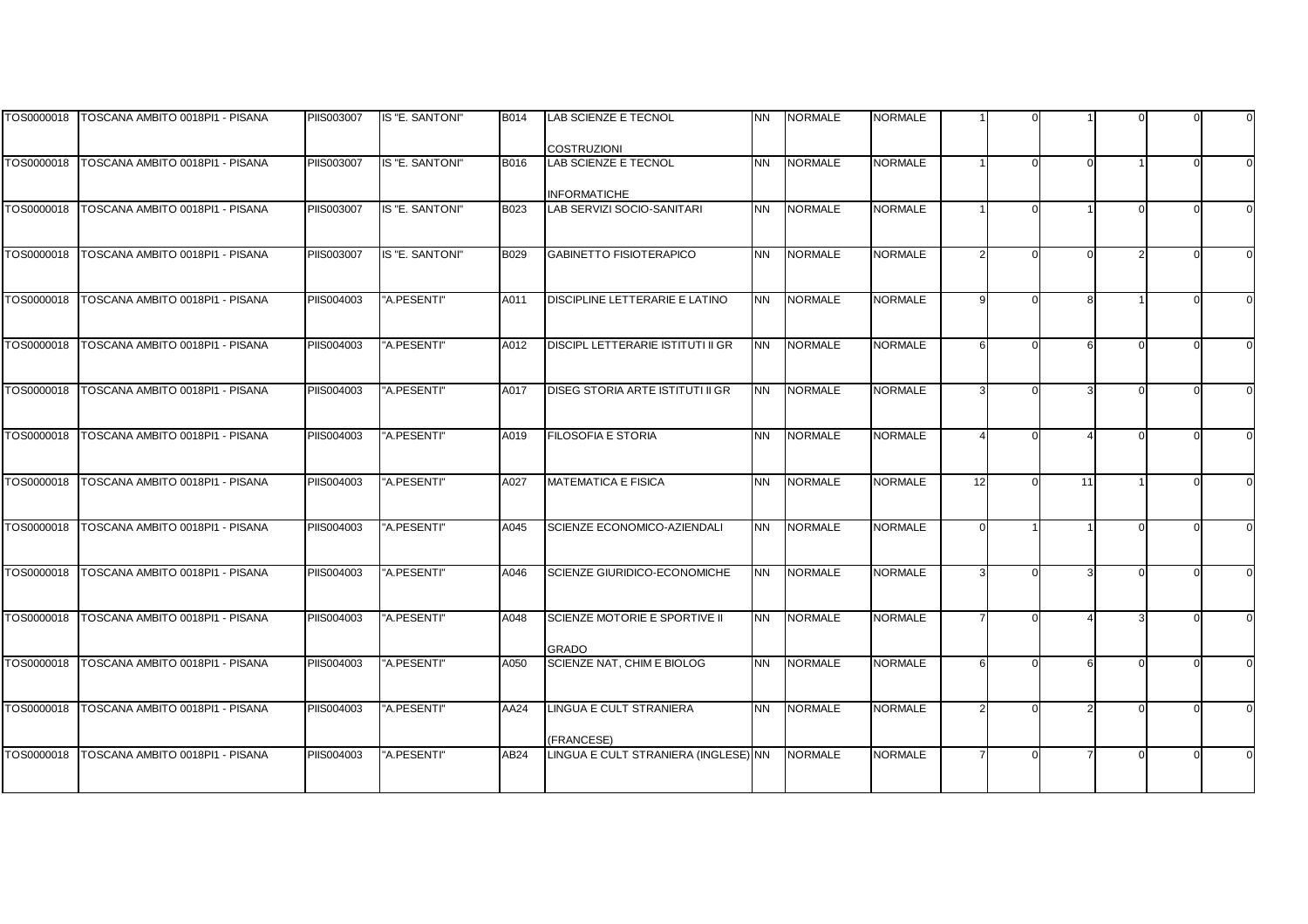|            | TOS0000018   TOSCANA AMBITO 0018PI1 - PISANA | PIIS004003        | "A.PESENTI"                                    | AC24             | LINGUA E CULT STRANIERA                         | <b>NN</b>      | <b>NORMALE</b> | <b>NORMALE</b> |    |                |  |  |
|------------|----------------------------------------------|-------------------|------------------------------------------------|------------------|-------------------------------------------------|----------------|----------------|----------------|----|----------------|--|--|
|            |                                              |                   |                                                |                  | (SPAGNOLO)                                      |                |                |                |    |                |  |  |
|            | TOS0000018 TOSCANA AMBITO 0018PI1 - PISANA   | PIIS004003        | "A.PESENTI"                                    | AD01             | <b>SOSTEGNO</b>                                 | <b>HH</b>      | SOSTEGNO       | <b>NORMALE</b> | 6  | 6              |  |  |
|            |                                              |                   |                                                |                  |                                                 |                |                |                |    |                |  |  |
| TOS0000018 | TOSCANA AMBITO 0018PI1 - PISANA              | PIIS004003        | "A.PESENTI"                                    | AD <sub>24</sub> | LINGUA E CULT STRANIERA                         | <b>NN</b>      | <b>NORMALE</b> | <b>NORMALE</b> |    | $\overline{2}$ |  |  |
|            |                                              |                   |                                                |                  |                                                 |                |                |                |    |                |  |  |
| TOS0000018 | TOSCANA AMBITO 0018PI1 - PISANA              | <b>PIIS004003</b> | "A.PESENTI"                                    | <b>BB02</b>      | (TEDESCO)<br>CONV LINGUA STRANIERA (INGLESE)    | N <sub>N</sub> | <b>NORMALE</b> | <b>NORMALE</b> |    | $\Omega$       |  |  |
|            |                                              |                   |                                                |                  |                                                 |                |                |                |    |                |  |  |
| TOS0000018 | TOSCANA AMBITO 0018PI1 - PISANA              | PIIS004003        | "A.PESENTI"                                    | BC <sub>02</sub> | CONV LINGUA STRANIERA                           | <b>NN</b>      | <b>NORMALE</b> | <b>NORMALE</b> |    | $\Omega$       |  |  |
|            |                                              |                   |                                                |                  |                                                 |                |                |                |    |                |  |  |
|            |                                              |                   |                                                |                  | (SPAGNOLO)                                      |                |                |                |    |                |  |  |
| TOS0000018 | TOSCANA AMBITO 0018PI1 - PISANA              | <b>PIIS00700E</b> | ISTITUTO SUPERIORE A009                        |                  | DISCIP GRAFICHE, PITTORICHE,                    | <b>NN</b>      | <b>NORMALE</b> | <b>NORMALE</b> |    |                |  |  |
|            |                                              |                   |                                                |                  |                                                 |                |                |                |    |                |  |  |
|            |                                              |                   |                                                |                  |                                                 |                |                |                |    |                |  |  |
| TOS0000018 | TOSCANA AMBITO 0018PI1 - PISANA              | PIIS00700E        | "GALILEI-PACINOTTI"<br>ISTITUTO SUPERIORE A011 |                  | <b>SCENOG</b><br>DISCIPLINE LETTERARIE E LATINO | <b>NN</b>      | <b>NORMALE</b> | <b>NORMALE</b> |    |                |  |  |
|            |                                              |                   |                                                |                  |                                                 |                |                |                |    |                |  |  |
|            |                                              |                   |                                                |                  |                                                 |                |                |                |    |                |  |  |
|            |                                              |                   | "GALILEI-PACINOTTI"                            |                  |                                                 |                |                |                |    |                |  |  |
| TOS0000018 | TOSCANA AMBITO 0018PI1 - PISANA              | <b>PIIS00700E</b> | <b>ISTITUTO SUPERIORE A012</b>                 |                  | DISCIPL LETTERARIE ISTITUTI II GR               | <b>NN</b>      | <b>NORMALE</b> | <b>NORMALE</b> |    | <sub>R</sub>   |  |  |
|            |                                              |                   |                                                |                  |                                                 |                |                |                |    |                |  |  |
|            |                                              |                   |                                                |                  |                                                 |                |                |                |    |                |  |  |
|            |                                              |                   | "GALILEI-PACINOTTI"                            |                  |                                                 |                |                |                |    |                |  |  |
| TOS0000018 | TOSCANA AMBITO 0018PI1 - PISANA              | <b>PIIS00700E</b> | ISTITUTO SUPERIORE A013                        |                  | DISCIPL LETTERARIE, LATINO E                    | <b>NN</b>      | <b>NORMALE</b> | <b>NORMALE</b> | 12 | 11             |  |  |
|            |                                              |                   |                                                |                  |                                                 |                |                |                |    |                |  |  |
|            |                                              |                   | "GALILEI-PACINOTTI"                            |                  | <b>GRECO</b>                                    |                |                |                |    |                |  |  |
| TOS0000018 | TOSCANA AMBITO 0018PI1 - PISANA              | <b>PIIS00700E</b> | <b>ISTITUTO SUPERIORE A017</b>                 |                  | DISEG STORIA ARTE ISTITUTI II GR                | <b>NN</b>      | <b>NORMALE</b> | <b>NORMALE</b> |    |                |  |  |
|            |                                              |                   |                                                |                  |                                                 |                |                |                |    |                |  |  |
|            |                                              |                   |                                                |                  |                                                 |                |                |                |    |                |  |  |
|            |                                              |                   | "GALILEI-PACINOTTI"                            |                  |                                                 |                |                |                |    |                |  |  |
| TOS0000018 | TOSCANA AMBITO 0018PI1 - PISANA              | <b>PIIS00700E</b> | ISTITUTO SUPERIORE A019                        |                  | <b>FILOSOFIA E STORIA</b>                       | <b>NN</b>      | <b>NORMALE</b> | <b>NORMALE</b> |    |                |  |  |
|            |                                              |                   |                                                |                  |                                                 |                |                |                |    |                |  |  |
|            |                                              |                   | "GALILEI-PACINOTTI"                            |                  |                                                 |                |                |                |    |                |  |  |
| TOS0000018 | TOSCANA AMBITO 0018PI1 - PISANA              | <b>PIIS00700E</b> | ISTITUTO SUPERIORE A020                        |                  | <b>FISICA</b>                                   | <b>NN</b>      | <b>NORMALE</b> | <b>NORMALE</b> |    |                |  |  |
|            |                                              |                   |                                                |                  |                                                 |                |                |                |    |                |  |  |
|            |                                              |                   |                                                |                  |                                                 |                |                |                |    |                |  |  |
|            |                                              |                   | "GALILEI-PACINOTTI"                            |                  |                                                 |                |                |                |    |                |  |  |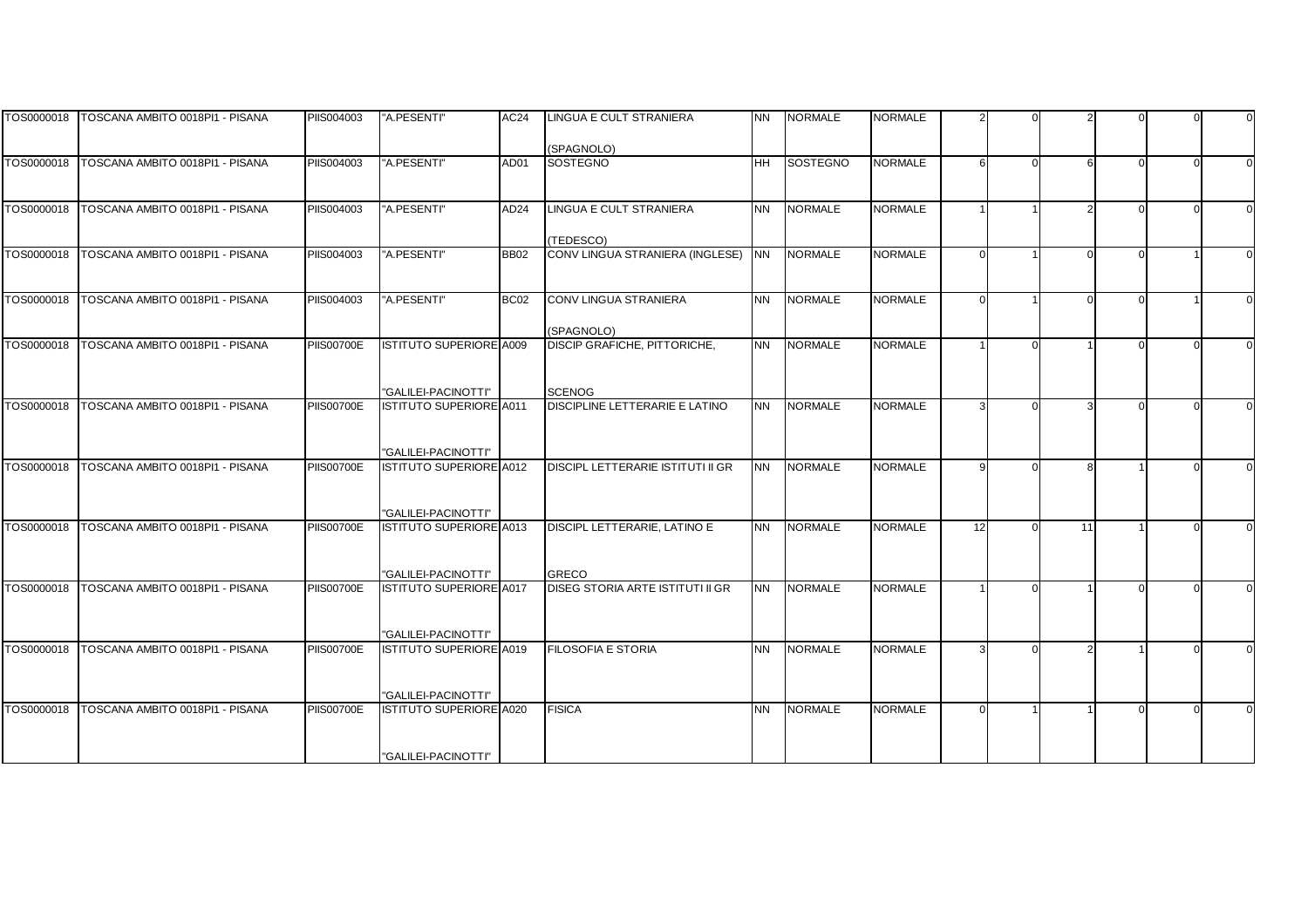|            | TOS0000018   TOSCANA AMBITO 0018PI1 - PISANA | <b>PIIS00700E</b> | <b>ISTITUTO SUPERIORE A021</b> | <b>GEOGRAFIA</b>               | <b>NN</b> | <b>NORMALE</b> | NORMALE        |  |  |  |
|------------|----------------------------------------------|-------------------|--------------------------------|--------------------------------|-----------|----------------|----------------|--|--|--|
|            |                                              |                   |                                |                                |           |                |                |  |  |  |
|            |                                              |                   |                                |                                |           |                |                |  |  |  |
|            |                                              |                   | "GALILEI-PACINOTTI"            |                                |           |                |                |  |  |  |
| TOS0000018 | TOSCANA AMBITO 0018PI1 - PISANA              | <b>PIIS00700E</b> | <b>ISTITUTO SUPERIORE A027</b> | <b>MATEMATICA E FISICA</b>     | <b>NN</b> | <b>NORMALE</b> | <b>NORMALE</b> |  |  |  |
|            |                                              |                   |                                |                                |           |                |                |  |  |  |
|            |                                              |                   |                                |                                |           |                |                |  |  |  |
|            |                                              |                   | "GALILEI-PACINOTTI"            |                                |           |                |                |  |  |  |
| TOS0000018 | TOSCANA AMBITO 0018PI1 - PISANA              | <b>PIIS00700E</b> | <b>ISTITUTO SUPERIORE A034</b> | SCIENZE E TECNOLOGIE CHIMICHE  | <b>NN</b> | <b>NORMALE</b> | NORMALE        |  |  |  |
|            |                                              |                   |                                |                                |           |                |                |  |  |  |
|            |                                              |                   |                                |                                |           |                |                |  |  |  |
|            |                                              |                   | "GALILEI-PACINOTTI"            |                                |           |                |                |  |  |  |
| TOS0000018 | TOSCANA AMBITO 0018PI1 - PISANA              | <b>PIIS00700E</b> | <b>ISTITUTO SUPERIORE A041</b> | SCIENZE E TECNOLOGIE           | <b>NN</b> | <b>NORMALE</b> | <b>NORMALE</b> |  |  |  |
|            |                                              |                   |                                |                                |           |                |                |  |  |  |
|            |                                              |                   |                                |                                |           |                |                |  |  |  |
|            |                                              |                   | "GALILEI-PACINOTTI"            | <b>INFORMATICHE</b>            |           |                |                |  |  |  |
| TOS0000018 | TOSCANA AMBITO 0018PI1 - PISANA              | <b>PIIS00700E</b> | <b>ISTITUTO SUPERIORE A045</b> | SCIENZE ECONOMICO-AZIENDALI    | <b>NN</b> | <b>NORMALE</b> | <b>NORMALE</b> |  |  |  |
|            |                                              |                   |                                |                                |           |                |                |  |  |  |
|            |                                              |                   |                                |                                |           |                |                |  |  |  |
|            |                                              |                   | "GALILEI-PACINOTTI"            |                                |           |                |                |  |  |  |
| TOS0000018 | TOSCANA AMBITO 0018PI1 - PISANA              | <b>PIIS00700E</b> | <b>ISTITUTO SUPERIORE A046</b> | SCIENZE GIURIDICO-ECONOMICHE   | <b>NN</b> | <b>NORMALE</b> | <b>NORMALE</b> |  |  |  |
|            |                                              |                   |                                |                                |           |                |                |  |  |  |
|            |                                              |                   |                                |                                |           |                |                |  |  |  |
|            |                                              |                   | "GALILEI-PACINOTTI"            |                                |           |                |                |  |  |  |
| TOS0000018 | TOSCANA AMBITO 0018PI1 - PISANA              | <b>PIIS00700E</b> | <b>ISTITUTO SUPERIORE A047</b> | SCIENZE MATEMATICHE APPLICATE  | <b>NN</b> | <b>NORMALE</b> | <b>NORMALE</b> |  |  |  |
|            |                                              |                   |                                |                                |           |                |                |  |  |  |
|            |                                              |                   |                                |                                |           |                |                |  |  |  |
|            |                                              |                   | "GALILEI-PACINOTTI"            |                                |           |                |                |  |  |  |
| TOS0000018 | TOSCANA AMBITO 0018PI1 - PISANA              | <b>PIIS00700E</b> | <b>ISTITUTO SUPERIORE A048</b> | SCIENZE MOTORIE E SPORTIVE II  | <b>NN</b> | <b>NORMALE</b> | <b>NORMALE</b> |  |  |  |
|            |                                              |                   |                                |                                |           |                |                |  |  |  |
|            |                                              |                   |                                |                                |           |                |                |  |  |  |
|            |                                              |                   | "GALILEI-PACINOTTI"            | <b>GRADO</b>                   |           |                |                |  |  |  |
| TOS0000018 | TOSCANA AMBITO 0018PI1 - PISANA              | <b>PIIS00700E</b> | ISTITUTO SUPERIORE A050        | SCIENZE NAT, CHIM E BIOLOG     | <b>NN</b> | <b>NORMALE</b> | <b>NORMALE</b> |  |  |  |
|            |                                              |                   |                                |                                |           |                |                |  |  |  |
|            |                                              |                   |                                |                                |           |                |                |  |  |  |
|            |                                              |                   | "GALILEI-PACINOTTI"            |                                |           |                |                |  |  |  |
| TOS0000018 | TOSCANA AMBITO 0018PI1 - PISANA              | <b>PIIS00700E</b> | <b>ISTITUTO SUPERIORE A054</b> | <b>STORIA DELL'ARTE</b>        | <b>NN</b> | <b>NORMALE</b> | <b>NORMALE</b> |  |  |  |
|            |                                              |                   |                                |                                |           |                |                |  |  |  |
|            |                                              |                   |                                |                                |           |                |                |  |  |  |
|            |                                              |                   | "GALILEI-PACINOTTI"            |                                |           |                |                |  |  |  |
|            | TOS0000018   TOSCANA AMBITO 0018PI1 - PISANA | <b>PIIS00700E</b> | <b>ISTITUTO SUPERIORE A066</b> | <b>TRATT TESTI DATI APPLIC</b> | <b>NN</b> | <b>NORMALE</b> | <b>NORMALE</b> |  |  |  |
|            |                                              |                   |                                |                                |           |                |                |  |  |  |
|            |                                              |                   |                                |                                |           |                |                |  |  |  |
|            |                                              |                   | "GALILEI-PACINOTTI"            | <b>INFORMATICA</b>             |           |                |                |  |  |  |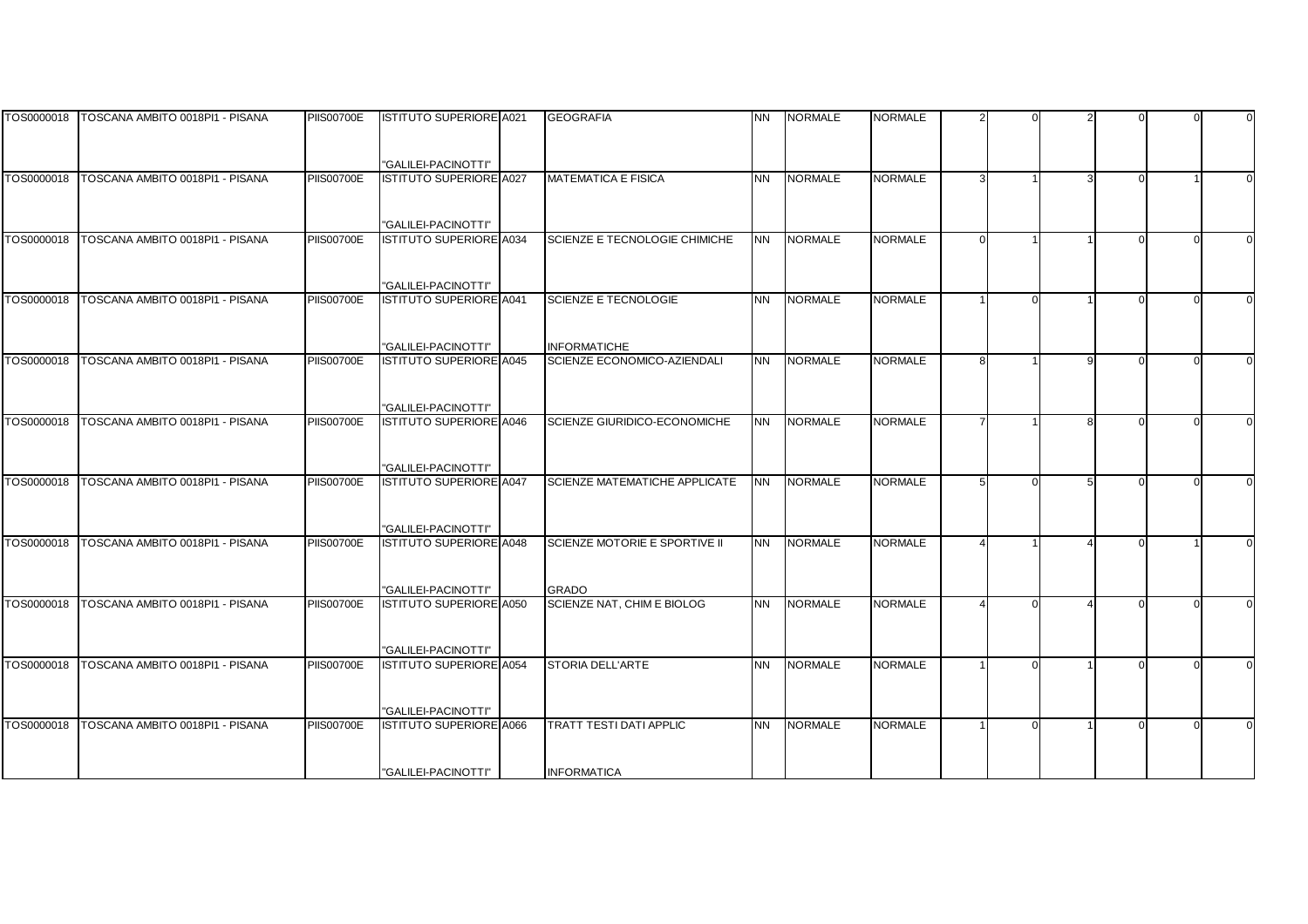|            | TOS0000018   TOSCANA AMBITO 0018PI1 - PISANA | <b>PIIS00700E</b> | <b>ISTITUTO SUPERIORE AA24</b>                     | LINGUA E CULT STRANIERA                  | <b>NN</b> | <b>NORMALE</b> | NORMALE        |    |    |  |  |
|------------|----------------------------------------------|-------------------|----------------------------------------------------|------------------------------------------|-----------|----------------|----------------|----|----|--|--|
|            |                                              |                   |                                                    |                                          |           |                |                |    |    |  |  |
|            |                                              |                   |                                                    |                                          |           |                |                |    |    |  |  |
|            |                                              |                   | "GALILEI-PACINOTTI"                                | (FRANCESE)                               |           |                |                |    |    |  |  |
| TOS0000018 | TOSCANA AMBITO 0018PI1 - PISANA              | <b>PIIS00700E</b> | ISTITUTO SUPERIORE AB24                            | LINGUA E CULT STRANIERA (INGLESE) NN     |           | <b>NORMALE</b> | <b>NORMALE</b> |    |    |  |  |
|            |                                              |                   |                                                    |                                          |           |                |                |    |    |  |  |
|            |                                              |                   |                                                    |                                          |           |                |                |    |    |  |  |
| TOS0000018 | TOSCANA AMBITO 0018PI1 - PISANA              | <b>PIIS00700E</b> | "GALILEI-PACINOTTI"<br>ISTITUTO SUPERIORE AC24     | LINGUA E CULT STRANIERA                  | <b>NN</b> |                | <b>NORMALE</b> |    |    |  |  |
|            |                                              |                   |                                                    |                                          |           | <b>NORMALE</b> |                |    |    |  |  |
|            |                                              |                   |                                                    |                                          |           |                |                |    |    |  |  |
|            |                                              |                   | "GALILEI-PACINOTTI"                                | (SPAGNOLO)                               |           |                |                |    |    |  |  |
| TOS0000018 | TOSCANA AMBITO 0018PI1 - PISANA              | <b>PIIS00700E</b> | <b>ISTITUTO SUPERIORE AD01</b>                     | <b>SOSTEGNO</b>                          | <b>HH</b> | SOSTEGNO       | <b>NORMALE</b> |    |    |  |  |
|            |                                              |                   |                                                    |                                          |           |                |                |    |    |  |  |
|            |                                              |                   |                                                    |                                          |           |                |                |    |    |  |  |
|            |                                              |                   | "GALILEI-PACINOTTI"                                |                                          |           |                |                |    |    |  |  |
| TOS0000018 | TOSCANA AMBITO 0018PI1 - PISANA              | <b>PIIS00700E</b> | <b>ISTITUTO SUPERIORE AD24</b>                     | LINGUA E CULT STRANIERA                  | <b>NN</b> | <b>NORMALE</b> | <b>NORMALE</b> |    |    |  |  |
|            |                                              |                   |                                                    |                                          |           |                |                |    |    |  |  |
|            |                                              |                   |                                                    |                                          |           |                |                |    |    |  |  |
| TOS0000018 | TOSCANA AMBITO 0018PI1 - PISANA              | <b>PIIS00700E</b> | "GALILEI-PACINOTTI"<br>ISTITUTO SUPERIORE B016     | (TEDESCO)<br><b>LAB SCIENZE E TECNOL</b> | <b>NN</b> | <b>NORMALE</b> | <b>NORMALE</b> |    |    |  |  |
|            |                                              |                   |                                                    |                                          |           |                |                |    |    |  |  |
|            |                                              |                   |                                                    |                                          |           |                |                |    |    |  |  |
|            |                                              |                   | "GALILEI-PACINOTTI"                                | <b>INFORMATICHE</b>                      |           |                |                |    |    |  |  |
| TOS0000018 | TOSCANA AMBITO 0018PI1 - PISANA              | <b>PIIS00800A</b> | <b>ISTITUTO SUPERIORE A012</b>                     | <b>DISCIPL LETTERARIE ISTITUTI II GR</b> | <b>NN</b> | <b>NORMALE</b> | <b>NORMALE</b> | 17 | 17 |  |  |
|            |                                              |                   | "L.DA VINCI-                                       |                                          |           |                |                |    |    |  |  |
|            |                                              |                   |                                                    |                                          |           |                |                |    |    |  |  |
|            |                                              |                   | <b>FASCETTI"</b>                                   |                                          |           |                |                |    |    |  |  |
| TOS0000018 | TOSCANA AMBITO 0018PI1 - PISANA              | <b>PIIS00800A</b> | <b>ISTITUTO SUPERIORE A015</b>                     | <b>DISCIPLINE SANITARIE</b>              | <b>NN</b> | <b>NORMALE</b> | <b>NORMALE</b> |    |    |  |  |
|            |                                              |                   | "L.DA VINCI-                                       |                                          |           |                |                |    |    |  |  |
|            |                                              |                   | <b>FASCETTI"</b>                                   |                                          |           |                |                |    |    |  |  |
| TOS0000018 | TOSCANA AMBITO 0018PI1 - PISANA              | <b>PIIS00800A</b> | <b>ISTITUTO SUPERIORE A016</b>                     | DISEG ARTIST MODELLAZ                    | <b>NN</b> | <b>NORMALE</b> | <b>NORMALE</b> |    |    |  |  |
|            |                                              |                   | "L.DA VINCI-                                       |                                          |           |                |                |    |    |  |  |
|            |                                              |                   |                                                    |                                          |           |                |                |    |    |  |  |
|            |                                              |                   | <b>FASCETTI"</b>                                   | <b>ODONTOTEC</b>                         |           |                |                |    |    |  |  |
| TOS0000018 | TOSCANA AMBITO 0018PI1 - PISANA              | <b>PIIS00800A</b> | <b>ISTITUTO SUPERIORE A020</b>                     | <b>FISICA</b>                            | <b>NN</b> | <b>NORMALE</b> | <b>NORMALE</b> |    |    |  |  |
|            |                                              |                   | "L.DA VINCI-                                       |                                          |           |                |                |    |    |  |  |
|            |                                              |                   |                                                    |                                          |           |                |                |    |    |  |  |
|            | TOS0000018   TOSCANA AMBITO 0018PI1 - PISANA | <b>PIIS00800A</b> | <b>FASCETTI"</b><br><b>ISTITUTO SUPERIORE A026</b> | <b>MATEMATICA</b>                        | <b>NN</b> | <b>NORMALE</b> | <b>NORMALE</b> | 11 | 11 |  |  |
|            |                                              |                   |                                                    |                                          |           |                |                |    |    |  |  |
|            |                                              |                   | "L.DA VINCI-                                       |                                          |           |                |                |    |    |  |  |
|            |                                              |                   | <b>FASCETTI"</b>                                   |                                          |           |                |                |    |    |  |  |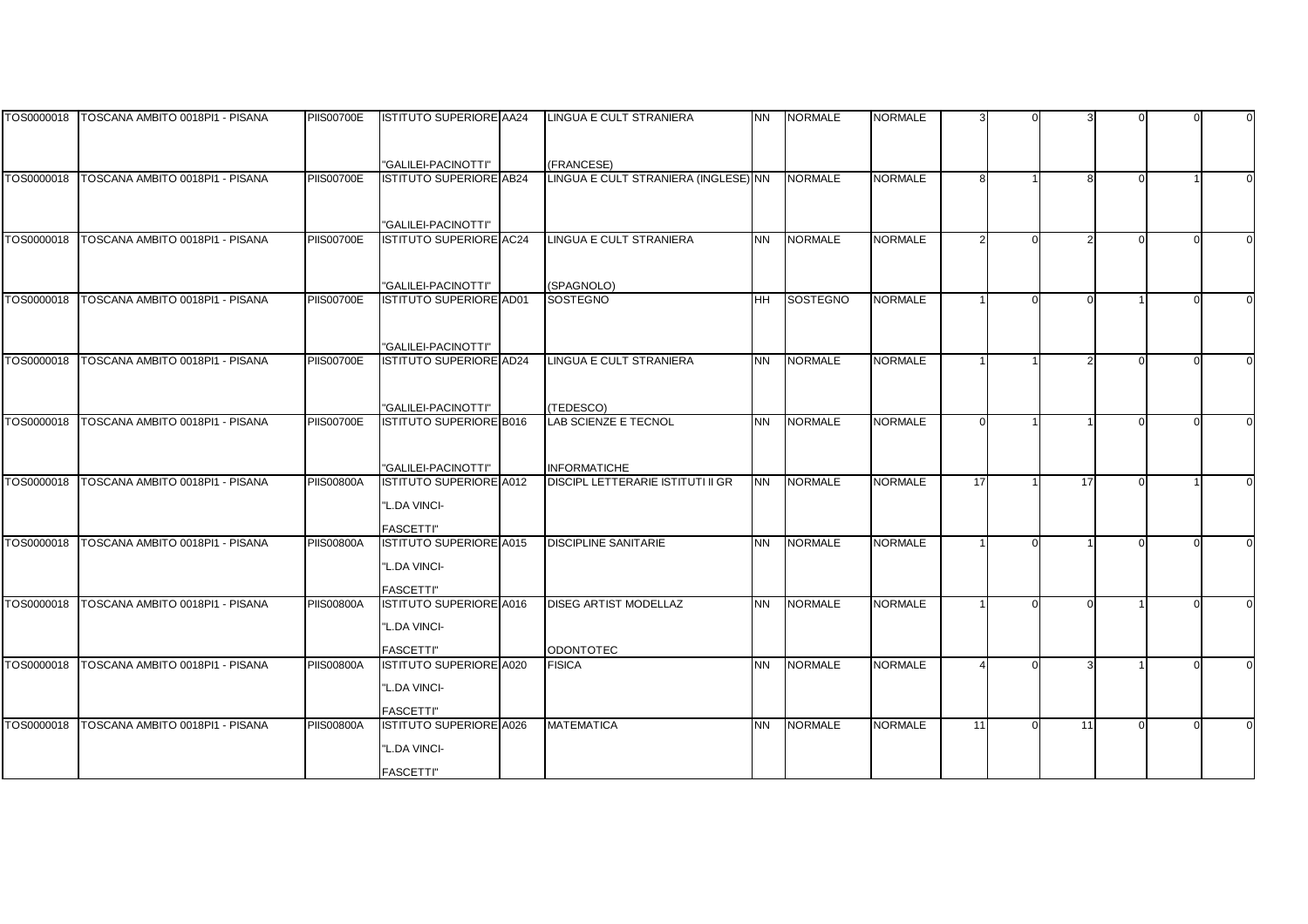|            | TOS0000018 TOSCANA AMBITO 0018PI1 - PISANA   | <b>PIIS00800A</b> | <b>ISTITUTO SUPERIORE A034</b>                     | SCIENZE E TECNOLOGIE CHIMICHE        | <b>NN</b> | <b>NORMALE</b> | NORMALE        |    |    |  |  |
|------------|----------------------------------------------|-------------------|----------------------------------------------------|--------------------------------------|-----------|----------------|----------------|----|----|--|--|
|            |                                              |                   | "L.DA VINCI-                                       |                                      |           |                |                |    |    |  |  |
|            |                                              |                   | <b>FASCETTI"</b>                                   |                                      |           |                |                |    |    |  |  |
| TOS0000018 | TOSCANA AMBITO 0018PI1 - PISANA              | <b>PIIS00800A</b> | <b>ISTITUTO SUPERIORE A037</b>                     | COSTRUZ TECNOL E TECN RAPPR          | <b>NN</b> | <b>NORMALE</b> | <b>NORMALE</b> |    |    |  |  |
|            |                                              |                   | "L.DA VINCI-                                       |                                      |           |                |                |    |    |  |  |
|            |                                              |                   |                                                    |                                      |           |                |                |    |    |  |  |
|            |                                              |                   | <b>FASCETTI"</b>                                   | <b>GRAFICA</b>                       |           |                |                |    |    |  |  |
| TOS0000018 | TOSCANA AMBITO 0018PI1 - PISANA              | <b>PIIS00800A</b> | <b>ISTITUTO SUPERIORE A038</b>                     | TECNOL COSTR AERONAUTICHE            | <b>NN</b> | <b>NORMALE</b> | <b>NORMALE</b> |    |    |  |  |
|            |                                              |                   | "L.DA VINCI-                                       |                                      |           |                |                |    |    |  |  |
|            |                                              |                   | <b>FASCETTI"</b>                                   |                                      |           |                |                |    |    |  |  |
|            | TOS0000018   TOSCANA AMBITO 0018PI1 - PISANA | <b>PIIS00800A</b> | <b>ISTITUTO SUPERIORE A040</b>                     | <b>TECNOLOGIE ELETTRICHE</b>         | <b>NN</b> | <b>NORMALE</b> | <b>NORMALE</b> | 10 | 11 |  |  |
|            |                                              |                   | "L.DA VINCI-                                       |                                      |           |                |                |    |    |  |  |
|            |                                              |                   | <b>FASCETTI"</b>                                   | <b>ELETTRONICHE</b>                  |           |                |                |    |    |  |  |
| TOS0000018 | TOSCANA AMBITO 0018PI1 - PISANA              | <b>PIIS00800A</b> | <b>ISTITUTO SUPERIORE A041</b>                     | <b>SCIENZE E TECNOLOGIE</b>          | <b>NN</b> | <b>NORMALE</b> | <b>NORMALE</b> |    |    |  |  |
|            |                                              |                   | "L.DA VINCI-                                       |                                      |           |                |                |    |    |  |  |
|            |                                              |                   |                                                    |                                      |           |                |                |    |    |  |  |
|            |                                              |                   | <b>FASCETTI"</b>                                   | <b>INFORMATICHE</b>                  |           |                |                |    |    |  |  |
| TOS0000018 | TOSCANA AMBITO 0018PI1 - PISANA              | <b>PIIS00800A</b> | <b>ISTITUTO SUPERIORE A042</b>                     | <b>SCIENZE E TECNOLOGIE</b>          | <b>NN</b> | <b>NORMALE</b> | <b>NORMALE</b> | R  |    |  |  |
|            |                                              |                   | "L.DA VINCI-                                       |                                      |           |                |                |    |    |  |  |
|            |                                              |                   | <b>FASCETTI"</b>                                   | <b>MECCANICHE</b>                    |           |                |                |    |    |  |  |
|            | TOS0000018   TOSCANA AMBITO 0018PI1 - PISANA | <b>PIIS00800A</b> | <b>ISTITUTO SUPERIORE A045</b>                     | SCIENZE ECONOMICO-AZIENDALI          | <b>NN</b> | <b>NORMALE</b> | <b>NORMALE</b> |    |    |  |  |
|            |                                              |                   | "L.DA VINCI-                                       |                                      |           |                |                |    |    |  |  |
|            |                                              |                   | <b>FASCETTI"</b>                                   |                                      |           |                |                |    |    |  |  |
| TOS0000018 | TOSCANA AMBITO 0018PI1 - PISANA              | <b>PIIS00800A</b> | <b>ISTITUTO SUPERIORE A046</b>                     | SCIENZE GIURIDICO-ECONOMICHE         | <b>NN</b> | <b>NORMALE</b> | <b>NORMALE</b> |    |    |  |  |
|            |                                              |                   | "L.DA VINCI-                                       |                                      |           |                |                |    |    |  |  |
|            |                                              |                   |                                                    |                                      |           |                |                |    |    |  |  |
| TOS0000018 | TOSCANA AMBITO 0018PI1 - PISANA              | <b>PIIS00800A</b> | <b>FASCETTI"</b><br><b>ISTITUTO SUPERIORE A048</b> | SCIENZE MOTORIE E SPORTIVE II        | <b>NN</b> | <b>NORMALE</b> | <b>NORMALE</b> |    |    |  |  |
|            |                                              |                   |                                                    |                                      |           |                |                |    |    |  |  |
|            |                                              |                   | "L.DA VINCI-                                       |                                      |           |                |                |    |    |  |  |
|            |                                              |                   | <b>FASCETTI"</b>                                   | <b>GRADO</b>                         |           |                |                |    |    |  |  |
| TOS0000018 | TOSCANA AMBITO 0018PI1 - PISANA              | <b>PIIS00800A</b> | <b>ISTITUTO SUPERIORE A050</b>                     | SCIENZE NAT, CHIM E BIOLOG           | <b>NN</b> | <b>NORMALE</b> | <b>NORMALE</b> |    |    |  |  |
|            |                                              |                   | "L.DA VINCI-                                       |                                      |           |                |                |    |    |  |  |
|            |                                              |                   | <b>FASCETTI"</b>                                   |                                      |           |                |                |    |    |  |  |
| TOS0000018 | TOSCANA AMBITO 0018PI1 - PISANA              | <b>PIIS00800A</b> | <b>ISTITUTO SUPERIORE AB24</b>                     | LINGUA E CULT STRANIERA (INGLESE) NN |           | <b>NORMALE</b> | NORMALE        | 10 | 11 |  |  |
|            |                                              |                   | "L.DA VINCI-                                       |                                      |           |                |                |    |    |  |  |
|            |                                              |                   | <b>FASCETTI"</b>                                   |                                      |           |                |                |    |    |  |  |
|            |                                              |                   |                                                    |                                      |           |                |                |    |    |  |  |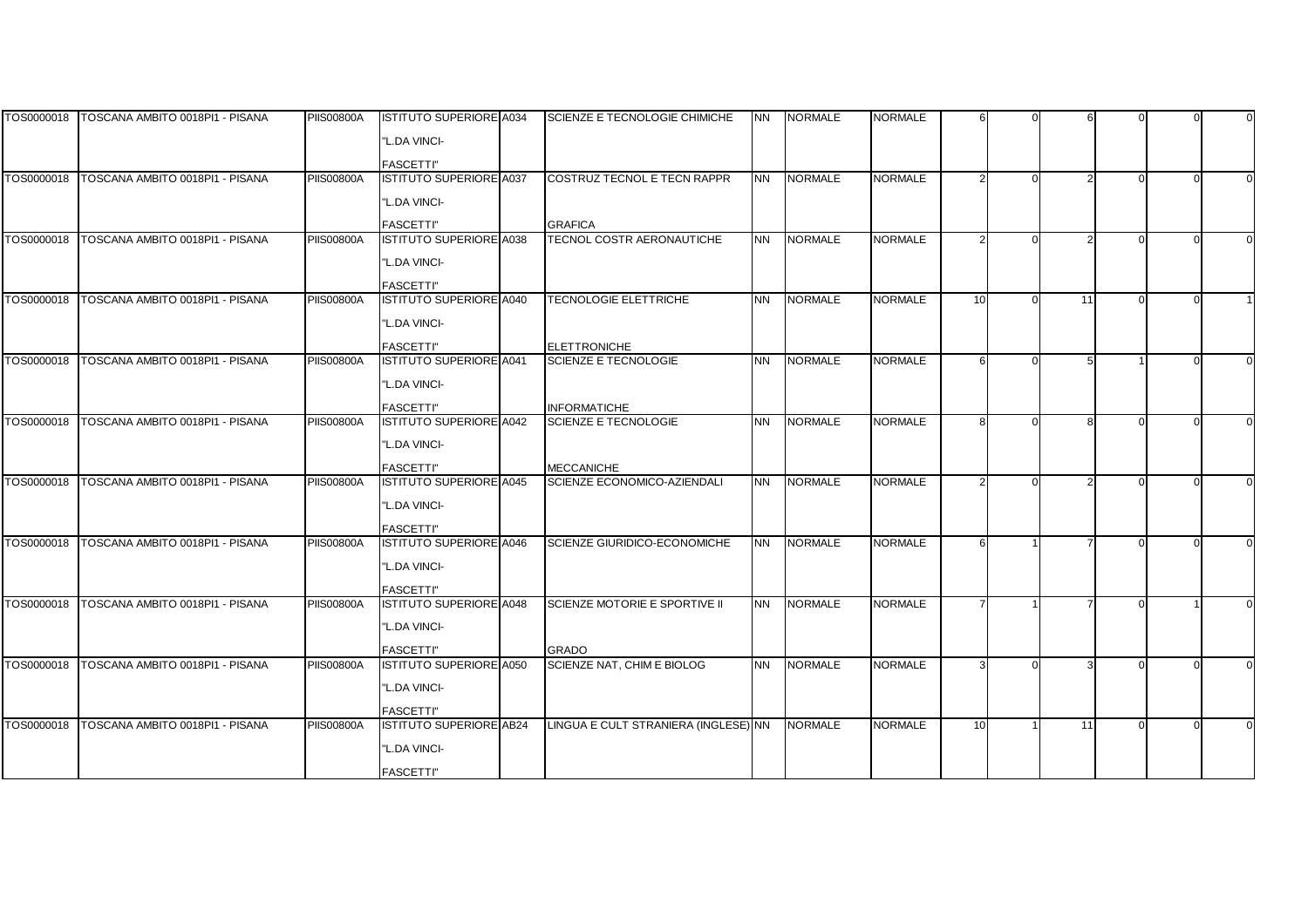|            | TOS0000018   TOSCANA AMBITO 0018PI1 - PISANA | <b>PIIS00800A</b> | <b>ISTITUTO SUPERIORE AD01</b>                     |      | SOSTEGNO                                   | <b>HH</b> | <b>SOSTEGNO</b> | <b>NORMALE</b> | 21       | 21 |  |  |
|------------|----------------------------------------------|-------------------|----------------------------------------------------|------|--------------------------------------------|-----------|-----------------|----------------|----------|----|--|--|
|            |                                              |                   | "L.DA VINCI-                                       |      |                                            |           |                 |                |          |    |  |  |
|            |                                              |                   |                                                    |      |                                            |           |                 |                |          |    |  |  |
| TOS0000018 | TOSCANA AMBITO 0018PI1 - PISANA              | <b>PIIS00800A</b> | <b>FASCETTI"</b><br><b>ISTITUTO SUPERIORE B003</b> |      | <b>LABORATORI DI FISICA</b>                | <b>NN</b> | <b>NORMALE</b>  | <b>NORMALE</b> | $\Omega$ |    |  |  |
|            |                                              |                   |                                                    |      |                                            |           |                 |                |          |    |  |  |
|            |                                              |                   | "L.DA VINCI-                                       |      |                                            |           |                 |                |          |    |  |  |
|            |                                              |                   | <b>FASCETTI"</b>                                   |      |                                            |           |                 |                |          |    |  |  |
| TOS0000018 | TOSCANA AMBITO 0018PI1 - PISANA              | <b>PIIS00800A</b> | <b>ISTITUTO SUPERIORE B006</b>                     |      | LABORATORIO DI ODONTOTECNICA               | <b>NN</b> | <b>NORMALE</b>  | <b>NORMALE</b> |          |    |  |  |
|            |                                              |                   | "L.DA VINCI-                                       |      |                                            |           |                 |                |          |    |  |  |
|            |                                              |                   | <b>FASCETTI"</b>                                   |      |                                            |           |                 |                |          |    |  |  |
| TOS0000018 | TOSCANA AMBITO 0018PI1 - PISANA              | <b>PIIS00800A</b> | <b>ISTITUTO SUPERIORE B007</b>                     |      | LABORATORIO DI OTTICA                      | <b>NN</b> | <b>NORMALE</b>  | <b>NORMALE</b> |          |    |  |  |
|            |                                              |                   | "L.DA VINCI-                                       |      |                                            |           |                 |                |          |    |  |  |
|            |                                              |                   | <b>FASCETTI"</b>                                   |      |                                            |           |                 |                |          |    |  |  |
| TOS0000018 | TOSCANA AMBITO 0018PI1 - PISANA              | <b>PIIS00800A</b> | ISTITUTO SUPERIORE B012                            |      | LAB SCIENZE E TECNOL CHIM                  | <b>NN</b> | <b>NORMALE</b>  | <b>NORMALE</b> |          |    |  |  |
|            |                                              |                   | "L.DA VINCI-                                       |      |                                            |           |                 |                |          |    |  |  |
|            |                                              |                   |                                                    |      |                                            |           |                 |                |          |    |  |  |
| TOS0000018 | TOSCANA AMBITO 0018PI1 - PISANA              | <b>PIIS00800A</b> | <b>FASCETTI"</b><br><b>ISTITUTO SUPERIORE B015</b> |      | <b>MICROBIOL</b><br>LAB SC E TECNOL ELETTR | <b>NN</b> | <b>NORMALE</b>  | <b>NORMALE</b> |          |    |  |  |
|            |                                              |                   |                                                    |      |                                            |           |                 |                |          |    |  |  |
|            |                                              |                   | "L.DA VINCI-                                       |      |                                            |           |                 |                |          |    |  |  |
|            |                                              |                   | <b>FASCETTI"</b>                                   |      | <b>ELETTRONIC</b>                          |           |                 |                |          |    |  |  |
| TOS0000018 | TOSCANA AMBITO 0018PI1 - PISANA              | <b>PIIS00800A</b> | <b>ISTITUTO SUPERIORE B016</b>                     |      | LAB SCIENZE E TECNOL                       | <b>NN</b> | <b>NORMALE</b>  | <b>NORMALE</b> |          |    |  |  |
|            |                                              |                   | "L.DA VINCI-                                       |      |                                            |           |                 |                |          |    |  |  |
|            |                                              |                   | <b>FASCETTI"</b>                                   |      | <b>INFORMATICHE</b>                        |           |                 |                |          |    |  |  |
| TOS0000018 | TOSCANA AMBITO 0018PI1 - PISANA              | <b>PIIS00800A</b> | <b>ISTITUTO SUPERIORE B017</b>                     |      | LAB SCIENZE E TECNOL MECCANICHE NN         |           | <b>NORMALE</b>  | <b>NORMALE</b> |          |    |  |  |
|            |                                              |                   | "L.DA VINCI-                                       |      |                                            |           |                 |                |          |    |  |  |
|            |                                              |                   | <b>FASCETTI"</b>                                   |      |                                            |           |                 |                |          |    |  |  |
| TOS0000018 | TOSCANA AMBITO 0018PI1 - PISANA              | PIPM030002        | <b>GIOSUE' CARDUCCI</b>                            | A011 | DISCIPLINE LETTERARIE E LATINO             | <b>NN</b> | <b>NORMALE</b>  | <b>NORMALE</b> | 18       | 14 |  |  |
|            |                                              |                   |                                                    |      |                                            |           |                 |                |          |    |  |  |
|            |                                              |                   |                                                    |      |                                            |           |                 |                |          |    |  |  |
| TOS0000018 | TOSCANA AMBITO 0018PI1 - PISANA              | PIPM030002        | <b>GIOSUE' CARDUCCI</b>                            | A013 | DISCIPL LETTERARIE, LATINO E               | <b>NN</b> | <b>NORMALE</b>  | <b>NORMALE</b> |          |    |  |  |
|            |                                              |                   |                                                    |      | <b>GRECO</b>                               |           |                 |                |          |    |  |  |
| TOS0000018 | TOSCANA AMBITO 0018PI1 - PISANA              | PIPM030002        | <b>GIOSUE' CARDUCCI</b>                            | A017 | DISEG STORIA ARTE ISTITUTI II GR           | <b>NN</b> | <b>NORMALE</b>  | <b>NORMALE</b> |          |    |  |  |
|            |                                              |                   |                                                    |      |                                            |           |                 |                |          |    |  |  |
| TOS0000018 | TOSCANA AMBITO 0018PI1 - PISANA              | PIPM030002        |                                                    |      | FILOSOFIA E SCIENZE UMANE                  |           | <b>NORMALE</b>  | <b>NORMALE</b> |          |    |  |  |
|            |                                              |                   | <b>GIOSUE' CARDUCCI</b>                            | A018 |                                            | <b>NN</b> |                 |                |          |    |  |  |
|            |                                              |                   |                                                    |      |                                            |           |                 |                |          |    |  |  |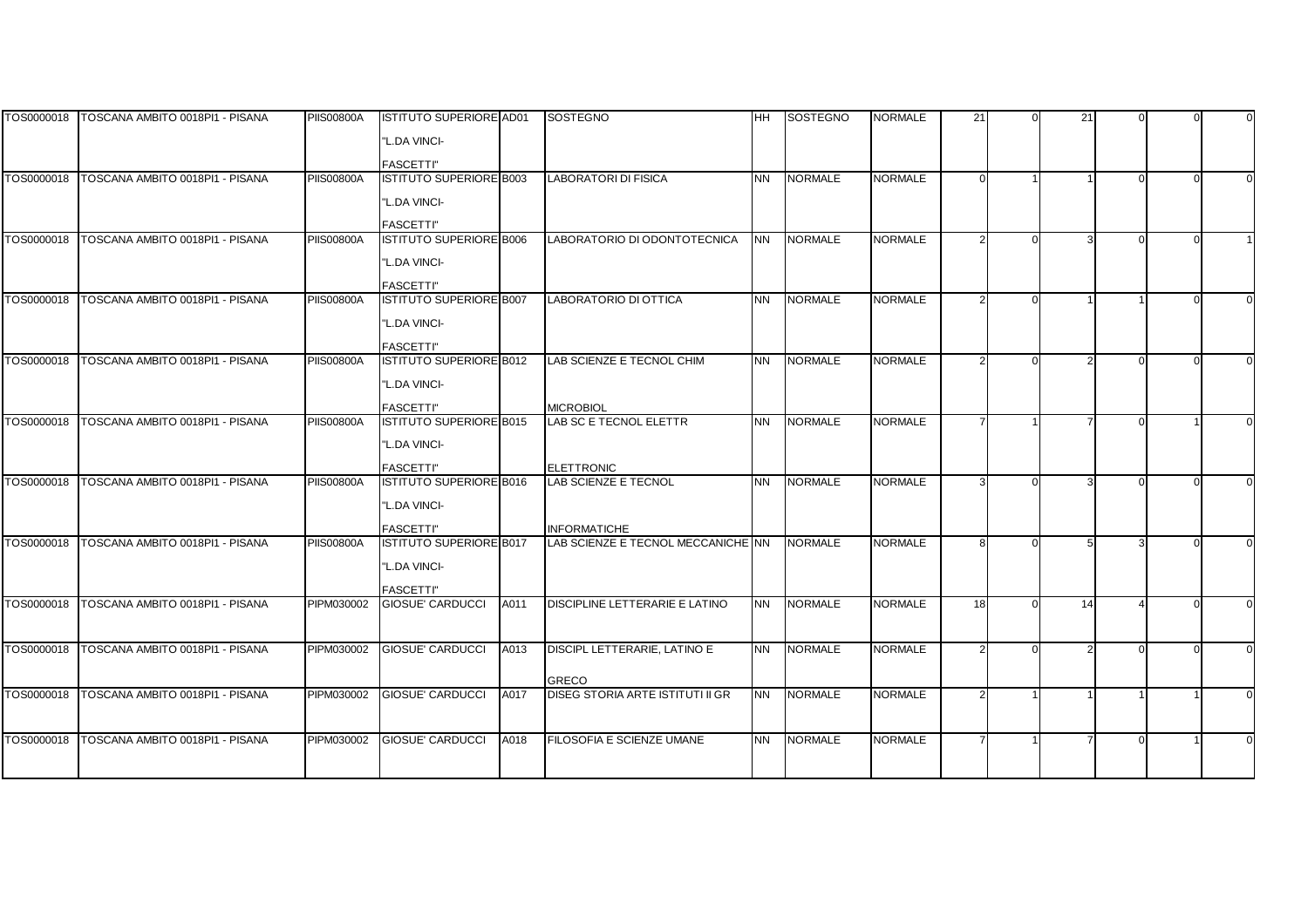|            | TOS0000018 TOSCANA AMBITO 0018PI1 - PISANA | PIPM030002 | <b>GIOSUE' CARDUCCI</b> | A027             | <b>MATEMATICA E FISICA</b>                    | <b>NN</b> | <b>NORMALE</b>  | <b>NORMALE</b> |    |    |  |  |
|------------|--------------------------------------------|------------|-------------------------|------------------|-----------------------------------------------|-----------|-----------------|----------------|----|----|--|--|
|            |                                            |            |                         |                  |                                               |           |                 |                |    |    |  |  |
| TOS0000018 | TOSCANA AMBITO 0018PI1 - PISANA            | PIPM030002 | <b>GIOSUE' CARDUCCI</b> | A029             | MUSICA ISTITUTI II GRADO                      | <b>NN</b> | <b>NORMALE</b>  | <b>NORMALE</b> |    |    |  |  |
| TOS0000018 | TOSCANA AMBITO 0018PI1 - PISANA            | PIPM030002 | <b>GIOSUE' CARDUCCI</b> | A046             | SCIENZE GIURIDICO-ECONOMICHE                  | <b>NN</b> | <b>NORMALE</b>  | <b>NORMALE</b> |    |    |  |  |
| TOS0000018 | TOSCANA AMBITO 0018PI1 - PISANA            | PIPM030002 | <b>GIOSUE' CARDUCCI</b> | A048             | SCIENZE MOTORIE E SPORTIVE II<br><b>GRADO</b> | <b>NN</b> | <b>NORMALE</b>  | <b>NORMALE</b> |    |    |  |  |
| TOS0000018 | TOSCANA AMBITO 0018PI1 - PISANA            | PIPM030002 | <b>GIOSUE' CARDUCCI</b> | A050             | SCIENZE NAT, CHIM E BIOLOG                    | <b>NN</b> | <b>NORMALE</b>  | <b>NORMALE</b> |    |    |  |  |
| TOS0000018 | TOSCANA AMBITO 0018PI1 - PISANA            | PIPM030002 | <b>GIOSUE' CARDUCCI</b> | AA24             | <b>LINGUA E CULT STRANIERA</b><br>(FRANCESE)  | <b>NN</b> | <b>NORMALE</b>  | <b>NORMALE</b> |    |    |  |  |
| TOS0000018 | TOSCANA AMBITO 0018PI1 - PISANA            | PIPM030002 | <b>GIOSUE' CARDUCCI</b> | AB <sub>24</sub> | LINGUA E CULT STRANIERA (INGLESE) NN          |           | <b>NORMALE</b>  | <b>NORMALE</b> |    |    |  |  |
| TOS0000018 | TOSCANA AMBITO 0018PI1 - PISANA            | PIPM030002 | <b>GIOSUE' CARDUCCI</b> | AB55             | <b>CHITARRA</b>                               | <b>NN</b> | <b>NORMALE</b>  | <b>NORMALE</b> |    |    |  |  |
| TOS0000018 | TOSCANA AMBITO 0018PI1 - PISANA            | PIPM030002 | <b>GIOSUE' CARDUCCI</b> | AC24             | LINGUA E CULT STRANIERA<br>(SPAGNOLO)         | <b>NN</b> | <b>NORMALE</b>  | <b>NORMALE</b> |    |    |  |  |
| TOS0000018 | TOSCANA AMBITO 0018PI1 - PISANA            | PIPM030002 | <b>GIOSUE' CARDUCCI</b> | AD01             | <b>SOSTEGNO</b>                               | <b>HH</b> | <b>SOSTEGNO</b> | <b>NORMALE</b> | 14 | 14 |  |  |
| TOS0000018 | TOSCANA AMBITO 0018PI1 - PISANA            | PIPM030002 | <b>GIOSUE' CARDUCCI</b> | AD <sub>24</sub> | <b>LINGUA E CULT STRANIERA</b><br>(TEDESCO)   | NN.       | <b>NORMALE</b>  | <b>NORMALE</b> |    |    |  |  |
| TOS0000018 | TOSCANA AMBITO 0018PI1 - PISANA            | PIPM030002 | <b>GIOSUE' CARDUCCI</b> | AJ55             | <b>PIANOFORTE</b>                             | <b>NN</b> | <b>NORMALE</b>  | <b>NORMALE</b> |    |    |  |  |
| TOS0000018 | TOSCANA AMBITO 0018PI1 - PISANA            | PIPM030002 | GIOSUE' CARDUCCI        | <b>AM55</b>      | <b>VIOLINO</b>                                | NN.       | <b>NORMALE</b>  | <b>NORMALE</b> |    |    |  |  |
| TOS0000018 | TOSCANA AMBITO 0018PI1 - PISANA            | PIPM030002 | <b>GIOSUE' CARDUCCI</b> | AO55             | CANTO                                         | <b>NN</b> | <b>NORMALE</b>  | <b>NORMALE</b> | 2  |    |  |  |
| TOS0000018 | TOSCANA AMBITO 0018PI1 - PISANA            | PIPM030002 | <b>GIOSUE' CARDUCCI</b> | AW 55            | <b>FLAUTO TRAVERSO</b>                        | <b>NN</b> | <b>NORMALE</b>  | <b>NORMALE</b> |    |    |  |  |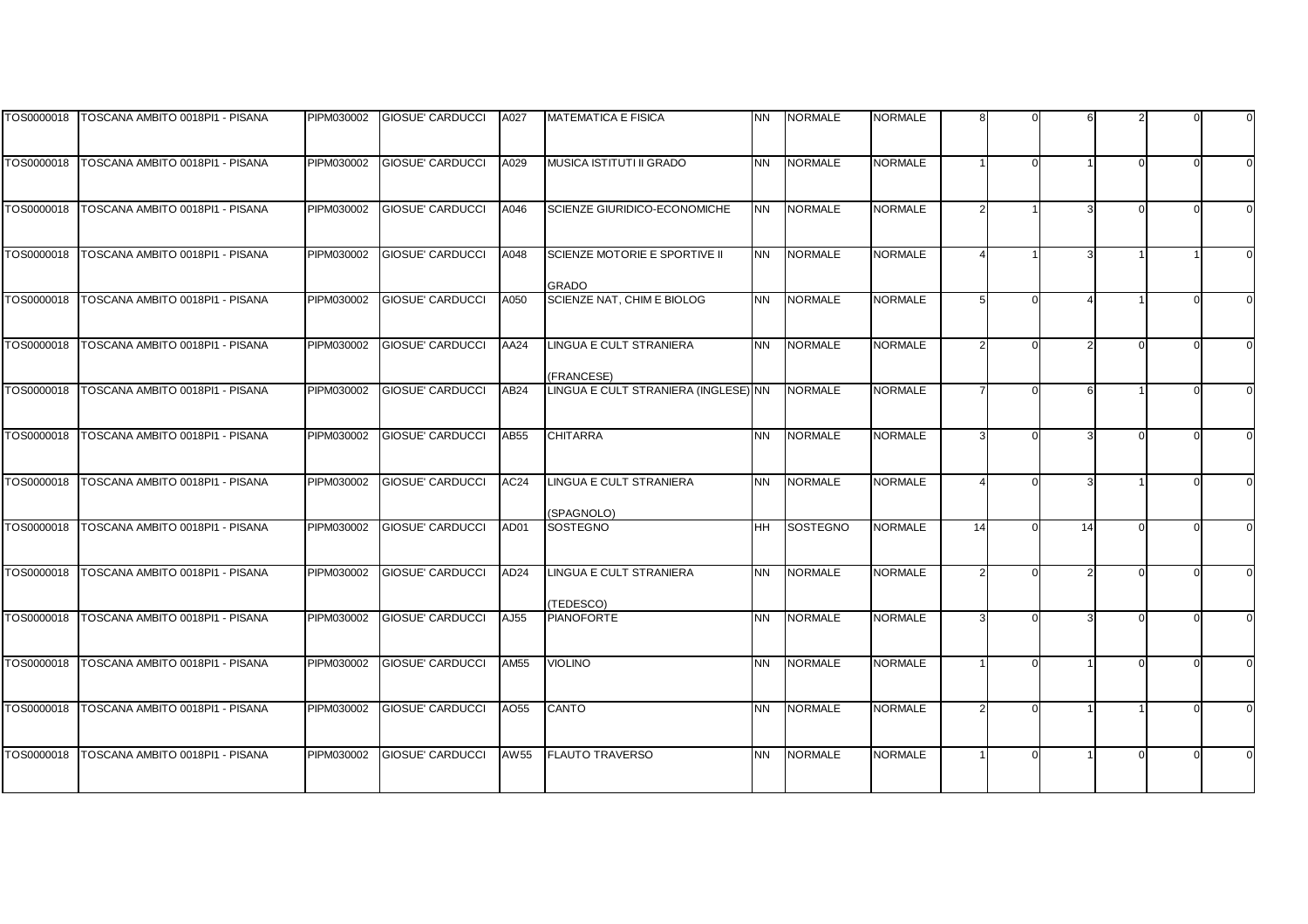|            | TOS0000018 TOSCANA AMBITO 0018PI1 - PISANA | PIPM030002        | <b>GIOSUE' CARDUCCI</b> | <b>BB02</b> | CONV LINGUA STRANIERA (INGLESE) NN                 |                | <b>NORMALE</b> | NORMALE        |    |          |    |  |  |
|------------|--------------------------------------------|-------------------|-------------------------|-------------|----------------------------------------------------|----------------|----------------|----------------|----|----------|----|--|--|
|            |                                            |                   |                         |             |                                                    |                |                |                |    |          |    |  |  |
| TOS0000018 | TOSCANA AMBITO 0018PI1 - PISANA            | <b>PIPS02000A</b> | U. DINI                 | A011        | DISCIPLINE LETTERARIE E LATINO                     | <b>NN</b>      | <b>NORMALE</b> | <b>NORMALE</b> | 26 | $\Omega$ | 21 |  |  |
|            |                                            |                   |                         |             |                                                    |                |                |                |    |          |    |  |  |
|            |                                            |                   |                         |             |                                                    |                |                |                |    |          |    |  |  |
| TOS0000018 | TOSCANA AMBITO 0018PI1 - PISANA            | <b>PIPS02000A</b> | U. DINI                 | A017        | DISEG STORIA ARTE ISTITUTI II GR                   | <b>NN</b>      | <b>NORMALE</b> | <b>NORMALE</b> |    |          |    |  |  |
|            |                                            |                   |                         |             |                                                    |                |                |                |    |          |    |  |  |
|            |                                            |                   |                         |             |                                                    |                |                |                |    |          |    |  |  |
| TOS0000018 | TOSCANA AMBITO 0018PI1 - PISANA            | <b>PIPS02000A</b> | U. DINI                 | A019        | <b>FILOSOFIA E STORIA</b>                          | <b>NN</b>      | <b>NORMALE</b> | <b>NORMALE</b> |    | U        |    |  |  |
|            |                                            |                   |                         |             |                                                    |                |                |                |    |          |    |  |  |
| TOS0000018 | TOSCANA AMBITO 0018PI1 - PISANA            | <b>PIPS02000A</b> | U. DINI                 | A026        | <b>MATEMATICA</b>                                  | <b>NN</b>      | <b>NORMALE</b> | <b>NORMALE</b> |    |          |    |  |  |
|            |                                            |                   |                         |             |                                                    |                |                |                |    |          |    |  |  |
|            |                                            |                   |                         |             |                                                    |                |                |                |    |          |    |  |  |
| TOS0000018 | TOSCANA AMBITO 0018PI1 - PISANA            | <b>PIPS02000A</b> | U. DINI                 | A027        | <b>MATEMATICA E FISICA</b>                         | <b>NN</b>      | <b>NORMALE</b> | <b>NORMALE</b> | 19 |          | 16 |  |  |
|            |                                            |                   |                         |             |                                                    |                |                |                |    |          |    |  |  |
|            |                                            |                   |                         |             |                                                    |                |                |                |    |          |    |  |  |
| TOS0000018 | TOSCANA AMBITO 0018PI1 - PISANA            | <b>PIPS02000A</b> | U. DINI                 | A046        | SCIENZE GIURIDICO-ECONOMICHE                       | <b>NN</b>      | <b>NORMALE</b> | <b>NORMALE</b> |    |          |    |  |  |
|            |                                            |                   |                         |             |                                                    |                |                |                |    |          |    |  |  |
| TOS0000018 | TOSCANA AMBITO 0018PI1 - PISANA            | <b>PIPS02000A</b> | U. DINI                 | A048        | SCIENZE MOTORIE E SPORTIVE II                      | <b>NN</b>      | <b>NORMALE</b> | <b>NORMALE</b> |    |          |    |  |  |
|            |                                            |                   |                         |             |                                                    |                |                |                |    |          |    |  |  |
|            |                                            |                   |                         |             | GRADO                                              |                |                |                |    |          |    |  |  |
| TOS0000018 | TOSCANA AMBITO 0018PI1 - PISANA            | <b>PIPS02000A</b> | U. DINI                 | A050        | SCIENZE NAT, CHIM E BIOLOG                         | <b>NN</b>      | <b>NORMALE</b> | <b>NORMALE</b> |    |          |    |  |  |
|            |                                            |                   |                         |             |                                                    |                |                |                |    |          |    |  |  |
| TOS0000018 | TOSCANA AMBITO 0018PI1 - PISANA            | <b>PIPS02000A</b> | U. DINI                 | A054        | <b>STORIA DELL'ARTE</b>                            | <b>NN</b>      | <b>NORMALE</b> | <b>NORMALE</b> |    |          |    |  |  |
|            |                                            |                   |                         |             |                                                    |                |                |                |    |          |    |  |  |
|            |                                            |                   |                         |             |                                                    |                |                |                |    |          |    |  |  |
| TOS0000018 | TOSCANA AMBITO 0018PI1 - PISANA            | <b>PIPS02000A</b> | U. DINI                 | AA24        | LINGUA E CULT STRANIERA                            | N <sub>N</sub> | <b>NORMALE</b> | <b>NORMALE</b> |    |          |    |  |  |
|            |                                            |                   |                         |             |                                                    |                |                |                |    |          |    |  |  |
| TOS0000018 | TOSCANA AMBITO 0018PI1 - PISANA            | <b>PIPS02000A</b> | U. DINI                 | AB24        | (FRANCESE)<br>LINGUA E CULT STRANIERA (INGLESE) NN |                | <b>NORMALE</b> | <b>NORMALE</b> |    |          |    |  |  |
|            |                                            |                   |                         |             |                                                    |                |                |                |    |          |    |  |  |
|            |                                            |                   |                         |             |                                                    |                |                |                |    |          |    |  |  |
| TOS0000018 | TOSCANA AMBITO 0018PI1 - PISANA            | <b>PIPS02000A</b> | U. DINI                 | AD01        | <b>SOSTEGNO</b>                                    | ΗH             | SOSTEGNO       | <b>NORMALE</b> |    |          |    |  |  |
|            |                                            |                   |                         |             |                                                    |                |                |                |    |          |    |  |  |
|            |                                            |                   |                         |             |                                                    |                |                |                |    |          |    |  |  |
| TOS0000018 | TOSCANA AMBITO 0018PI1 - PISANA            | <b>PIPS02000A</b> | U. DINI                 | AD24        | LINGUA E CULT STRANIERA                            | <b>NN</b>      | <b>NORMALE</b> | <b>NORMALE</b> |    |          |    |  |  |
|            |                                            |                   |                         |             |                                                    |                |                |                |    |          |    |  |  |
| TOS0000018 | TOSCANA AMBITO 0018PI1 - PISANA            | <b>PIPS04000G</b> | <b>F. BUONARROTI</b>    | A008        | TEDESCO)<br>DISCIP GEOM, ARCH, ARRED,              | <b>NN</b>      | <b>NORMALE</b> | <b>NORMALE</b> |    |          |    |  |  |
|            |                                            |                   |                         |             |                                                    |                |                |                |    |          |    |  |  |
|            |                                            |                   |                         |             | <b>SCENOTEC</b>                                    |                |                |                |    |          |    |  |  |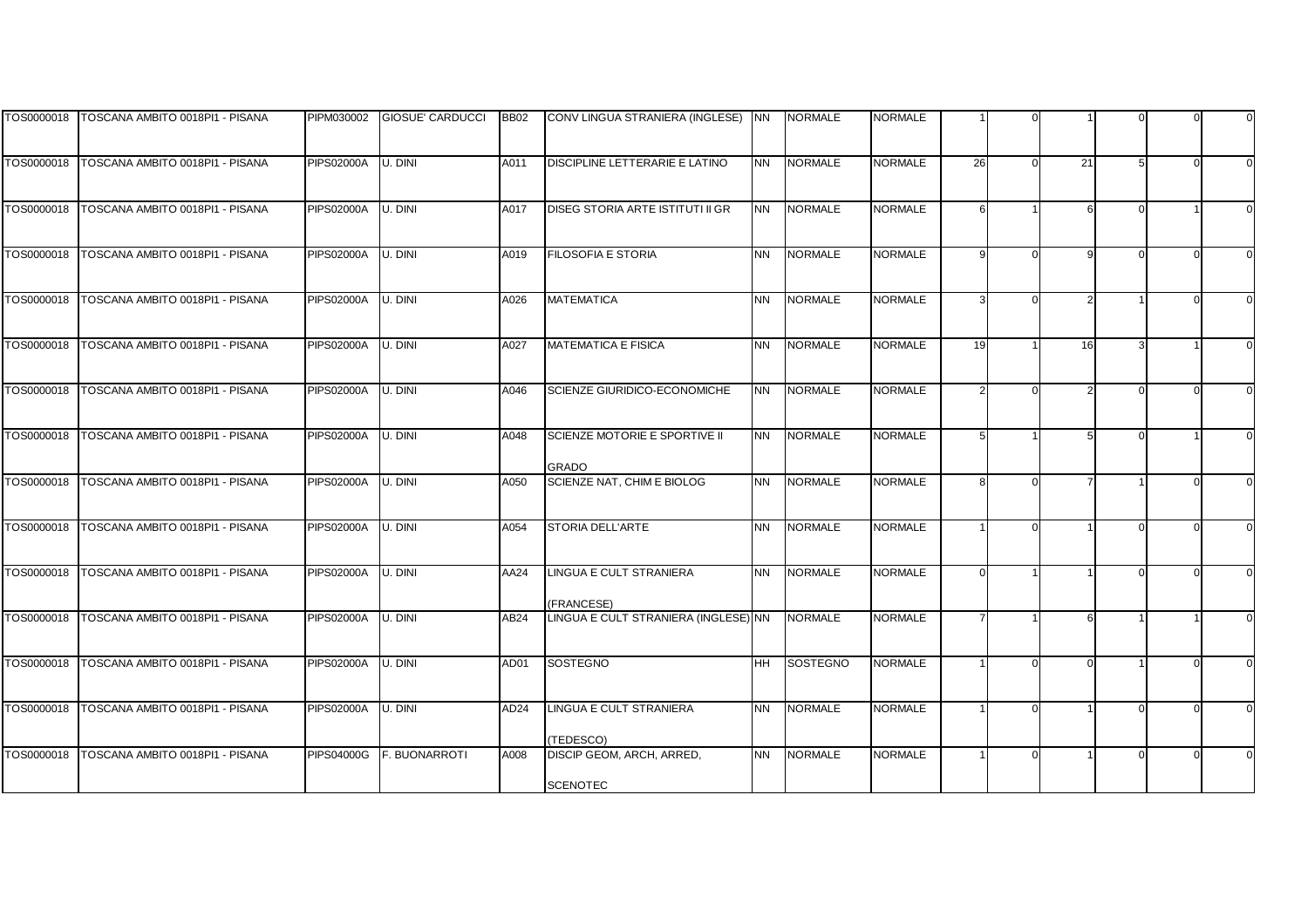|            | TOS0000018   TOSCANA AMBITO 0018PI1 - PISANA | <b>PIPS04000G</b> | <b>F. BUONARROTI</b> | A011        | DISCIPLINE LETTERARIE E LATINO                       | <b>NN</b> | <b>NORMALE</b> | NORMALE        | 18 |          | 18              |  |  |
|------------|----------------------------------------------|-------------------|----------------------|-------------|------------------------------------------------------|-----------|----------------|----------------|----|----------|-----------------|--|--|
|            |                                              |                   |                      |             |                                                      |           |                |                |    |          |                 |  |  |
| TOS0000018 | TOSCANA AMBITO 0018PI1 - PISANA              | <b>PIPS04000G</b> | <b>F. BUONARROTI</b> | A017        | DISEG STORIA ARTE ISTITUTI II GR                     | <b>NN</b> | <b>NORMALE</b> | <b>NORMALE</b> |    | $\Omega$ |                 |  |  |
|            |                                              |                   |                      |             |                                                      |           |                |                |    |          |                 |  |  |
|            |                                              |                   |                      |             |                                                      |           |                |                |    |          |                 |  |  |
| TOS0000018 | TOSCANA AMBITO 0018PI1 - PISANA              | <b>PIPS04000G</b> | F. BUONARROTI        | A018        | FILOSOFIA E SCIENZE UMANE                            | <b>NN</b> | <b>NORMALE</b> | <b>NORMALE</b> |    | $\Omega$ |                 |  |  |
|            |                                              |                   |                      |             |                                                      |           |                |                |    |          |                 |  |  |
|            |                                              |                   |                      |             |                                                      |           |                |                |    |          |                 |  |  |
| TOS0000018 | TOSCANA AMBITO 0018PI1 - PISANA              | <b>PIPS04000G</b> | F. BUONARROTI        | A019        | <b>FILOSOFIA E STORIA</b>                            | <b>NN</b> | <b>NORMALE</b> | <b>NORMALE</b> |    | U        |                 |  |  |
|            |                                              |                   |                      |             |                                                      |           |                |                |    |          |                 |  |  |
| TOS0000018 | TOSCANA AMBITO 0018PI1 - PISANA              | <b>PIPS04000G</b> | F. BUONARROTI        |             | <b>MATEMATICA</b>                                    | <b>NN</b> | <b>NORMALE</b> | <b>NORMALE</b> |    |          |                 |  |  |
|            |                                              |                   |                      | A026        |                                                      |           |                |                |    |          |                 |  |  |
|            |                                              |                   |                      |             |                                                      |           |                |                |    |          |                 |  |  |
| TOS0000018 | TOSCANA AMBITO 0018PI1 - PISANA              | <b>PIPS04000G</b> | F. BUONARROTI        | A027        | <b>MATEMATICA E FISICA</b>                           | <b>NN</b> | <b>NORMALE</b> | <b>NORMALE</b> | 15 | ΩI       | 14              |  |  |
|            |                                              |                   |                      |             |                                                      |           |                |                |    |          |                 |  |  |
|            |                                              |                   |                      |             |                                                      |           |                |                |    |          |                 |  |  |
| TOS0000018 | TOSCANA AMBITO 0018PI1 - PISANA              | <b>PIPS04000G</b> | F. BUONARROTI        | A041        | SCIENZE E TECNOLOGIE                                 | <b>NN</b> | <b>NORMALE</b> | <b>NORMALE</b> |    |          |                 |  |  |
|            |                                              |                   |                      |             |                                                      |           |                |                |    |          |                 |  |  |
| TOS0000018 | TOSCANA AMBITO 0018PI1 - PISANA              | <b>PIPS04000G</b> | <b>F. BUONARROTI</b> | A048        | <b>INFORMATICHE</b><br>SCIENZE MOTORIE E SPORTIVE II | <b>NN</b> | <b>NORMALE</b> | <b>NORMALE</b> |    | $\Omega$ |                 |  |  |
|            |                                              |                   |                      |             |                                                      |           |                |                |    |          |                 |  |  |
|            |                                              |                   |                      |             | GRADO                                                |           |                |                |    |          |                 |  |  |
| TOS0000018 | TOSCANA AMBITO 0018PI1 - PISANA              | <b>PIPS04000G</b> | F. BUONARROTI        | A050        | SCIENZE NAT, CHIM E BIOLOG                           | <b>NN</b> | <b>NORMALE</b> | <b>NORMALE</b> | 10 |          | 10 <sup>1</sup> |  |  |
|            |                                              |                   |                      |             |                                                      |           |                |                |    |          |                 |  |  |
|            |                                              |                   |                      |             |                                                      |           |                |                |    |          |                 |  |  |
| TOS0000018 | TOSCANA AMBITO 0018PI1 - PISANA              | <b>PIPS04000G</b> | F. BUONARROTI        | A054        | <b>STORIA DELL'ARTE</b>                              | <b>NN</b> | <b>NORMALE</b> | <b>NORMALE</b> |    |          |                 |  |  |
|            |                                              |                   |                      |             |                                                      |           |                |                |    |          |                 |  |  |
| TOS0000018 | TOSCANA AMBITO 0018PI1 - PISANA              | <b>PIPS04000G</b> | <b>F. BUONARROTI</b> | AA24        | LINGUA E CULT STRANIERA                              | <b>NN</b> | <b>NORMALE</b> | <b>NORMALE</b> |    |          |                 |  |  |
|            |                                              |                   |                      |             |                                                      |           |                |                |    |          |                 |  |  |
|            |                                              |                   |                      |             | <b>FRANCESE)</b>                                     |           |                |                |    |          |                 |  |  |
| TOS0000018 | TOSCANA AMBITO 0018PI1 - PISANA              | <b>PIPS04000G</b> | F. BUONARROTI        | AB24        | LINGUA E CULT STRANIERA (INGLESE) NN                 |           | <b>NORMALE</b> | <b>NORMALE</b> |    | O.       |                 |  |  |
|            |                                              |                   |                      |             |                                                      |           |                |                |    |          |                 |  |  |
| TOS0000018 |                                              |                   | F. BUONARROTI        |             | LINGUA E CULT STRANIERA                              | NΝ        | <b>NORMALE</b> | <b>NORMALE</b> |    |          |                 |  |  |
|            | TOSCANA AMBITO 0018PI1 - PISANA              | <b>PIPS04000G</b> |                      | AC24        |                                                      |           |                |                |    |          |                 |  |  |
|            |                                              |                   |                      |             | SPAGNOLO)                                            |           |                |                |    |          |                 |  |  |
| TOS0000018 | TOSCANA AMBITO 0018PI1 - PISANA              | <b>PIPS04000G</b> | F. BUONARROTI        | AD01        | <b>SOSTEGNO</b>                                      | ΗH        | SOSTEGNO       | <b>NORMALE</b> |    |          |                 |  |  |
|            |                                              |                   |                      |             |                                                      |           |                |                |    |          |                 |  |  |
|            |                                              |                   |                      |             |                                                      |           |                |                |    |          |                 |  |  |
| TOS0000018 | TOSCANA AMBITO 0018PI1 - PISANA              | <b>PIPS04000G</b> | F. BUONARROTI        | <b>BA02</b> | CONV LINGUA STRANIERA                                | <b>NN</b> | <b>NORMALE</b> | <b>NORMALE</b> |    |          |                 |  |  |
|            |                                              |                   |                      |             |                                                      |           |                |                |    |          |                 |  |  |
|            |                                              |                   |                      |             | (FRANCESE)                                           |           |                |                |    |          |                 |  |  |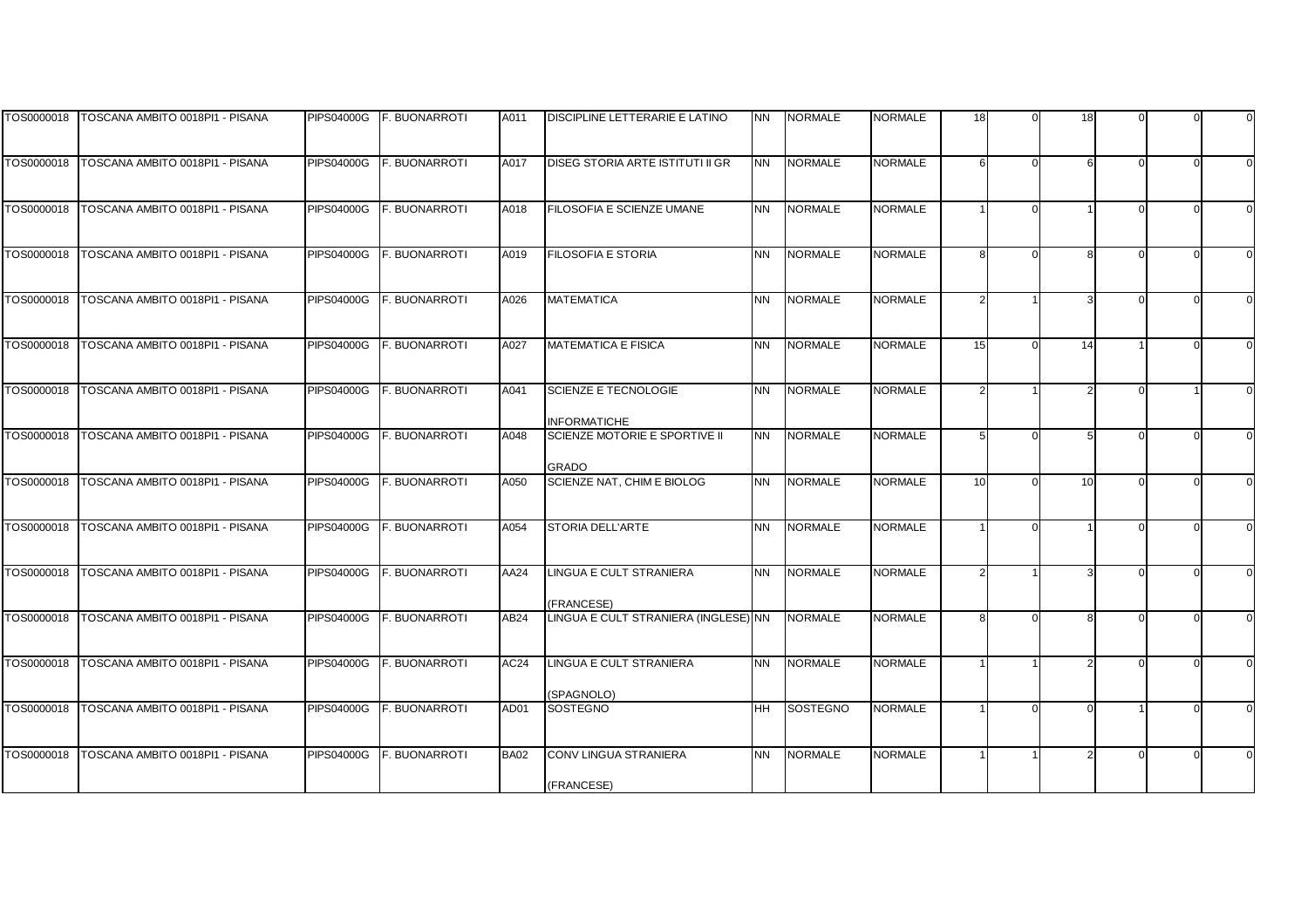|            | TOS0000018   TOSCANA AMBITO 0018PI1 - PISANA | <b>PIPS04000G</b> | <b>F. BUONARROTI</b>                | BC <sub>02</sub> | CONV LINGUA STRANIERA                   | <b>NN</b> | <b>NORMALE</b> | NORMALE        |                |    |  |  |
|------------|----------------------------------------------|-------------------|-------------------------------------|------------------|-----------------------------------------|-----------|----------------|----------------|----------------|----|--|--|
|            |                                              |                   |                                     |                  |                                         |           |                |                |                |    |  |  |
|            |                                              |                   |                                     |                  | (SPAGNOLO)                              |           |                |                |                |    |  |  |
|            |                                              | PIRH01000D        | <b>I.P.S.A.R. "G.</b>               | A010             | <b>DISCIPLINE GRAFICO-PUBBLICITARIE</b> | <b>NN</b> | <b>NORMALE</b> | <b>NORMALE</b> |                |    |  |  |
|            |                                              |                   |                                     |                  |                                         |           |                |                |                |    |  |  |
|            |                                              |                   | <b>MATTEOTTI"</b>                   |                  |                                         |           |                |                |                |    |  |  |
| TOS0000018 | TOSCANA AMBITO 0018PI1 - PISANA              | PIRH01000D        | I.P.S.A.R. "G.                      | A012             | DISCIPL LETTERARIE ISTITUTI II GR       | <b>NN</b> | <b>NORMALE</b> | <b>NORMALE</b> | 17             | 17 |  |  |
|            |                                              |                   |                                     |                  |                                         |           |                |                |                |    |  |  |
| TOS0000018 | TOSCANA AMBITO 0018PI1 - PISANA              |                   | <b>MATTEOTTI"</b>                   |                  | <b>DISEG STORIA ARTE ISTITUTI II GR</b> |           |                | <b>NORMALE</b> |                |    |  |  |
|            |                                              | PIRH01000D        | I.P.S.A.R. "G.                      | A017             |                                         | <b>NN</b> | <b>NORMALE</b> |                |                |    |  |  |
|            |                                              |                   | <b>MATTEOTTI"</b>                   |                  |                                         |           |                |                |                |    |  |  |
| TOS0000018 | TOSCANA AMBITO 0018PI1 - PISANA              | PIRH01000D        | I.P.S.A.R. "G.                      | A018             | FILOSOFIA E SCIENZE UMANE               | <b>NN</b> | <b>NORMALE</b> | <b>NORMALE</b> |                |    |  |  |
|            |                                              |                   |                                     |                  |                                         |           |                |                |                |    |  |  |
|            |                                              |                   | <b>MATTEOTTI"</b>                   |                  |                                         |           |                |                |                |    |  |  |
| TOS0000018 | TOSCANA AMBITO 0018PI1 - PISANA              | PIRH01000D        | I.P.S.A.R. "G.                      | A020             | <b>FISICA</b>                           | <b>NN</b> | <b>NORMALE</b> | <b>NORMALE</b> | $\Omega$       |    |  |  |
|            |                                              |                   |                                     |                  |                                         |           |                |                |                |    |  |  |
|            |                                              |                   | <b>MATTEOTTI"</b>                   |                  |                                         |           |                |                |                |    |  |  |
| TOS0000018 | TOSCANA AMBITO 0018PI1 - PISANA              | PIRH01000D        | I.P.S.A.R. "G.                      | A021             | <b>GEOGRAFIA</b>                        | <b>NN</b> | <b>NORMALE</b> | <b>NORMALE</b> | C              |    |  |  |
|            |                                              |                   |                                     |                  |                                         |           |                |                |                |    |  |  |
|            |                                              |                   | <b>MATTEOTTI"</b>                   |                  |                                         |           |                |                |                |    |  |  |
| TOS0000018 | TOSCANA AMBITO 0018PI1 - PISANA              | <b>PIRH01000D</b> | I.P.S.A.R. "G.                      | A026             | <b>MATEMATICA</b>                       | <b>NN</b> | <b>NORMALE</b> | <b>NORMALE</b> | 10             | 10 |  |  |
|            |                                              |                   |                                     |                  |                                         |           |                |                |                |    |  |  |
|            |                                              |                   | <b>MATTEOTTI"</b>                   |                  |                                         |           |                |                |                |    |  |  |
| TOS0000018 | TOSCANA AMBITO 0018PI1 - PISANA              | PIRH01000D        | I.P.S.A.R. "G.                      | A031             | <b>SCIENZE DEGLI ALIMENTI</b>           | <b>NN</b> | <b>NORMALE</b> | <b>NORMALE</b> | $\overline{7}$ |    |  |  |
|            |                                              |                   |                                     |                  |                                         |           |                |                |                |    |  |  |
| TOS0000018 | TOSCANA AMBITO 0018PI1 - PISANA              | <b>PIRH01000D</b> | <b>MATTEOTTI"</b><br>I.P.S.A.R. "G. | A034             | SCIENZE E TECNOLOGIE CHIMICHE           | <b>NN</b> | <b>NORMALE</b> | <b>NORMALE</b> |                |    |  |  |
|            |                                              |                   |                                     |                  |                                         |           |                |                |                |    |  |  |
|            |                                              |                   | <b>MATTEOTTI"</b>                   |                  |                                         |           |                |                |                |    |  |  |
| TOS0000018 | TOSCANA AMBITO 0018PI1 - PISANA              | <b>PIRH01000D</b> | I.P.S.A.R. "G.                      | A041             | SCIENZE E TECNOLOGIE                    | <b>NN</b> | <b>NORMALE</b> | <b>NORMALE</b> |                |    |  |  |
|            |                                              |                   |                                     |                  |                                         |           |                |                |                |    |  |  |
|            |                                              |                   | <b>MATTEOTTI"</b>                   |                  | <b>INFORMATICHE</b>                     |           |                |                |                |    |  |  |
| TOS0000018 | TOSCANA AMBITO 0018PI1 - PISANA              | PIRH01000D        | I.P.S.A.R. "G.                      | A042             | <b>SCIENZE E TECNOLOGIE</b>             | <b>NN</b> | <b>NORMALE</b> | <b>NORMALE</b> |                |    |  |  |
|            |                                              |                   |                                     |                  |                                         |           |                |                |                |    |  |  |
|            |                                              |                   | <b>MATTEOTTI"</b>                   |                  | <b>MECCANICHE</b>                       |           |                |                |                |    |  |  |
| TOS0000018 | TOSCANA AMBITO 0018PI1 - PISANA              | PIRH01000D        | I.P.S.A.R. "G.                      | A045             | SCIENZE ECONOMICO-AZIENDALI             | <b>NN</b> | <b>NORMALE</b> | <b>NORMALE</b> | q              |    |  |  |
|            |                                              |                   |                                     |                  |                                         |           |                |                |                |    |  |  |
|            |                                              |                   | <b>MATTEOTTI"</b>                   |                  |                                         |           |                |                |                |    |  |  |
| TOS0000018 | TOSCANA AMBITO 0018PI1 - PISANA              | PIRH01000D        | I.P.S.A.R. "G.                      | A046             | SCIENZE GIURIDICO-ECONOMICHE            | <b>NN</b> | <b>NORMALE</b> | <b>NORMALE</b> |                |    |  |  |
|            |                                              |                   |                                     |                  |                                         |           |                |                |                |    |  |  |
| TOS0000018 |                                              |                   | <b>MATTEOTTI"</b>                   |                  |                                         |           |                |                | 6              |    |  |  |
|            | TOSCANA AMBITO 0018PI1 - PISANA              | PIRH01000D        | I.P.S.A.R. "G.                      | A048             | SCIENZE MOTORIE E SPORTIVE II           | <b>NN</b> | <b>NORMALE</b> | <b>NORMALE</b> |                |    |  |  |
|            |                                              |                   | <b>MATTEOTTI"</b>                   |                  | GRADO                                   |           |                |                |                |    |  |  |
|            |                                              |                   |                                     |                  |                                         |           |                |                |                |    |  |  |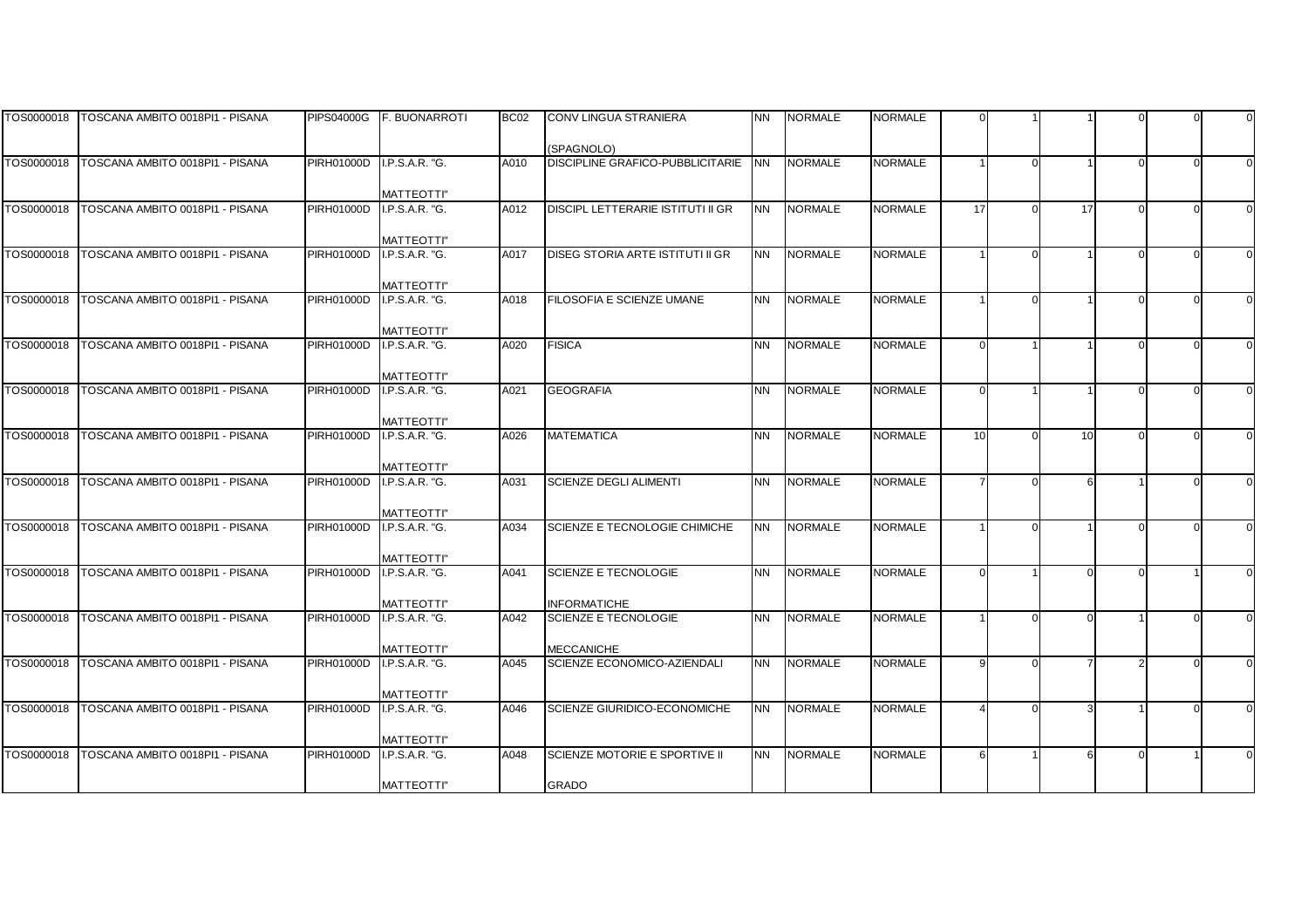|            | TOS0000018 TOSCANA AMBITO 0018PI1 - PISANA | PIRH01000D        | I.P.S.A.R. "G.                           | A050             | SCIENZE NAT, CHIM E BIOLOG                       | <b>NN</b> | <b>NORMALE</b>  | NORMALE        |    |    |  |  |
|------------|--------------------------------------------|-------------------|------------------------------------------|------------------|--------------------------------------------------|-----------|-----------------|----------------|----|----|--|--|
|            |                                            |                   |                                          |                  |                                                  |           |                 |                |    |    |  |  |
|            | TOS0000018 TOSCANA AMBITO 0018PI1 - PISANA | PIRH01000D        | <b>MATTEOTTI"</b><br>I.P.S.A.R. "G.      | AA24             | <b>LINGUA E CULT STRANIERA</b>                   | <b>NN</b> | <b>NORMALE</b>  | <b>NORMALE</b> | 5  |    |  |  |
|            |                                            |                   |                                          |                  |                                                  |           |                 |                |    |    |  |  |
|            |                                            |                   | <b>MATTEOTTI"</b>                        |                  | (FRANCESE)                                       |           |                 |                |    |    |  |  |
|            | TOS0000018 TOSCANA AMBITO 0018PI1 - PISANA | <b>PIRH01000D</b> | I.P.S.A.R. "G.                           | AB24             | LINGUA E CULT STRANIERA (INGLESE) NN             |           | <b>NORMALE</b>  | <b>NORMALE</b> | q  | 8  |  |  |
|            |                                            |                   |                                          |                  |                                                  |           |                 |                |    |    |  |  |
|            |                                            |                   | <b>MATTEOTTI"</b>                        |                  |                                                  |           |                 |                |    |    |  |  |
| TOS0000018 | TOSCANA AMBITO 0018PI1 - PISANA            | <b>PIRH01000D</b> | I.P.S.A.R. "G.                           | AD01             | <b>SOSTEGNO</b>                                  | <b>HH</b> | <b>SOSTEGNO</b> | <b>NORMALE</b> | 21 | 20 |  |  |
|            |                                            |                   | <b>MATTEOTTI"</b>                        |                  |                                                  |           |                 |                |    |    |  |  |
| TOS0000018 | TOSCANA AMBITO 0018PI1 - PISANA            | <b>PIRH01000D</b> | I.P.S.A.R. "G.                           | AD <sub>24</sub> | <b>LINGUA E CULT STRANIERA</b>                   | <b>NN</b> | <b>NORMALE</b>  | <b>NORMALE</b> |    |    |  |  |
|            |                                            |                   |                                          |                  |                                                  |           |                 |                |    |    |  |  |
|            |                                            |                   | <b>MATTEOTTI"</b>                        |                  | (TEDESCO)                                        |           |                 |                |    |    |  |  |
| TOS0000018 | TOSCANA AMBITO 0018PI1 - PISANA            | <b>PIRH01000D</b> | I.P.S.A.R. "G.                           | B012             | LAB SCIENZE E TECNOL CHIM                        | <b>NN</b> | <b>NORMALE</b>  | <b>NORMALE</b> |    |    |  |  |
|            |                                            |                   | <b>MATTEOTTI"</b>                        |                  | <b>MICROBIOL</b>                                 |           |                 |                |    |    |  |  |
| TOS0000018 | TOSCANA AMBITO 0018PI1 - PISANA            | <b>PIRH01000D</b> | I.P.S.A.R. "G.                           | B016             | <b>LAB SCIENZE E TECNOL</b>                      | <b>NN</b> | <b>NORMALE</b>  | <b>NORMALE</b> |    |    |  |  |
|            |                                            |                   |                                          |                  |                                                  |           |                 |                |    |    |  |  |
|            |                                            |                   | <b>MATTEOTTI"</b>                        |                  | <b>INFORMATICHE</b>                              |           |                 |                |    |    |  |  |
| TOS0000018 | TOSCANA AMBITO 0018PI1 - PISANA            | <b>PIRH01000D</b> | I.P.S.A.R. "G.                           | B019             | <b>LAB SERVIZI RICETTIVITA'</b>                  | <b>NN</b> | <b>NORMALE</b>  | <b>NORMALE</b> |    |    |  |  |
|            |                                            |                   | <b>MATTEOTTI"</b>                        |                  | <b>ALBERGHIER</b>                                |           |                 |                |    |    |  |  |
| TOS0000018 | TOSCANA AMBITO 0018PI1 - PISANA            | PIRH01000D        | I.P.S.A.R. "G.                           | <b>B020</b>      | LAB SERV ENOGASTRON, SETT                        | <b>NN</b> | <b>NORMALE</b>  | <b>NORMALE</b> | 11 | 10 |  |  |
|            |                                            |                   |                                          |                  |                                                  |           |                 |                |    |    |  |  |
|            |                                            |                   | <b>MATTEOTTI"</b>                        |                  | <b>CUCINA</b>                                    |           |                 |                |    |    |  |  |
| TOS0000018 | TOSCANA AMBITO 0018PI1 - PISANA            | <b>PIRH01000D</b> | I.P.S.A.R. "G.                           | B021             | LAB SERV ENOGASTRON, SETT SALA NN                |           | <b>NORMALE</b>  | <b>NORMALE</b> | R  |    |  |  |
|            |                                            |                   |                                          |                  |                                                  |           |                 |                |    |    |  |  |
| TOS0000018 | TOSCANA AMBITO 0018PI1 - PISANA            | <b>PIRH01050V</b> | <b>MATTEOTTI"</b><br><b>G. MATTEOTTI</b> | A012             | VEND<br><b>DISCIPL LETTERARIE ISTITUTI II GR</b> | <b>NN</b> | <b>NORMALE</b>  | <b>SERALE</b>  |    |    |  |  |
|            |                                            |                   |                                          |                  |                                                  |           |                 |                |    |    |  |  |
|            |                                            |                   |                                          |                  |                                                  |           |                 |                |    |    |  |  |
| TOS0000018 | TOSCANA AMBITO 0018PI1 - PISANA            | <b>PIRH01050V</b> | <b>G. MATTEOTTI</b>                      | A026             | <b>MATEMATICA</b>                                | <b>NN</b> | <b>NORMALE</b>  | <b>SERALE</b>  |    |    |  |  |
|            |                                            |                   |                                          |                  |                                                  |           |                 |                |    |    |  |  |
| TOS0000018 | TOSCANA AMBITO 0018PI1 - PISANA            | <b>PIRH01050V</b> | <b>G. MATTEOTTI</b>                      | A031             | <b>SCIENZE DEGLI ALIMENTI</b>                    | <b>NN</b> | <b>NORMALE</b>  | <b>SERALE</b>  |    |    |  |  |
|            |                                            |                   |                                          |                  |                                                  |           |                 |                |    |    |  |  |
|            |                                            |                   |                                          |                  |                                                  |           |                 |                |    |    |  |  |
| TOS0000018 | TOSCANA AMBITO 0018PI1 - PISANA            | <b>PIRH01050V</b> | <b>G. MATTEOTTI</b>                      | A045             | SCIENZE ECONOMICO-AZIENDALI                      | <b>NN</b> | <b>NORMALE</b>  | <b>SERALE</b>  |    |    |  |  |
|            |                                            |                   |                                          |                  |                                                  |           |                 |                |    |    |  |  |
| TOS0000018 | TOSCANA AMBITO 0018PI1 - PISANA            | <b>PIRH01050V</b> | <b>G. MATTEOTTI</b>                      | A046             | SCIENZE GIURIDICO-ECONOMICHE                     | <b>NN</b> | <b>NORMALE</b>  | <b>SERALE</b>  |    |    |  |  |
|            |                                            |                   |                                          |                  |                                                  |           |                 |                |    |    |  |  |
|            |                                            |                   |                                          |                  |                                                  |           |                 |                |    |    |  |  |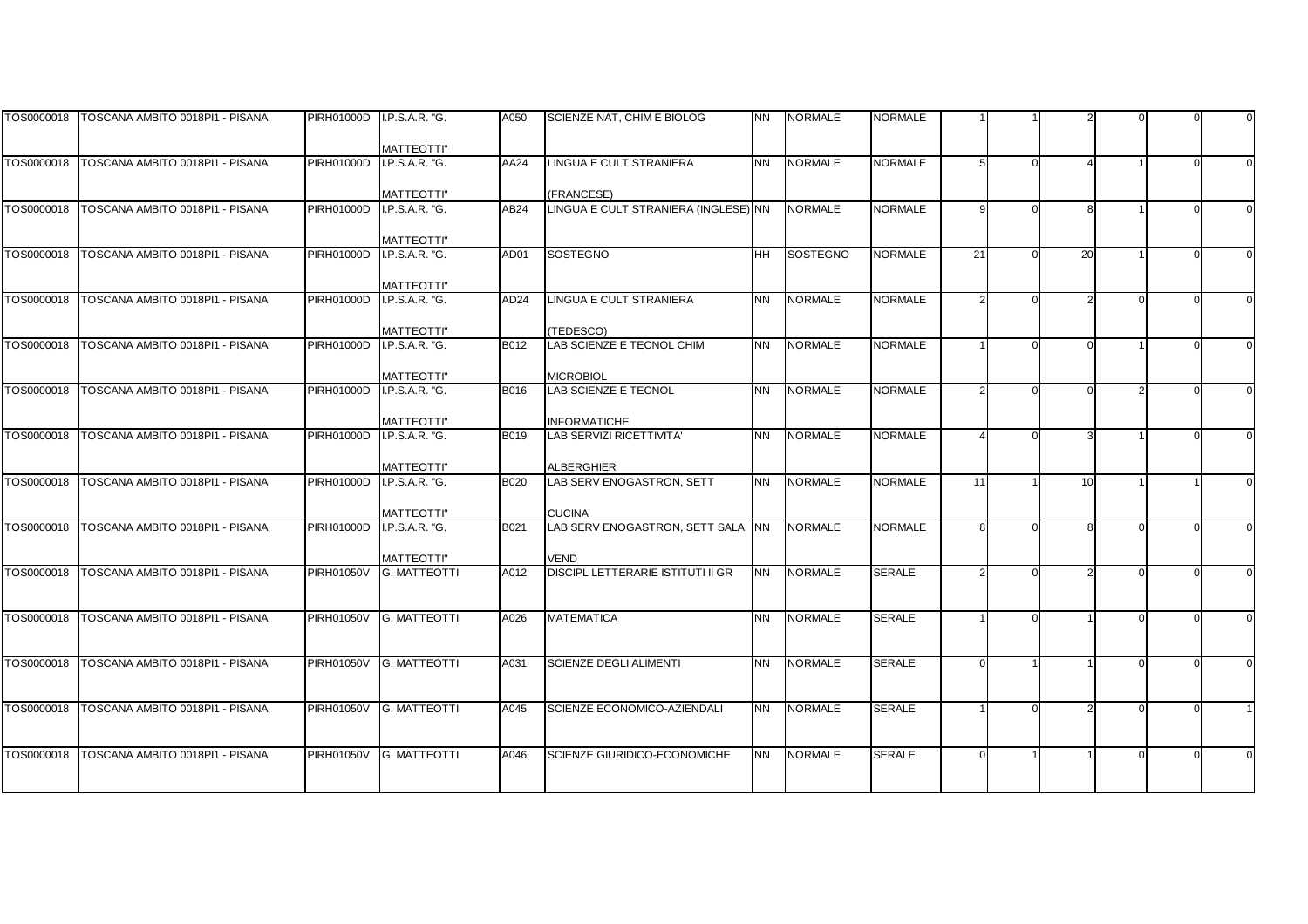|            | TOS0000018   TOSCANA AMBITO 0018PI1 - PISANA | <b>PIRH01050V</b> | <b>G. MATTEOTTI</b>                             | AA24        | LINGUA E CULT STRANIERA                         | <b>NN</b>      | <b>NORMALE</b> | SERALE         |    |    |  |  |
|------------|----------------------------------------------|-------------------|-------------------------------------------------|-------------|-------------------------------------------------|----------------|----------------|----------------|----|----|--|--|
|            |                                              |                   |                                                 |             |                                                 |                |                |                |    |    |  |  |
|            |                                              |                   |                                                 |             | (FRANCESE)                                      |                |                |                |    |    |  |  |
|            | TOS0000018 TOSCANA AMBITO 0018PI1 - PISANA   | <b>PIRH01050V</b> | <b>G. MATTEOTTI</b>                             | AB24        | LINGUA E CULT STRANIERA (INGLESE) NN            |                | <b>NORMALE</b> | <b>SERALE</b>  |    |    |  |  |
|            |                                              |                   |                                                 |             |                                                 |                |                |                |    |    |  |  |
|            |                                              |                   |                                                 |             |                                                 |                |                |                |    |    |  |  |
| TOS0000018 | TOSCANA AMBITO 0018PI1 - PISANA              | <b>PIRH01050V</b> | <b>G. MATTEOTTI</b>                             | <b>B020</b> | LAB SERV ENOGASTRON, SETT                       | <b>NN</b>      | <b>NORMALE</b> | <b>SERALE</b>  |    |    |  |  |
|            |                                              |                   |                                                 |             | <b>CUCINA</b>                                   |                |                |                |    |    |  |  |
| TOS0000018 | TOSCANA AMBITO 0018PI1 - PISANA              | <b>PIRH01050V</b> | <b>G. MATTEOTTI</b>                             | B021        | LAB SERV ENOGASTRON, SETT SALA NN               |                | <b>NORMALE</b> | <b>SERALE</b>  |    |    |  |  |
|            |                                              |                   |                                                 |             |                                                 |                |                |                |    |    |  |  |
|            |                                              |                   |                                                 |             | <b>VEND</b>                                     |                |                |                |    |    |  |  |
| TOS0000018 | TOSCANA AMBITO 0018PI1 - PISANA              | <b>PISD05000L</b> | <b>LICEO ARTISTICO</b>                          | A006        | <b>DESIGN DEL VETRO</b>                         | <b>NN</b>      | <b>NORMALE</b> | <b>NORMALE</b> |    |    |  |  |
|            |                                              |                   |                                                 |             |                                                 |                |                |                |    |    |  |  |
|            |                                              |                   | <b>FRANCO RUSSOLI</b>                           |             |                                                 |                |                |                |    |    |  |  |
| TOS0000018 | TOSCANA AMBITO 0018PI1 - PISANA              | <b>PISD05000L</b> | <b>LICEO ARTISTICO</b>                          | A008        | DISCIP GEOM, ARCH, ARRED,                       | <b>NN</b>      | <b>NORMALE</b> | <b>NORMALE</b> | R  |    |  |  |
|            |                                              |                   |                                                 |             |                                                 |                |                |                |    |    |  |  |
|            |                                              | <b>PISD05000L</b> | <b>FRANCO RUSSOLI</b><br><b>LICEO ARTISTICO</b> |             | <b>SCENOTEC</b><br>DISCIP GRAFICHE, PITTORICHE, | <b>NN</b>      | <b>NORMALE</b> | <b>NORMALE</b> | 11 |    |  |  |
| TOS0000018 | TOSCANA AMBITO 0018PI1 - PISANA              |                   |                                                 | A009        |                                                 |                |                |                |    | 11 |  |  |
|            |                                              |                   | <b>FRANCO RUSSOLI</b>                           |             | <b>SCENOG</b>                                   |                |                |                |    |    |  |  |
| TOS0000018 | TOSCANA AMBITO 0018PI1 - PISANA              | <b>PISD05000L</b> | <b>LICEO ARTISTICO</b>                          | A011        | DISCIPLINE LETTERARIE E LATINO                  | <b>NN</b>      | <b>NORMALE</b> | <b>NORMALE</b> |    |    |  |  |
|            |                                              |                   |                                                 |             |                                                 |                |                |                |    |    |  |  |
|            |                                              |                   | <b>FRANCO RUSSOLI</b>                           |             |                                                 |                |                |                |    |    |  |  |
| TOS0000018 | TOSCANA AMBITO 0018PI1 - PISANA              | <b>PISD05000L</b> | LICEO ARTISTICO                                 | A012        | DISCIPL LETTERARIE ISTITUTI II GR               | <b>NN</b>      | <b>NORMALE</b> | <b>NORMALE</b> |    |    |  |  |
|            |                                              |                   |                                                 |             |                                                 |                |                |                |    |    |  |  |
|            |                                              |                   | <b>FRANCO RUSSOLI</b>                           |             |                                                 |                |                |                |    |    |  |  |
| TOS0000018 | TOSCANA AMBITO 0018PI1 - PISANA              | <b>PISD05000L</b> | <b>LICEO ARTISTICO</b>                          | A014        | DISCIP PLAST. SCUL. SCENOPLAST.                 | <b>NN</b>      | <b>NORMALE</b> | <b>NORMALE</b> |    |    |  |  |
|            |                                              |                   |                                                 |             |                                                 |                |                |                |    |    |  |  |
| TOS0000018 | TOSCANA AMBITO 0018PI1 - PISANA              | <b>PISD05000L</b> | <b>FRANCO RUSSOLI</b><br>LICEO ARTISTICO        | A019        | <b>FILOSOFIA E STORIA</b>                       | <b>NN</b>      | <b>NORMALE</b> | <b>NORMALE</b> |    |    |  |  |
|            |                                              |                   |                                                 |             |                                                 |                |                |                |    |    |  |  |
|            |                                              |                   | <b>FRANCO RUSSOLI</b>                           |             |                                                 |                |                |                |    |    |  |  |
| TOS0000018 | TOSCANA AMBITO 0018PI1 - PISANA              | <b>PISD05000L</b> | <b>LICEO ARTISTICO</b>                          | A027        | <b>MATEMATICA E FISICA</b>                      | N <sub>N</sub> | <b>NORMALE</b> | <b>NORMALE</b> | ĥ  |    |  |  |
|            |                                              |                   |                                                 |             |                                                 |                |                |                |    |    |  |  |
|            |                                              |                   | <b>FRANCO RUSSOLI</b>                           |             |                                                 |                |                |                |    |    |  |  |
| TOS0000018 | TOSCANA AMBITO 0018PI1 - PISANA              | <b>PISD05000L</b> | LICEO ARTISTICO                                 | A034        | SCIENZE E TECNOLOGIE CHIMICHE                   | <b>NN</b>      | <b>NORMALE</b> | <b>NORMALE</b> |    |    |  |  |
|            |                                              |                   |                                                 |             |                                                 |                |                |                |    |    |  |  |
|            |                                              |                   | FRANCO RUSSOLI                                  |             |                                                 |                |                |                |    |    |  |  |
| TOS0000018 | TOSCANA AMBITO 0018PI1 - PISANA              | <b>PISD05000L</b> | LICEO ARTISTICO                                 | A048        | SCIENZE MOTORIE E SPORTIVE II                   | <b>NN</b>      | <b>NORMALE</b> | <b>NORMALE</b> |    |    |  |  |
|            |                                              |                   | <b>FRANCO RUSSOLI</b>                           |             | <b>GRADO</b>                                    |                |                |                |    |    |  |  |
| TOS0000018 | TOSCANA AMBITO 0018PI1 - PISANA              | <b>PISD05000L</b> | <b>LICEO ARTISTICO</b>                          | A050        | SCIENZE NAT, CHIM E BIOLOG                      | <b>NN</b>      | <b>NORMALE</b> | <b>NORMALE</b> |    |    |  |  |
|            |                                              |                   |                                                 |             |                                                 |                |                |                |    |    |  |  |
|            |                                              |                   | <b>FRANCO RUSSOLI</b>                           |             |                                                 |                |                |                |    |    |  |  |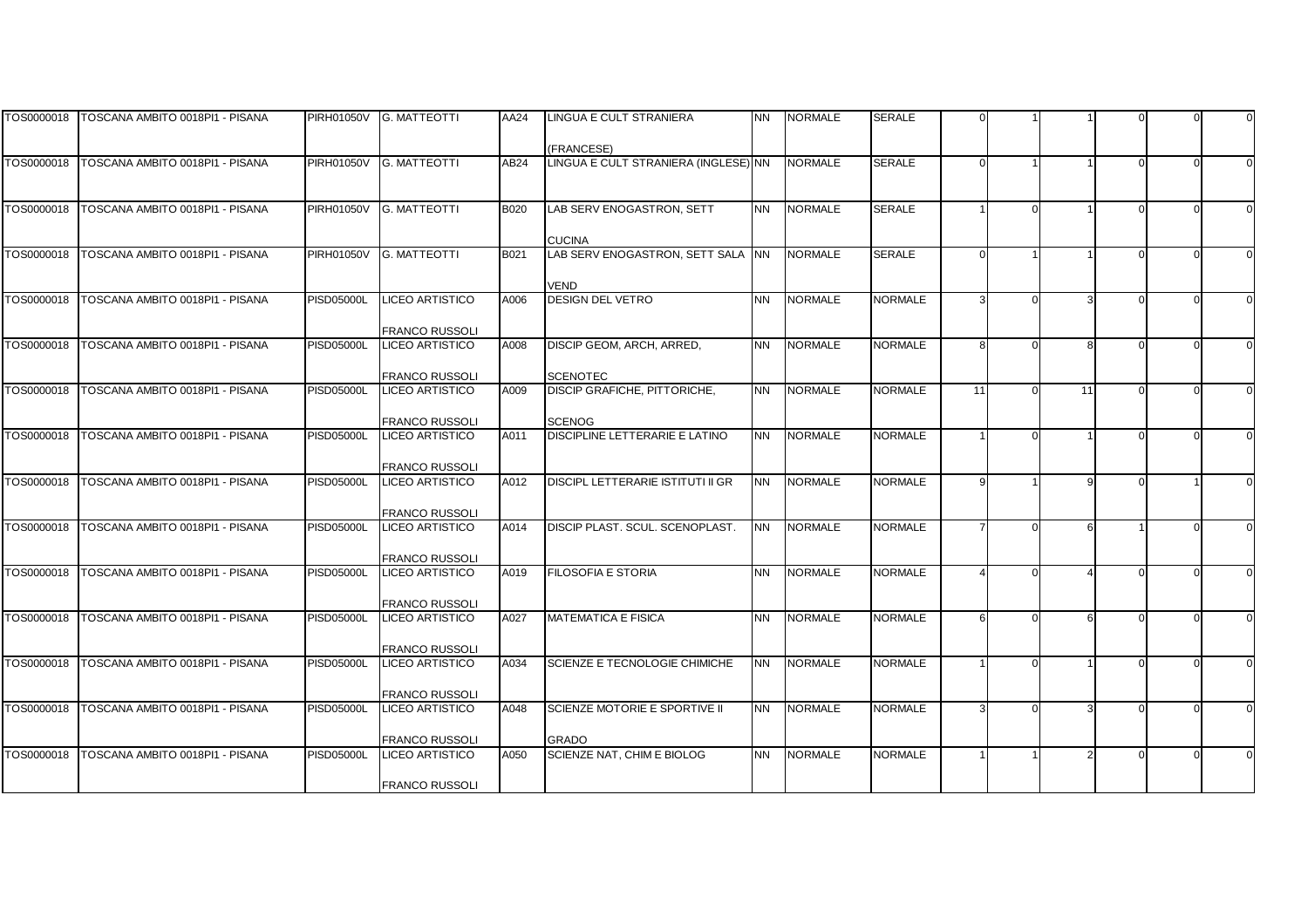|            | TOS0000018   TOSCANA AMBITO 0018PI1 - PISANA                             | <b>PISD05000L</b> | LICEO ARTISTICO         | A054 | <b>STORIA DELL'ARTE</b>                         | <b>NN</b> | <b>NORMALE</b>  | NORMALE        |    |    |  |  |
|------------|--------------------------------------------------------------------------|-------------------|-------------------------|------|-------------------------------------------------|-----------|-----------------|----------------|----|----|--|--|
|            |                                                                          |                   |                         |      |                                                 |           |                 |                |    |    |  |  |
|            |                                                                          |                   | <b>FRANCO RUSSOLI</b>   |      |                                                 |           |                 |                |    |    |  |  |
|            | TOS0000018 TOSCANA AMBITO 0018PI1 - PISANA                               | <b>PISD05000L</b> | <b>LICEO ARTISTICO</b>  | AB24 | LINGUA E CULT STRANIERA (INGLESE) NN            |           | <b>NORMALE</b>  | <b>NORMALE</b> | 6  |    |  |  |
|            |                                                                          |                   |                         |      |                                                 |           |                 |                |    |    |  |  |
|            |                                                                          |                   | <b>FRANCO RUSSOLI</b>   |      |                                                 |           |                 |                |    |    |  |  |
|            | TOS0000018   TOSCANA AMBITO 0018PI1 - PISANA                             | <b>PISD05000L</b> | <b>LICEO ARTISTICO</b>  | AD01 | <b>SOSTEGNO</b>                                 | <b>HH</b> | <b>SOSTEGNO</b> | <b>NORMALE</b> | 23 | 23 |  |  |
|            |                                                                          |                   |                         |      |                                                 |           |                 |                |    |    |  |  |
|            |                                                                          |                   | <b>FRANCO RUSSOLI</b>   |      |                                                 |           |                 |                |    |    |  |  |
| TOS0000018 | TOSCANA AMBITO 0018PI1 - PISANA                                          | PISD050524        | <b>LICEO ARTISTICO</b>  | A009 | <b>DISCIP GRAFICHE, PITTORICHE,</b>             | <b>NN</b> | <b>NORMALE</b>  | <b>SERALE</b>  |    |    |  |  |
|            |                                                                          |                   | <b>FRANCO RUSSOLI</b>   |      |                                                 |           |                 |                |    |    |  |  |
|            |                                                                          |                   | <b>SERALE</b>           |      | <b>SCENOG</b>                                   |           |                 |                |    |    |  |  |
| TOS0000018 | TOSCANA AMBITO 0018PI1 - PISANA                                          | PISD050524        | <b>LICEO ARTISTICO</b>  | A010 | DISCIPLINE GRAFICO-PUBBLICITARIE                | <b>NN</b> | <b>NORMALE</b>  | <b>SERALE</b>  |    |    |  |  |
|            |                                                                          |                   | <b>FRANCO RUSSOLI</b>   |      |                                                 |           |                 |                |    |    |  |  |
|            |                                                                          |                   | <b>SERALE</b>           |      |                                                 |           |                 |                |    |    |  |  |
| TOS0000018 | TOSCANA AMBITO 0018PI1 - PISANA                                          | PISD050524        | <b>LICEO ARTISTICO</b>  | A014 | DISCIP PLAST, SCUL, SCENOPLAST.                 | <b>NN</b> | <b>NORMALE</b>  | <b>SERALE</b>  |    |    |  |  |
|            |                                                                          |                   | FRANCO RUSSOLI          |      |                                                 |           |                 |                |    |    |  |  |
|            |                                                                          |                   | SERALE                  |      |                                                 |           |                 |                |    |    |  |  |
| TOS0000018 | TOSCANA AMBITO 0018PI1 - PISANA                                          | PISD050524        | <b>LICEO ARTISTICO</b>  | A027 | <b>MATEMATICA E FISICA</b>                      | <b>NN</b> | <b>NORMALE</b>  | <b>SERALE</b>  |    |    |  |  |
|            |                                                                          |                   | FRANCO RUSSOLI          |      |                                                 |           |                 |                |    |    |  |  |
|            |                                                                          |                   | <b>SERALE</b>           |      |                                                 |           |                 |                |    |    |  |  |
| TOS0000019 | TOSCANA AMBITO 0019PI2 - VALDARNO                                        | <b>PIIS00100G</b> | <b>GIOSUE' CARDUCCI</b> | A002 | DESIGN MET.OREF.PIET.DURE                       | <b>NN</b> | <b>NORMALE</b>  | <b>NORMALE</b> |    |    |  |  |
|            |                                                                          |                   |                         |      |                                                 |           |                 |                |    |    |  |  |
|            | INFERIORE / VALDERA / VAL DI CECINA                                      |                   |                         |      | <b>GEMME</b>                                    |           |                 |                |    |    |  |  |
| TOS0000019 | TOSCANA AMBITO 0019PI2 - VALDARNO                                        | <b>PIIS00100G</b> | <b>GIOSUE' CARDUCCI</b> | A008 | DISCIP GEOM, ARCH, ARRED,                       | <b>NN</b> | <b>NORMALE</b>  | <b>NORMALE</b> |    |    |  |  |
|            |                                                                          |                   |                         |      |                                                 |           |                 |                |    |    |  |  |
| TOS0000019 | INFERIORE / VALDERA / VAL DI CECINA<br>TOSCANA AMBITO 0019PI2 - VALDARNO | <b>PIIS00100G</b> | <b>GIOSUE' CARDUCCI</b> | A009 | <b>SCENOTEC</b><br>DISCIP GRAFICHE, PITTORICHE, | <b>NN</b> | <b>NORMALE</b>  | <b>NORMALE</b> |    |    |  |  |
|            |                                                                          |                   |                         |      |                                                 |           |                 |                |    |    |  |  |
|            |                                                                          |                   |                         |      |                                                 |           |                 |                |    |    |  |  |
| TOS0000019 | INFERIORE / VALDERA / VAL DI CECINA<br>TOSCANA AMBITO 0019PI2 - VALDARNO | <b>PIIS00100G</b> | <b>GIOSUE' CARDUCCI</b> | A011 | <b>SCENOG</b><br>DISCIPLINE LETTERARIE E LATINO | <b>NN</b> | <b>NORMALE</b>  | <b>NORMALE</b> |    |    |  |  |
|            |                                                                          |                   |                         |      |                                                 |           |                 |                |    |    |  |  |
|            | INFERIORE / VALDERA / VAL DI CECINA                                      |                   |                         |      |                                                 |           |                 |                |    |    |  |  |
| TOS0000019 | TOSCANA AMBITO 0019PI2 - VALDARNO                                        | <b>PIIS00100G</b> | <b>GIOSUE' CARDUCCI</b> | A012 | <b>DISCIPL LETTERARIE ISTITUTI II GR</b>        | <b>NN</b> | <b>NORMALE</b>  | <b>NORMALE</b> |    |    |  |  |
|            |                                                                          |                   |                         |      |                                                 |           |                 |                |    |    |  |  |
|            | INFERIORE / VALDERA / VAL DI CECINA                                      |                   |                         |      |                                                 |           |                 |                |    |    |  |  |
| TOS0000019 | TOSCANA AMBITO 0019PI2 - VALDARNO                                        | <b>PIIS00100G</b> | <b>GIOSUE' CARDUCCI</b> | A013 | DISCIPL LETTERARIE, LATINO E                    | <b>NN</b> | <b>NORMALE</b>  | <b>NORMALE</b> |    |    |  |  |
|            |                                                                          |                   |                         |      |                                                 |           |                 |                |    |    |  |  |
|            | INFERIORE / VALDERA / VAL DI CECINA                                      |                   |                         |      | <b>GRECO</b>                                    |           |                 |                |    |    |  |  |
| TOS0000019 | TOSCANA AMBITO 0019PI2 - VALDARNO                                        | <b>PIIS00100G</b> | GIOSUE' CARDUCCI        | A014 | DISCIP PLAST. SCUL. SCENOPLAST.                 | <b>NN</b> | <b>NORMALE</b>  | <b>NORMALE</b> |    |    |  |  |
|            |                                                                          |                   |                         |      |                                                 |           |                 |                |    |    |  |  |
|            | INFERIORE / VALDERA / VAL DI CECINA                                      |                   |                         |      |                                                 |           |                 |                |    |    |  |  |
| TOS0000019 | TOSCANA AMBITO 0019PI2 - VALDARNO                                        | <b>PIIS00100G</b> | <b>GIOSUE' CARDUCCI</b> | A017 | DISEG STORIA ARTE ISTITUTI II GR                | <b>NN</b> | <b>NORMALE</b>  | <b>NORMALE</b> |    |    |  |  |
|            |                                                                          |                   |                         |      |                                                 |           |                 |                |    |    |  |  |
|            | INFERIORE / VALDERA / VAL DI CECINA                                      |                   |                         |      |                                                 |           |                 |                |    |    |  |  |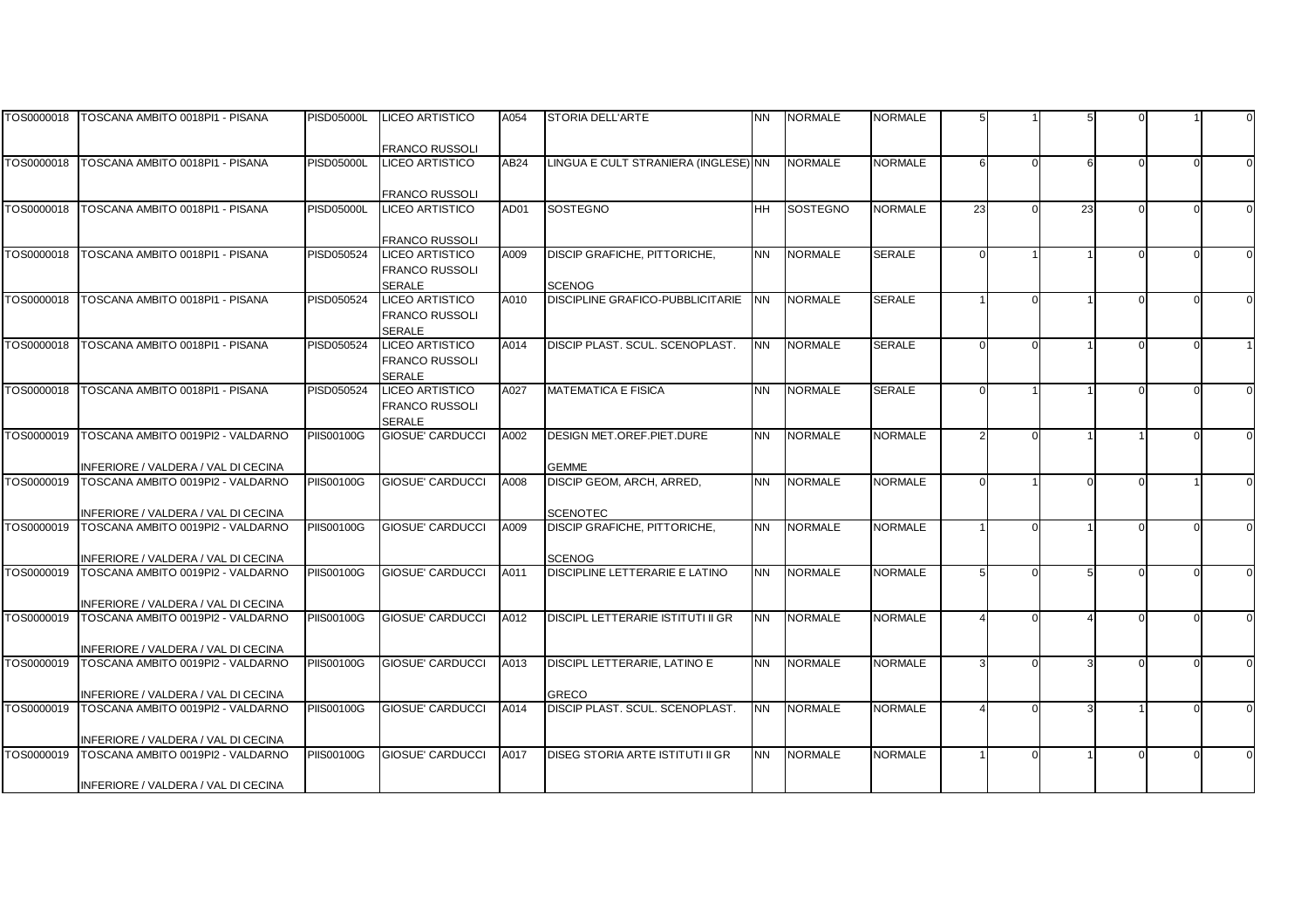|            | TOS0000019   TOSCANA AMBITO 0019PI2 - VALDARNO                           | <b>PIIS00100G</b> | GIOSUE' CARDUCCI        | A018 | FILOSOFIA E SCIENZE UMANE                        | <b>NN</b> | <b>NORMALE</b>  | NORMALE        |    |    |  |  |
|------------|--------------------------------------------------------------------------|-------------------|-------------------------|------|--------------------------------------------------|-----------|-----------------|----------------|----|----|--|--|
|            |                                                                          |                   |                         |      |                                                  |           |                 |                |    |    |  |  |
|            | INFERIORE / VALDERA / VAL DI CECINA                                      |                   |                         |      |                                                  |           |                 |                |    |    |  |  |
|            | TOS0000019   TOSCANA AMBITO 0019PI2 - VALDARNO                           | <b>PIIS00100G</b> | <b>GIOSUE' CARDUCCI</b> | A019 | <b>FILOSOFIA E STORIA</b>                        | <b>NN</b> | <b>NORMALE</b>  | <b>NORMALE</b> |    |    |  |  |
|            |                                                                          |                   |                         |      |                                                  |           |                 |                |    |    |  |  |
| TOS0000019 | INFERIORE / VALDERA / VAL DI CECINA<br>TOSCANA AMBITO 0019PI2 - VALDARNO | <b>PIIS00100G</b> | <b>GIOSUE' CARDUCCI</b> | A026 | <b>MATEMATICA</b>                                | <b>NN</b> | <b>NORMALE</b>  | <b>NORMALE</b> |    |    |  |  |
|            |                                                                          |                   |                         |      |                                                  |           |                 |                |    |    |  |  |
|            | INFERIORE / VALDERA / VAL DI CECINA                                      |                   |                         |      |                                                  |           |                 |                |    |    |  |  |
| TOS0000019 | TOSCANA AMBITO 0019PI2 - VALDARNO                                        | <b>PIIS00100G</b> | <b>GIOSUE' CARDUCCI</b> | A027 | <b>MATEMATICA E FISICA</b>                       | <b>NN</b> | <b>NORMALE</b>  | <b>NORMALE</b> | 6  |    |  |  |
|            |                                                                          |                   |                         |      |                                                  |           |                 |                |    |    |  |  |
|            | INFERIORE / VALDERA / VAL DI CECINA                                      |                   |                         |      |                                                  |           |                 |                |    |    |  |  |
|            | TOS0000019   TOSCANA AMBITO 0019PI2 - VALDARNO                           | <b>PIIS00100G</b> | <b>GIOSUE' CARDUCCI</b> | A048 | SCIENZE MOTORIE E SPORTIVE II                    | <b>NN</b> | <b>NORMALE</b>  | <b>NORMALE</b> |    |    |  |  |
|            |                                                                          |                   |                         |      |                                                  |           |                 |                |    |    |  |  |
|            | INFERIORE / VALDERA / VAL DI CECINA                                      |                   |                         |      | <b>GRADO</b>                                     |           |                 |                |    |    |  |  |
| TOS0000019 | TOSCANA AMBITO 0019PI2 - VALDARNO                                        | <b>PIIS00100G</b> | <b>GIOSUE' CARDUCCI</b> | A050 | SCIENZE NAT. CHIM E BIOLOG                       | <b>NN</b> | <b>NORMALE</b>  | <b>NORMALE</b> |    |    |  |  |
|            | INFERIORE / VALDERA / VAL DI CECINA                                      |                   |                         |      |                                                  |           |                 |                |    |    |  |  |
| TOS0000019 | TOSCANA AMBITO 0019PI2 - VALDARNO                                        | <b>PIIS00100G</b> | GIOSUE' CARDUCCI        | A054 | STORIA DELL'ARTE                                 | <b>NN</b> | <b>NORMALE</b>  | <b>NORMALE</b> |    |    |  |  |
|            |                                                                          |                   |                         |      |                                                  |           |                 |                |    |    |  |  |
|            | INFERIORE / VALDERA / VAL DI CECINA                                      |                   |                         |      |                                                  |           |                 |                |    |    |  |  |
| TOS0000019 | TOSCANA AMBITO 0019PI2 - VALDARNO                                        | <b>PIIS00100G</b> | <b>GIOSUE' CARDUCCI</b> | AB24 | LINGUA E CULT STRANIERA (INGLESE) NN             |           | <b>NORMALE</b>  | <b>NORMALE</b> |    |    |  |  |
|            |                                                                          |                   |                         |      |                                                  |           |                 |                |    |    |  |  |
|            | INFERIORE / VALDERA / VAL DI CECINA                                      |                   |                         |      |                                                  |           |                 |                |    |    |  |  |
| TOS0000019 | TOSCANA AMBITO 0019PI2 - VALDARNO                                        | <b>PIIS00100G</b> | <b>GIOSUE' CARDUCCI</b> | AD01 | <b>SOSTEGNO</b>                                  | <b>HH</b> | <b>SOSTEGNO</b> | <b>NORMALE</b> |    |    |  |  |
|            | INFERIORE / VALDERA / VAL DI CECINA                                      |                   |                         |      |                                                  |           |                 |                |    |    |  |  |
| TOS0000019 | TOSCANA AMBITO 0019PI2 - VALDARNO                                        | <b>PIIS00200B</b> | <b>LICEO XXV APRILE</b> | A009 | <b>DISCIP GRAFICHE, PITTORICHE,</b>              | <b>NN</b> | <b>NORMALE</b>  | <b>NORMALE</b> |    |    |  |  |
|            |                                                                          |                   |                         |      |                                                  |           |                 |                |    |    |  |  |
|            | INFERIORE / VALDERA / VAL DI CECINA                                      |                   |                         |      | <b>SCENOG</b>                                    |           |                 |                |    |    |  |  |
| TOS0000019 | TOSCANA AMBITO 0019PI2 - VALDARNO                                        | <b>PIIS00200B</b> | LICEO XXV APRILE        | A011 | DISCIPLINE LETTERARIE E LATINO                   | <b>NN</b> | <b>NORMALE</b>  | <b>NORMALE</b> | 15 | 13 |  |  |
|            |                                                                          |                   |                         |      |                                                  |           |                 |                |    |    |  |  |
|            | INFERIORE / VALDERA / VAL DI CECINA                                      |                   |                         |      |                                                  |           |                 |                |    |    |  |  |
| TOS0000019 | TOSCANA AMBITO 0019PI2 - VALDARNO                                        | <b>PIIS00200B</b> | LICEO XXV APRILE        | A013 | DISCIPL LETTERARIE, LATINO E                     | <b>NN</b> | <b>NORMALE</b>  | <b>NORMALE</b> |    |    |  |  |
|            |                                                                          |                   |                         |      |                                                  |           |                 |                |    |    |  |  |
| TOS0000019 | INFERIORE / VALDERA / VAL DI CECINA<br>TOSCANA AMBITO 0019PI2 - VALDARNO | <b>PIIS00200B</b> | LICEO XXV APRILE        | A017 | GRECO<br><b>DISEG STORIA ARTE ISTITUTI II GR</b> | <b>NN</b> | <b>NORMALE</b>  | <b>NORMALE</b> |    |    |  |  |
|            |                                                                          |                   |                         |      |                                                  |           |                 |                |    |    |  |  |
|            | INFERIORE / VALDERA / VAL DI CECINA                                      |                   |                         |      |                                                  |           |                 |                |    |    |  |  |
| TOS0000019 | TOSCANA AMBITO 0019PI2 - VALDARNO                                        | <b>PIIS00200B</b> | LICEO XXV APRILE        | A019 | <b>FILOSOFIA E STORIA</b>                        | <b>NN</b> | <b>NORMALE</b>  | <b>NORMALE</b> |    |    |  |  |
|            |                                                                          |                   |                         |      |                                                  |           |                 |                |    |    |  |  |
|            | INFERIORE / VALDERA / VAL DI CECINA                                      |                   |                         |      |                                                  |           |                 |                |    |    |  |  |
| TOS0000019 | TOSCANA AMBITO 0019PI2 - VALDARNO                                        | <b>PIIS00200B</b> | LICEO XXV APRILE        | A026 | <b>MATEMATICA</b>                                | <b>NN</b> | <b>NORMALE</b>  | <b>NORMALE</b> |    |    |  |  |
|            |                                                                          |                   |                         |      |                                                  |           |                 |                |    |    |  |  |
|            | INFERIORE / VALDERA / VAL DI CECINA                                      |                   |                         |      |                                                  |           |                 |                |    |    |  |  |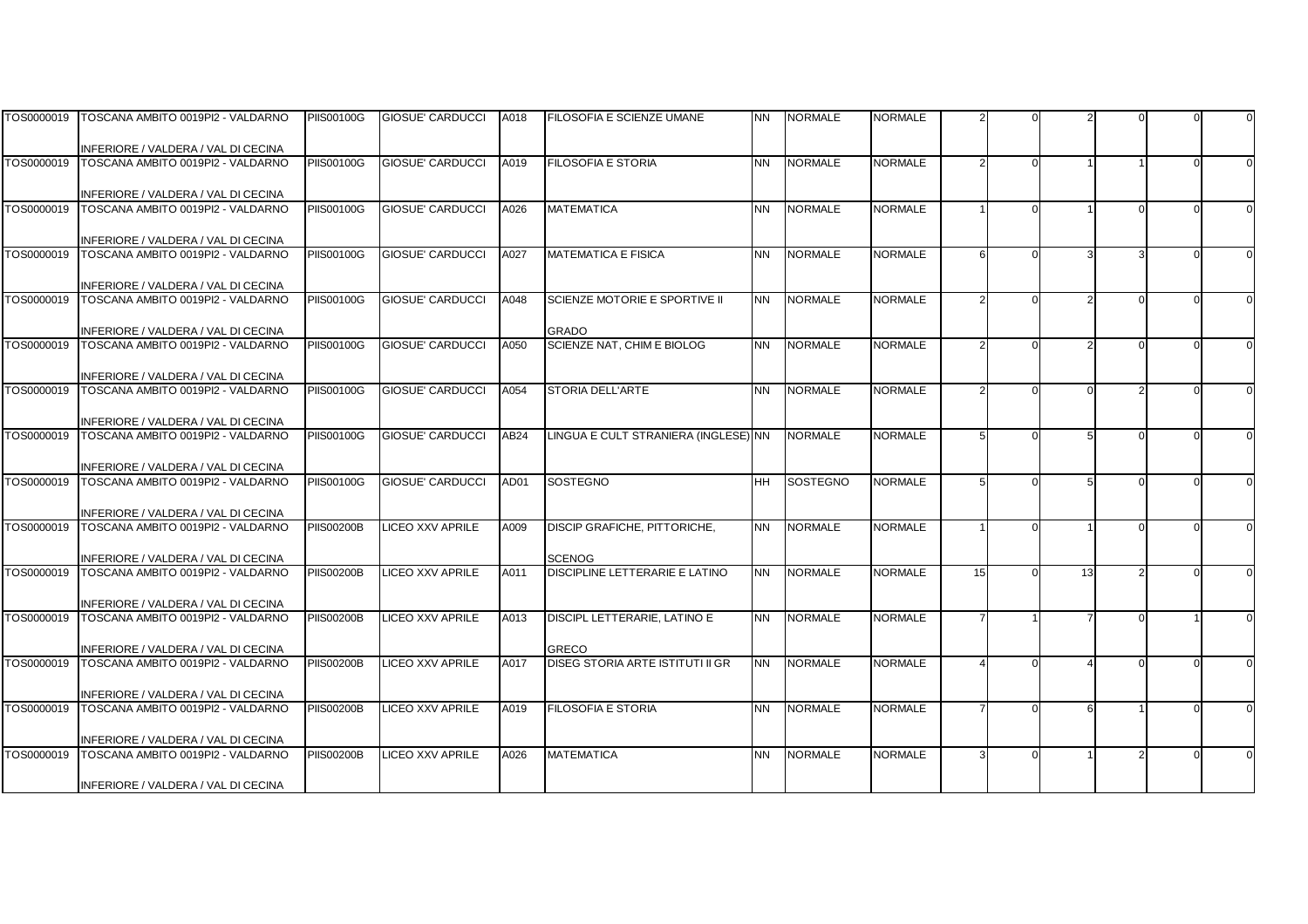|            | TOS0000019 TOSCANA AMBITO 0019PI2 - VALDARNO                                        | <b>PIIS00200B</b> | <b>LICEO XXV APRILE</b> | A027             | <b>MATEMATICA E FISICA</b>                      | <b>NN</b> | <b>NORMALE</b> | <b>NORMALE</b> | 12 | 10 |  |  |
|------------|-------------------------------------------------------------------------------------|-------------------|-------------------------|------------------|-------------------------------------------------|-----------|----------------|----------------|----|----|--|--|
|            |                                                                                     |                   |                         |                  |                                                 |           |                |                |    |    |  |  |
|            | INFERIORE / VALDERA / VAL DI CECINA                                                 |                   |                         |                  |                                                 |           |                |                |    |    |  |  |
| TOS0000019 | TOSCANA AMBITO 0019PI2 - VALDARNO                                                   | <b>PIIS00200B</b> | <b>LICEO XXV APRILE</b> | A041             | <b>SCIENZE E TECNOLOGIE</b>                     | <b>NN</b> | <b>NORMALE</b> | <b>NORMALE</b> |    |    |  |  |
|            |                                                                                     |                   |                         |                  |                                                 |           |                |                |    |    |  |  |
|            | INFERIORE / VALDERA / VAL DI CECINA                                                 |                   |                         |                  | <b>INFORMATICHE</b>                             |           |                |                |    |    |  |  |
| TOS0000019 | TOSCANA AMBITO 0019PI2 - VALDARNO                                                   | <b>PIIS00200B</b> | <b>LICEO XXV APRILE</b> | A046             | SCIENZE GIURIDICO-ECONOMICHE                    | <b>NN</b> | <b>NORMALE</b> | <b>NORMALE</b> |    |    |  |  |
|            |                                                                                     |                   |                         |                  |                                                 |           |                |                |    |    |  |  |
| TOS0000019 | INFERIORE / VALDERA / VAL DI CECINA<br>TOSCANA AMBITO 0019PI2 - VALDARNO            | <b>PIIS00200B</b> | <b>LICEO XXV APRILE</b> | A048             | SCIENZE MOTORIE E SPORTIVE II                   | <b>NN</b> | <b>NORMALE</b> | <b>NORMALE</b> |    |    |  |  |
|            |                                                                                     |                   |                         |                  |                                                 |           |                |                |    |    |  |  |
|            | INFERIORE / VALDERA / VAL DI CECINA                                                 |                   |                         |                  | <b>GRADO</b>                                    |           |                |                |    |    |  |  |
| TOS0000019 | TOSCANA AMBITO 0019PI2 - VALDARNO                                                   | <b>PIIS00200B</b> | <b>LICEO XXV APRILE</b> | A050             | SCIENZE NAT, CHIM E BIOLOG                      | <b>NN</b> | <b>NORMALE</b> | <b>NORMALE</b> | 6  |    |  |  |
|            |                                                                                     |                   |                         |                  |                                                 |           |                |                |    |    |  |  |
|            | INFERIORE / VALDERA / VAL DI CECINA                                                 |                   |                         |                  |                                                 |           |                |                |    |    |  |  |
| TOS0000019 | TOSCANA AMBITO 0019PI2 - VALDARNO                                                   | <b>PIIS00200B</b> | <b>LICEO XXV APRILE</b> | A054             | STORIA DELL'ARTE                                | <b>NN</b> | <b>NORMALE</b> | <b>NORMALE</b> |    |    |  |  |
|            |                                                                                     |                   |                         |                  |                                                 |           |                |                |    |    |  |  |
|            | INFERIORE / VALDERA / VAL DI CECINA                                                 |                   |                         |                  |                                                 |           |                |                |    |    |  |  |
| TOS0000019 | TOSCANA AMBITO 0019PI2 - VALDARNO                                                   | <b>PIIS00200B</b> | <b>LICEO XXV APRILE</b> | AB <sub>24</sub> | LINGUA E CULT STRANIERA (INGLESE) NN            |           | <b>NORMALE</b> | <b>NORMALE</b> | Я  |    |  |  |
|            |                                                                                     |                   |                         |                  |                                                 |           |                |                |    |    |  |  |
|            | INFERIORE / VALDERA / VAL DI CECINA                                                 |                   |                         |                  |                                                 |           |                |                |    |    |  |  |
| TOS0000019 | TOSCANA AMBITO 0019PI2 - VALDARNO                                                   | PIPM050007        | <b>EUGENIO MONTALE</b>  | A008             | DISCIP GEOM, ARCH, ARRED,                       | <b>NN</b> | <b>NORMALE</b> | <b>NORMALE</b> |    |    |  |  |
|            |                                                                                     |                   |                         |                  |                                                 |           |                |                |    |    |  |  |
|            | INFERIORE / VALDERA / VAL DI CECINA<br>TOS0000019 TOSCANA AMBITO 0019PI2 - VALDARNO | PIPM050007        | <b>EUGENIO MONTALE</b>  | A009             | <b>SCENOTEC</b><br>DISCIP GRAFICHE, PITTORICHE, | <b>NN</b> | <b>NORMALE</b> | <b>NORMALE</b> |    |    |  |  |
|            |                                                                                     |                   |                         |                  |                                                 |           |                |                |    |    |  |  |
|            | INFERIORE / VALDERA / VAL DI CECINA                                                 |                   |                         |                  | <b>SCENOG</b>                                   |           |                |                |    |    |  |  |
| TOS0000019 | TOSCANA AMBITO 0019PI2 - VALDARNO                                                   | PIPM050007        | <b>EUGENIO MONTALE</b>  | A011             | DISCIPLINE LETTERARIE E LATINO                  | <b>NN</b> | <b>NORMALE</b> | <b>NORMALE</b> | 18 | 17 |  |  |
|            |                                                                                     |                   |                         |                  |                                                 |           |                |                |    |    |  |  |
|            | INFERIORE / VALDERA / VAL DI CECINA                                                 |                   |                         |                  |                                                 |           |                |                |    |    |  |  |
| TOS0000019 | TOSCANA AMBITO 0019PI2 - VALDARNO                                                   | PIPM050007        | <b>EUGENIO MONTALE</b>  | A012             | <b>DISCIPL LETTERARIE ISTITUTI II GR</b>        | <b>NN</b> | <b>NORMALE</b> | <b>NORMALE</b> |    |    |  |  |
|            |                                                                                     |                   |                         |                  |                                                 |           |                |                |    |    |  |  |
|            | INFERIORE / VALDERA / VAL DI CECINA                                                 |                   |                         |                  |                                                 |           |                |                |    |    |  |  |
| TOS0000019 | TOSCANA AMBITO 0019PI2 - VALDARNO                                                   | PIPM050007        | <b>EUGENIO MONTALE</b>  | A014             | DISCIP PLAST, SCUL, SCENOPLAST.                 | <b>NN</b> | <b>NORMALE</b> | <b>NORMALE</b> |    |    |  |  |
|            |                                                                                     |                   |                         |                  |                                                 |           |                |                |    |    |  |  |
|            | INFERIORE / VALDERA / VAL DI CECINA<br>TOSCANA AMBITO 0019PI2 - VALDARNO            | PIPM050007        |                         |                  | DISEG STORIA ARTE ISTITUTI II GR                | <b>NN</b> | <b>NORMALE</b> | <b>NORMALE</b> |    |    |  |  |
| TOS0000019 |                                                                                     |                   | <b>EUGENIO MONTALE</b>  | A017             |                                                 |           |                |                |    |    |  |  |
|            | INFERIORE / VALDERA / VAL DI CECINA                                                 |                   |                         |                  |                                                 |           |                |                |    |    |  |  |
| TOS0000019 | TOSCANA AMBITO 0019PI2 - VALDARNO                                                   | PIPM050007        | <b>EUGENIO MONTALE</b>  | A018             | FILOSOFIA E SCIENZE UMANE                       | <b>NN</b> | <b>NORMALE</b> | <b>NORMALE</b> |    |    |  |  |
|            |                                                                                     |                   |                         |                  |                                                 |           |                |                |    |    |  |  |
|            | INFERIORE / VALDERA / VAL DI CECINA                                                 |                   |                         |                  |                                                 |           |                |                |    |    |  |  |
| TOS0000019 | TOSCANA AMBITO 0019PI2 - VALDARNO                                                   | PIPM050007        | <b>EUGENIO MONTALE</b>  | A019             | <b>FILOSOFIA E STORIA</b>                       | <b>NN</b> | <b>NORMALE</b> | <b>NORMALE</b> |    |    |  |  |
|            |                                                                                     |                   |                         |                  |                                                 |           |                |                |    |    |  |  |
|            | INFERIORE / VALDERA / VAL DI CECINA                                                 |                   |                         |                  |                                                 |           |                |                |    |    |  |  |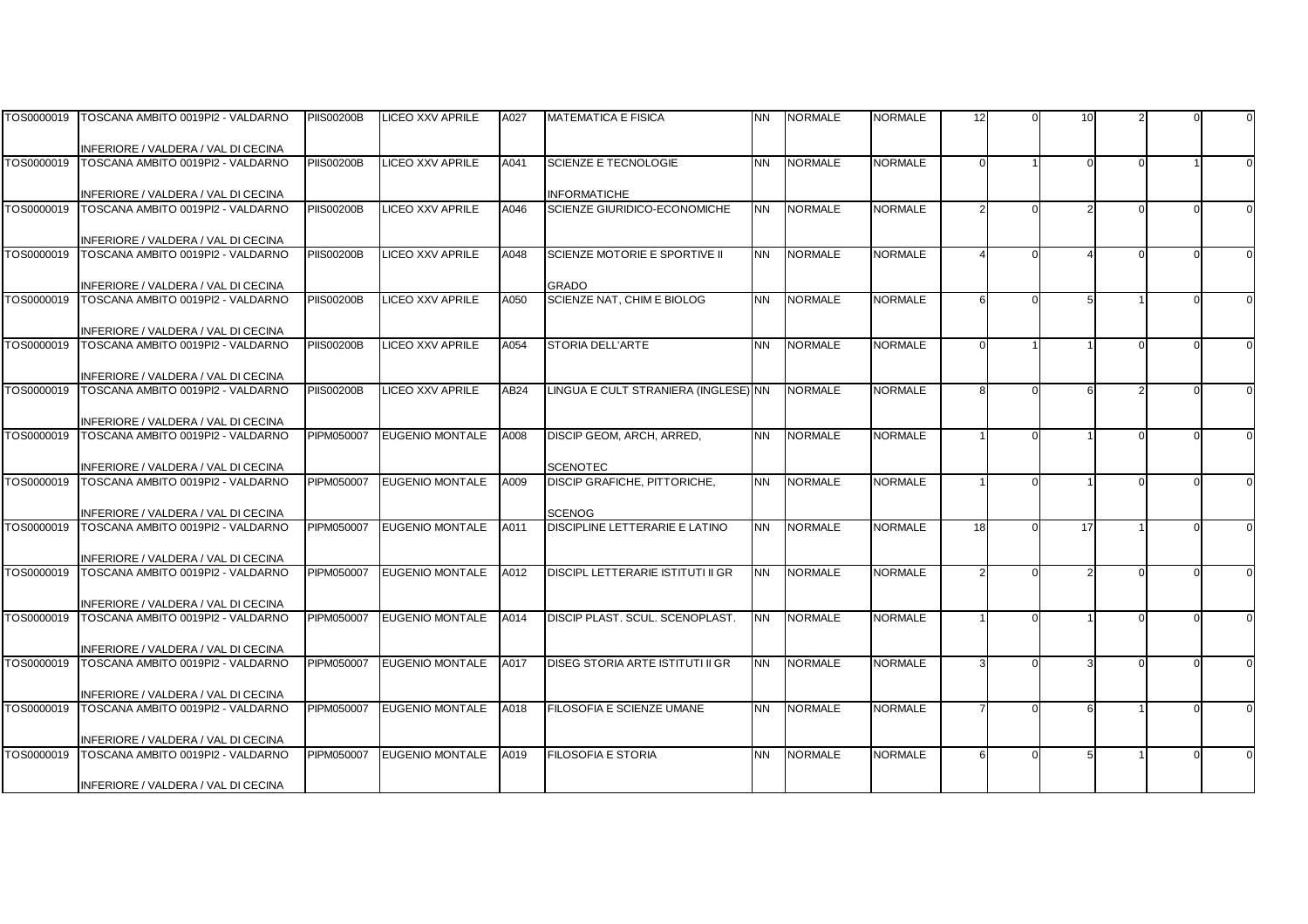| TOS0000019 | TOSCANA AMBITO 0019PI2 - VALDARNO                                        | PIPM050007        | <b>EUGENIO MONTALE</b> | A026             | <b>MATEMATICA</b>                               | <b>NN</b> | <b>NORMALE</b> | NORMALE        |            |    |  |  |
|------------|--------------------------------------------------------------------------|-------------------|------------------------|------------------|-------------------------------------------------|-----------|----------------|----------------|------------|----|--|--|
|            |                                                                          |                   |                        |                  |                                                 |           |                |                |            |    |  |  |
|            | INFERIORE / VALDERA / VAL DI CECINA                                      |                   |                        |                  |                                                 |           |                |                |            |    |  |  |
| TOS0000019 | TOSCANA AMBITO 0019PI2 - VALDARNO                                        | PIPM050007        | <b>EUGENIO MONTALE</b> | A027             | <b>MATEMATICA E FISICA</b>                      | <b>NN</b> | <b>NORMALE</b> | <b>NORMALE</b> | 10         |    |  |  |
|            |                                                                          |                   |                        |                  |                                                 |           |                |                |            |    |  |  |
|            | INFERIORE / VALDERA / VAL DI CECINA                                      |                   |                        |                  |                                                 |           |                |                |            |    |  |  |
| TOS0000019 | TOSCANA AMBITO 0019PI2 - VALDARNO                                        | PIPM050007        | <b>EUGENIO MONTALE</b> | A046             | SCIENZE GIURIDICO-ECONOMICHE                    | <b>NN</b> | <b>NORMALE</b> | <b>NORMALE</b> |            |    |  |  |
|            |                                                                          |                   |                        |                  |                                                 |           |                |                |            |    |  |  |
| TOS0000019 | INFERIORE / VALDERA / VAL DI CECINA                                      | PIPM050007        | <b>EUGENIO MONTALE</b> |                  | SCIENZE MOTORIE E SPORTIVE II                   | <b>NN</b> | <b>NORMALE</b> | <b>NORMALE</b> |            |    |  |  |
|            | TOSCANA AMBITO 0019PI2 - VALDARNO                                        |                   |                        | A048             |                                                 |           |                |                |            |    |  |  |
|            | INFERIORE / VALDERA / VAL DI CECINA                                      |                   |                        |                  | <b>GRADO</b>                                    |           |                |                |            |    |  |  |
| TOS0000019 | TOSCANA AMBITO 0019PI2 - VALDARNO                                        | PIPM050007        | <b>EUGENIO MONTALE</b> | A050             | SCIENZE NAT, CHIM E BIOLOG                      | <b>NN</b> | <b>NORMALE</b> | <b>NORMALE</b> |            |    |  |  |
|            |                                                                          |                   |                        |                  |                                                 |           |                |                |            |    |  |  |
|            | INFERIORE / VALDERA / VAL DI CECINA                                      |                   |                        |                  |                                                 |           |                |                |            |    |  |  |
| TOS0000019 | TOSCANA AMBITO 0019PI2 - VALDARNO                                        | PIPM050007        | <b>EUGENIO MONTALE</b> | AA24             | LINGUA E CULT STRANIERA                         | <b>NN</b> | <b>NORMALE</b> | <b>NORMALE</b> | $\sqrt{2}$ |    |  |  |
|            |                                                                          |                   |                        |                  |                                                 |           |                |                |            |    |  |  |
|            | INFERIORE / VALDERA / VAL DI CECINA                                      |                   |                        |                  | <b>FRANCESE)</b>                                |           |                |                |            |    |  |  |
| TOS0000019 | TOSCANA AMBITO 0019PI2 - VALDARNO                                        | PIPM050007        | <b>EUGENIO MONTALE</b> | AB24             | LINGUA E CULT STRANIERA (INGLESE) NN            |           | <b>NORMALE</b> | <b>NORMALE</b> | Я          |    |  |  |
|            |                                                                          |                   |                        |                  |                                                 |           |                |                |            |    |  |  |
|            | INFERIORE / VALDERA / VAL DI CECINA                                      |                   |                        |                  |                                                 |           |                |                |            |    |  |  |
| TOS0000019 | TOSCANA AMBITO 0019PI2 - VALDARNO                                        | PIPM050007        | <b>EUGENIO MONTALE</b> | AC24             | LINGUA E CULT STRANIERA                         | <b>NN</b> | <b>NORMALE</b> | <b>NORMALE</b> |            |    |  |  |
|            |                                                                          |                   |                        |                  |                                                 |           |                |                |            |    |  |  |
|            | INFERIORE / VALDERA / VAL DI CECINA                                      |                   |                        |                  | SPAGNOLO)                                       |           |                |                |            |    |  |  |
| TOS0000019 | TOSCANA AMBITO 0019PI2 - VALDARNO                                        | PIPM050007        | <b>EUGENIO MONTALE</b> | AD01             | <b>SOSTEGNO</b>                                 | <b>HH</b> | SOSTEGNO       | <b>NORMALE</b> | 18         | 17 |  |  |
|            |                                                                          |                   |                        |                  |                                                 |           |                |                |            |    |  |  |
| TOS0000019 | INFERIORE / VALDERA / VAL DI CECINA<br>TOSCANA AMBITO 0019PI2 - VALDARNO | PIPM050007        | <b>EUGENIO MONTALE</b> | AD <sub>24</sub> | <b>LINGUA E CULT STRANIERA</b>                  | <b>NN</b> | <b>NORMALE</b> | <b>NORMALE</b> |            |    |  |  |
|            |                                                                          |                   |                        |                  |                                                 |           |                |                |            |    |  |  |
|            | INFERIORE / VALDERA / VAL DI CECINA                                      |                   |                        |                  | TEDESCO)                                        |           |                |                |            |    |  |  |
| TOS0000019 | TOSCANA AMBITO 0019PI2 - VALDARNO                                        | PIPM050007        | <b>EUGENIO MONTALE</b> | <b>BA02</b>      | CONV LINGUA STRANIERA                           | <b>NN</b> | <b>NORMALE</b> | <b>NORMALE</b> |            |    |  |  |
|            |                                                                          |                   |                        |                  |                                                 |           |                |                |            |    |  |  |
|            | INFERIORE / VALDERA / VAL DI CECINA                                      |                   |                        |                  | <b>FRANCESE)</b>                                |           |                |                |            |    |  |  |
| TOS0000019 | TOSCANA AMBITO 0019PI2 - VALDARNO                                        | <b>PIPM050007</b> | <b>EUGENIO MONTALE</b> | <b>BB02</b>      | CONV LINGUA STRANIERA (INGLESE)                 | <b>NN</b> | <b>NORMALE</b> | <b>NORMALE</b> |            |    |  |  |
|            |                                                                          |                   |                        |                  |                                                 |           |                |                |            |    |  |  |
|            | INFERIORE / VALDERA / VAL DI CECINA                                      |                   |                        |                  |                                                 |           |                |                |            |    |  |  |
| TOS0000019 | TOSCANA AMBITO 0019PI2 - VALDARNO                                        | PIPM050007        | <b>EUGENIO MONTALE</b> | <b>BC02</b>      | CONV LINGUA STRANIERA                           | <b>NN</b> | <b>NORMALE</b> | <b>NORMALE</b> |            |    |  |  |
|            |                                                                          |                   |                        |                  |                                                 |           |                |                |            |    |  |  |
|            | INFERIORE / VALDERA / VAL DI CECINA                                      |                   |                        |                  | SPAGNOLO)<br>CONV LINGUA STRANIERA (TEDESCO) NN |           |                |                |            |    |  |  |
| TOS0000019 | TOSCANA AMBITO 0019PI2 - VALDARNO                                        | PIPM050007        | <b>EUGENIO MONTALE</b> | <b>BD02</b>      |                                                 |           | <b>NORMALE</b> | <b>NORMALE</b> |            |    |  |  |
|            | INFERIORE / VALDERA / VAL DI CECINA                                      |                   |                        |                  |                                                 |           |                |                |            |    |  |  |
| TOS0000019 | TOSCANA AMBITO 0019PI2 - VALDARNO                                        | PIPS01000Q        | <b>MARCONI</b>         | A009             | DISCIP GRAFICHE, PITTORICHE,                    | <b>NN</b> | <b>NORMALE</b> | <b>NORMALE</b> |            |    |  |  |
|            |                                                                          |                   |                        |                  |                                                 |           |                |                |            |    |  |  |
|            | INFERIORE / VALDERA / VAL DI CECINA                                      |                   |                        |                  | <b>SCENOG</b>                                   |           |                |                |            |    |  |  |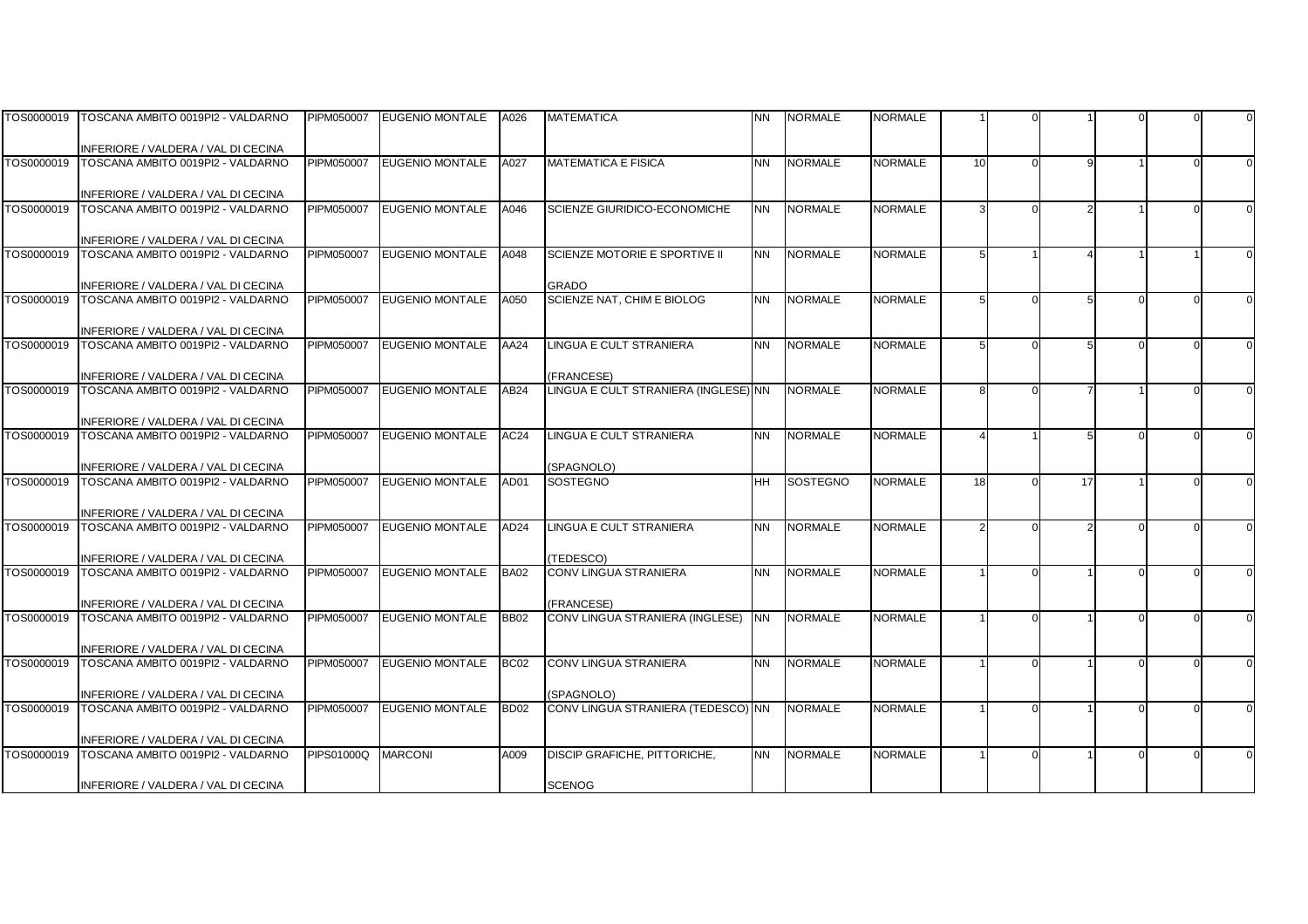| TOS0000019 | TOSCANA AMBITO 0019PI2 - VALDARNO                                        | <b>PIPS01000Q</b> | <b>MARCONI</b> | A011 | DISCIPLINE LETTERARIE E LATINO           | <b>NN</b> | <b>NORMALE</b>  | NORMALE        |   |  |  |          |
|------------|--------------------------------------------------------------------------|-------------------|----------------|------|------------------------------------------|-----------|-----------------|----------------|---|--|--|----------|
|            |                                                                          |                   |                |      |                                          |           |                 |                |   |  |  |          |
| TOS0000019 | INFERIORE / VALDERA / VAL DI CECINA<br>TOSCANA AMBITO 0019PI2 - VALDARNO | <b>PIPS01000Q</b> | <b>MARCONI</b> | A012 | <b>DISCIPL LETTERARIE ISTITUTI II GR</b> | <b>NN</b> | <b>NORMALE</b>  | <b>NORMALE</b> |   |  |  |          |
|            |                                                                          |                   |                |      |                                          |           |                 |                |   |  |  |          |
|            | INFERIORE / VALDERA / VAL DI CECINA                                      |                   |                |      |                                          |           |                 |                |   |  |  |          |
| TOS0000019 | TOSCANA AMBITO 0019PI2 - VALDARNO                                        | <b>PIPS01000Q</b> | <b>MARCONI</b> | A013 | DISCIPL LETTERARIE, LATINO E             | <b>NN</b> | <b>NORMALE</b>  | <b>NORMALE</b> |   |  |  | $\Omega$ |
|            |                                                                          |                   |                |      |                                          |           |                 |                |   |  |  |          |
|            | INFERIORE / VALDERA / VAL DI CECINA                                      |                   |                |      | <b>GRECO</b>                             |           |                 |                |   |  |  |          |
| TOS0000019 | TOSCANA AMBITO 0019PI2 - VALDARNO                                        | <b>PIPS01000Q</b> | <b>MARCONI</b> | A017 | DISEG STORIA ARTE ISTITUTI II GR         | <b>NN</b> | <b>NORMALE</b>  | <b>NORMALE</b> |   |  |  |          |
|            | INFERIORE / VALDERA / VAL DI CECINA                                      |                   |                |      |                                          |           |                 |                |   |  |  |          |
| TOS0000019 | TOSCANA AMBITO 0019PI2 - VALDARNO                                        | PIPS01000Q        | <b>MARCONI</b> | A018 | FILOSOFIA E SCIENZE UMANE                | <b>NN</b> | <b>NORMALE</b>  | <b>NORMALE</b> |   |  |  |          |
|            |                                                                          |                   |                |      |                                          |           |                 |                |   |  |  |          |
|            | INFERIORE / VALDERA / VAL DI CECINA                                      |                   |                |      |                                          |           |                 |                |   |  |  |          |
| TOS0000019 | TOSCANA AMBITO 0019PI2 - VALDARNO                                        | <b>PIPS01000Q</b> | <b>MARCONI</b> | A019 | <b>FILOSOFIA E STORIA</b>                | <b>NN</b> | <b>NORMALE</b>  | <b>NORMALE</b> |   |  |  |          |
|            |                                                                          |                   |                |      |                                          |           |                 |                |   |  |  |          |
|            | INFERIORE / VALDERA / VAL DI CECINA                                      |                   |                |      |                                          |           |                 |                |   |  |  |          |
| TOS0000019 | TOSCANA AMBITO 0019PI2 - VALDARNO                                        | PIPS01000Q        | <b>MARCONI</b> | A026 | <b>MATEMATICA</b>                        | <b>NN</b> | <b>NORMALE</b>  | <b>NORMALE</b> |   |  |  |          |
|            |                                                                          |                   |                |      |                                          |           |                 |                |   |  |  |          |
| TOS0000019 | INFERIORE / VALDERA / VAL DI CECINA<br>TOSCANA AMBITO 0019PI2 - VALDARNO | PIPS01000Q        | <b>MARCONI</b> | A027 | <b>MATEMATICA E FISICA</b>               | <b>NN</b> | <b>NORMALE</b>  | <b>NORMALE</b> |   |  |  |          |
|            |                                                                          |                   |                |      |                                          |           |                 |                |   |  |  |          |
|            | INFERIORE / VALDERA / VAL DI CECINA                                      |                   |                |      |                                          |           |                 |                |   |  |  |          |
| TOS0000019 | TOSCANA AMBITO 0019PI2 - VALDARNO                                        | PIPS01000Q        | <b>MARCONI</b> | A041 | SCIENZE E TECNOLOGIE                     | <b>NN</b> | <b>NORMALE</b>  | <b>NORMALE</b> |   |  |  |          |
|            |                                                                          |                   |                |      |                                          |           |                 |                |   |  |  |          |
|            | INFERIORE / VALDERA / VAL DI CECINA                                      |                   |                |      | <b>INFORMATICHE</b>                      |           |                 |                |   |  |  |          |
| TOS0000019 | TOSCANA AMBITO 0019PI2 - VALDARNO                                        | <b>PIPS01000Q</b> | <b>MARCONI</b> | A046 | SCIENZE GIURIDICO-ECONOMICHE             | <b>NN</b> | <b>NORMALE</b>  | <b>NORMALE</b> |   |  |  |          |
|            |                                                                          |                   |                |      |                                          |           |                 |                |   |  |  |          |
| TOS0000019 | INFERIORE / VALDERA / VAL DI CECINA<br>TOSCANA AMBITO 0019PI2 - VALDARNO | <b>PIPS01000Q</b> | <b>MARCONI</b> | A048 | SCIENZE MOTORIE E SPORTIVE II            | <b>NN</b> | <b>NORMALE</b>  | <b>NORMALE</b> |   |  |  |          |
|            |                                                                          |                   |                |      |                                          |           |                 |                |   |  |  |          |
|            | INFERIORE / VALDERA / VAL DI CECINA                                      |                   |                |      | <b>GRADO</b>                             |           |                 |                |   |  |  |          |
| TOS0000019 | TOSCANA AMBITO 0019PI2 - VALDARNO                                        | PIPS01000Q        | <b>MARCONI</b> | A050 | SCIENZE NAT. CHIM E BIOLOG               | <b>NN</b> | <b>NORMALE</b>  | <b>NORMALE</b> |   |  |  |          |
|            |                                                                          |                   |                |      |                                          |           |                 |                |   |  |  |          |
|            | INFERIORE / VALDERA / VAL DI CECINA                                      |                   |                |      |                                          |           |                 |                |   |  |  |          |
| TOS0000019 | TOSCANA AMBITO 0019PI2 - VALDARNO                                        | PIPS01000Q        | <b>MARCONI</b> | AA24 | LINGUA E CULT STRANIERA                  | <b>NN</b> | <b>NORMALE</b>  | <b>NORMALE</b> |   |  |  |          |
|            | INFERIORE / VALDERA / VAL DI CECINA                                      |                   |                |      | <b>FRANCESE)</b>                         |           |                 |                |   |  |  |          |
| TOS0000019 | TOSCANA AMBITO 0019PI2 - VALDARNO                                        | PIPS01000Q        | <b>MARCONI</b> | AB24 | LINGUA E CULT STRANIERA (INGLESE) NN     |           | <b>NORMALE</b>  | <b>NORMALE</b> |   |  |  |          |
|            |                                                                          |                   |                |      |                                          |           |                 |                |   |  |  |          |
|            | INFERIORE / VALDERA / VAL DI CECINA                                      |                   |                |      |                                          |           |                 |                |   |  |  |          |
| TOS0000019 | TOSCANA AMBITO 0019PI2 - VALDARNO                                        | <b>PIPS01000Q</b> | <b>MARCONI</b> | AD01 | <b>SOSTEGNO</b>                          | <b>HH</b> | <b>SOSTEGNO</b> | <b>NORMALE</b> | 6 |  |  |          |
|            |                                                                          |                   |                |      |                                          |           |                 |                |   |  |  |          |
|            | INFERIORE / VALDERA / VAL DI CECINA                                      |                   |                |      |                                          |           |                 |                |   |  |  |          |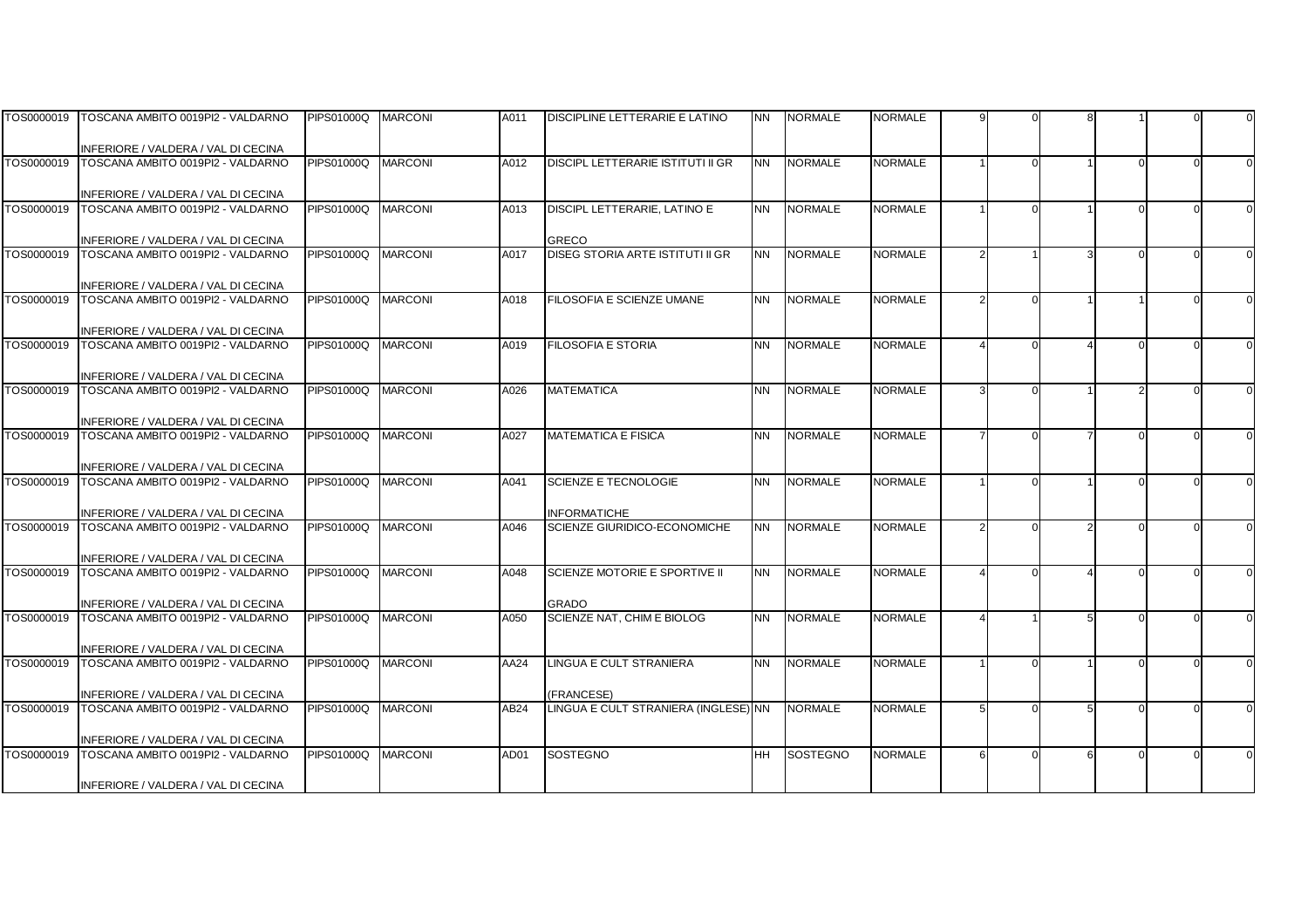|            | TOS0000019   TOSCANA AMBITO 0019PI2 - VALDARNO                           | <b>PIRI02000G</b> | <b>IPSIA A.PACINOTTI</b> | A012 | <b>DISCIPL LETTERARIE ISTITUTI II GR</b>           | <b>NN</b> | <b>NORMALE</b> | NORMALE        | 11 |  |  |  |
|------------|--------------------------------------------------------------------------|-------------------|--------------------------|------|----------------------------------------------------|-----------|----------------|----------------|----|--|--|--|
|            |                                                                          |                   |                          |      |                                                    |           |                |                |    |  |  |  |
|            | INFERIORE / VALDERA / VAL DI CECINA                                      |                   |                          |      |                                                    |           |                |                |    |  |  |  |
| TOS0000019 | TOSCANA AMBITO 0019PI2 - VALDARNO                                        | <b>PIRI02000G</b> | <b>IPSIA A.PACINOTTI</b> | A017 | DISEG STORIA ARTE ISTITUTI II GR                   | <b>NN</b> | <b>NORMALE</b> | <b>NORMALE</b> |    |  |  |  |
|            |                                                                          |                   |                          |      |                                                    |           |                |                |    |  |  |  |
|            | INFERIORE / VALDERA / VAL DI CECINA<br>TOSCANA AMBITO 0019PI2 - VALDARNO |                   | <b>IPSIA A.PACINOTTI</b> |      | FILOSOFIA E SCIENZE UMANE                          | <b>NN</b> | <b>NORMALE</b> | <b>NORMALE</b> |    |  |  |  |
| TOS0000019 |                                                                          | <b>PIRI02000G</b> |                          | A018 |                                                    |           |                |                |    |  |  |  |
|            | INFERIORE / VALDERA / VAL DI CECINA                                      |                   |                          |      |                                                    |           |                |                |    |  |  |  |
| TOS0000019 | TOSCANA AMBITO 0019PI2 - VALDARNO                                        | <b>PIRI02000G</b> | <b>IPSIA A.PACINOTTI</b> | A020 | <b>FISICA</b>                                      | <b>NN</b> | <b>NORMALE</b> | <b>NORMALE</b> |    |  |  |  |
|            |                                                                          |                   |                          |      |                                                    |           |                |                |    |  |  |  |
|            | INFERIORE / VALDERA / VAL DI CECINA                                      |                   |                          |      |                                                    |           |                |                |    |  |  |  |
| TOS0000019 | TOSCANA AMBITO 0019PI2 - VALDARNO                                        | <b>PIRI02000G</b> | <b>IPSIA A.PACINOTTI</b> | A026 | <b>MATEMATICA</b>                                  | <b>NN</b> | <b>NORMALE</b> | <b>NORMALE</b> | 6  |  |  |  |
|            |                                                                          |                   |                          |      |                                                    |           |                |                |    |  |  |  |
|            | INFERIORE / VALDERA / VAL DI CECINA                                      |                   |                          |      |                                                    |           |                |                |    |  |  |  |
| TOS0000019 | TOSCANA AMBITO 0019PI2 - VALDARNO                                        | <b>PIRI02000G</b> | <b>IPSIA A.PACINOTTI</b> | A034 | SCIENZE E TECNOLOGIE CHIMICHE                      | <b>NN</b> | <b>NORMALE</b> | <b>NORMALE</b> |    |  |  |  |
|            |                                                                          |                   |                          |      |                                                    |           |                |                |    |  |  |  |
|            | INFERIORE / VALDERA / VAL DI CECINA                                      |                   |                          |      |                                                    |           |                |                |    |  |  |  |
|            | TOS0000019 TOSCANA AMBITO 0019PI2 - VALDARNO                             | <b>PIRI02000G</b> | <b>IPSIA A.PACINOTTI</b> | A040 | <b>TECNOLOGIE ELETTRICHE</b>                       | <b>NN</b> | <b>NORMALE</b> | <b>NORMALE</b> |    |  |  |  |
|            |                                                                          |                   |                          |      |                                                    |           |                |                |    |  |  |  |
| TOS0000019 | INFERIORE / VALDERA / VAL DI CECINA<br>TOSCANA AMBITO 0019PI2 - VALDARNO | <b>PIRI02000G</b> | <b>IPSIA A.PACINOTTI</b> | A042 | <b>ELETTRONICHE</b><br><b>SCIENZE E TECNOLOGIE</b> | <b>NN</b> | <b>NORMALE</b> | <b>NORMALE</b> | 6  |  |  |  |
|            |                                                                          |                   |                          |      |                                                    |           |                |                |    |  |  |  |
|            | INFERIORE / VALDERA / VAL DI CECINA                                      |                   |                          |      | <b>MECCANICHE</b>                                  |           |                |                |    |  |  |  |
| TOS0000019 | TOSCANA AMBITO 0019PI2 - VALDARNO                                        | <b>PIRI02000G</b> | <b>IPSIA A.PACINOTTI</b> | A044 | <b>TECNOL TESSILI. ABBIGL E MODA</b>               | <b>NN</b> | <b>NORMALE</b> | <b>NORMALE</b> |    |  |  |  |
|            |                                                                          |                   |                          |      |                                                    |           |                |                |    |  |  |  |
|            | INFERIORE / VALDERA / VAL DI CECINA                                      |                   |                          |      |                                                    |           |                |                |    |  |  |  |
| TOS0000019 | TOSCANA AMBITO 0019PI2 - VALDARNO                                        | <b>PIRI02000G</b> | <b>IPSIA A.PACINOTTI</b> | A045 | SCIENZE ECONOMICO-AZIENDALI                        | <b>NN</b> | <b>NORMALE</b> | <b>NORMALE</b> |    |  |  |  |
|            |                                                                          |                   |                          |      |                                                    |           |                |                |    |  |  |  |
|            | INFERIORE / VALDERA / VAL DI CECINA                                      |                   |                          |      |                                                    |           |                |                |    |  |  |  |
| TOS0000019 | TOSCANA AMBITO 0019PI2 - VALDARNO                                        | <b>PIRI02000G</b> | <b>IPSIA A.PACINOTTI</b> | A046 | SCIENZE GIURIDICO-ECONOMICHE                       | <b>NN</b> | <b>NORMALE</b> | <b>NORMALE</b> |    |  |  |  |
|            |                                                                          |                   |                          |      |                                                    |           |                |                |    |  |  |  |
|            | INFERIORE / VALDERA / VAL DI CECINA                                      |                   |                          |      | SCIENZE MOTORIE E SPORTIVE II                      |           |                |                |    |  |  |  |
| TOS0000019 | TOSCANA AMBITO 0019PI2 - VALDARNO                                        | <b>PIRI02000G</b> | <b>IPSIA A.PACINOTTI</b> | A048 |                                                    | <b>NN</b> | <b>NORMALE</b> | <b>NORMALE</b> |    |  |  |  |
|            | INFERIORE / VALDERA / VAL DI CECINA                                      |                   |                          |      | <b>GRADO</b>                                       |           |                |                |    |  |  |  |
| TOS0000019 | TOSCANA AMBITO 0019PI2 - VALDARNO                                        | <b>PIRI02000G</b> | <b>IPSIA A.PACINOTTI</b> | A050 | SCIENZE NAT, CHIM E BIOLOG                         | <b>NN</b> | <b>NORMALE</b> | <b>NORMALE</b> |    |  |  |  |
|            |                                                                          |                   |                          |      |                                                    |           |                |                |    |  |  |  |
|            | INFERIORE / VALDERA / VAL DI CECINA                                      |                   |                          |      |                                                    |           |                |                |    |  |  |  |
| TOS0000019 | TOSCANA AMBITO 0019PI2 - VALDARNO                                        | <b>PIRI02000G</b> | <b>IPSIA A.PACINOTTI</b> | A054 | <b>STORIA DELL'ARTE</b>                            | <b>NN</b> | <b>NORMALE</b> | <b>NORMALE</b> |    |  |  |  |
|            |                                                                          |                   |                          |      |                                                    |           |                |                |    |  |  |  |
|            | INFERIORE / VALDERA / VAL DI CECINA                                      |                   |                          |      |                                                    |           |                |                |    |  |  |  |
| TOS0000019 | TOSCANA AMBITO 0019PI2 - VALDARNO                                        | <b>PIRI02000G</b> | <b>IPSIA A.PACINOTTI</b> | A066 | <b>TRATT TESTI DATI APPLIC</b>                     | <b>NN</b> | <b>NORMALE</b> | <b>NORMALE</b> |    |  |  |  |
|            |                                                                          |                   |                          |      |                                                    |           |                |                |    |  |  |  |
|            | INFERIORE / VALDERA / VAL DI CECINA                                      |                   |                          |      | <b>INFORMATICA</b>                                 |           |                |                |    |  |  |  |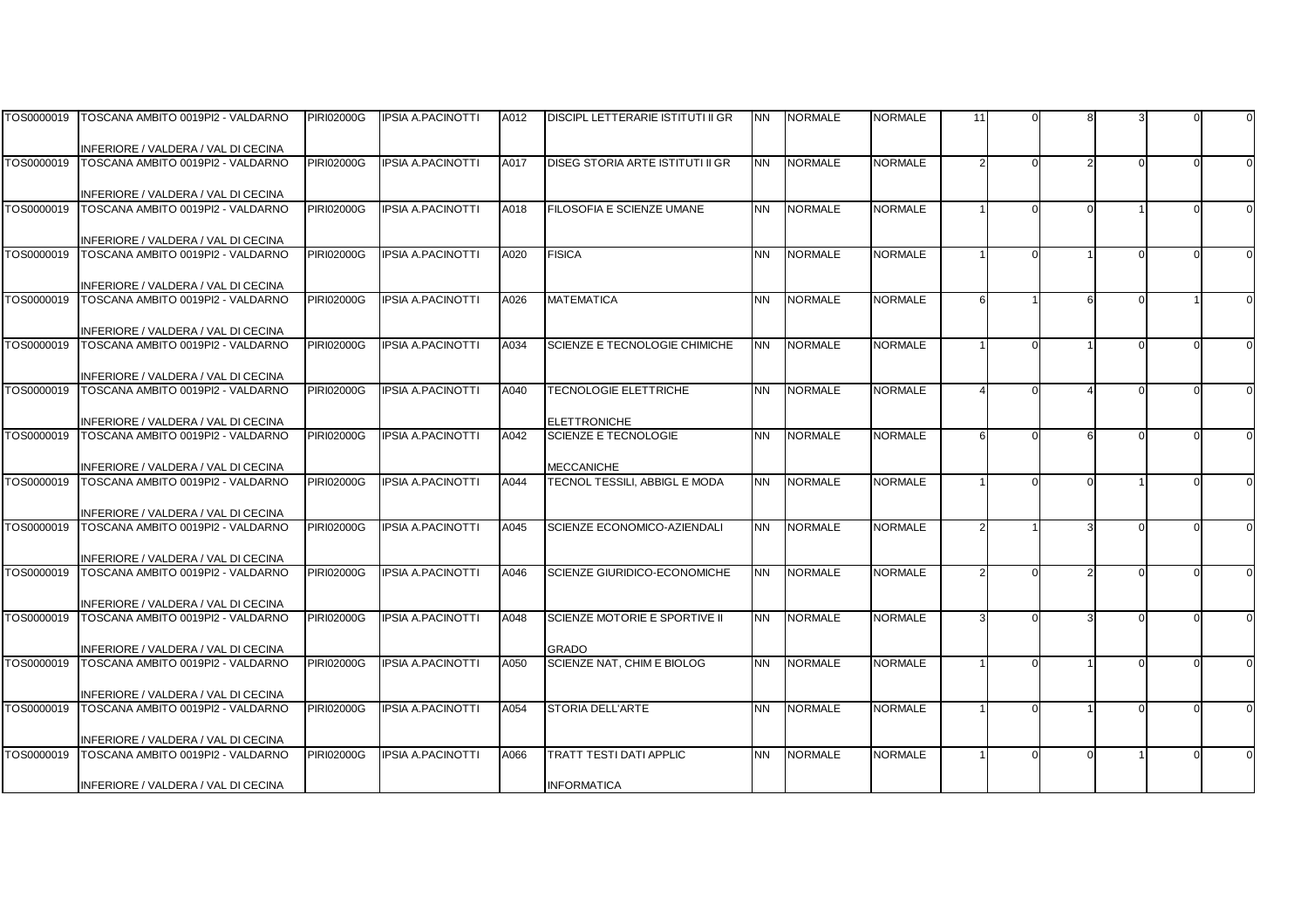|            | TOS0000019   TOSCANA AMBITO 0019PI2 - VALDARNO                           | <b>PIRI02000G</b> | <b>IPSIA A.PACINOTTI</b> | AB24        | LINGUA E CULT STRANIERA (INGLESE) NN      |           | <b>NORMALE</b> | NORMALE        |   |  |  |  |
|------------|--------------------------------------------------------------------------|-------------------|--------------------------|-------------|-------------------------------------------|-----------|----------------|----------------|---|--|--|--|
|            |                                                                          |                   |                          |             |                                           |           |                |                |   |  |  |  |
|            | INFERIORE / VALDERA / VAL DI CECINA                                      |                   |                          |             |                                           |           |                |                |   |  |  |  |
| TOS0000019 | TOSCANA AMBITO 0019PI2 - VALDARNO                                        | <b>PIRI02000G</b> | <b>IPSIA A.PACINOTTI</b> | AD01        | SOSTEGNO                                  | <b>HH</b> | SOSTEGNO       | <b>NORMALE</b> | 8 |  |  |  |
|            |                                                                          |                   |                          |             |                                           |           |                |                |   |  |  |  |
|            | INFERIORE / VALDERA / VAL DI CECINA                                      |                   |                          |             |                                           |           |                |                |   |  |  |  |
| TOS0000019 | TOSCANA AMBITO 0019PI2 - VALDARNO                                        | <b>PIRI02000G</b> | <b>IPSIA A.PACINOTTI</b> | B012        | LAB SCIENZE E TECNOL CHIM                 | <b>NN</b> | <b>NORMALE</b> | <b>NORMALE</b> |   |  |  |  |
|            |                                                                          |                   |                          |             |                                           |           |                |                |   |  |  |  |
|            | INFERIORE / VALDERA / VAL DI CECINA                                      |                   |                          |             | <b>MICROBIOL</b>                          |           |                |                |   |  |  |  |
| TOS0000019 | TOSCANA AMBITO 0019PI2 - VALDARNO                                        | <b>PIRI02000G</b> | <b>IPSIA A.PACINOTTI</b> | <b>B015</b> | LAB SC E TECNOL ELETTR                    | <b>NN</b> | <b>NORMALE</b> | <b>NORMALE</b> | 5 |  |  |  |
|            |                                                                          |                   |                          |             |                                           |           |                |                |   |  |  |  |
|            | INFERIORE / VALDERA / VAL DI CECINA                                      |                   |                          |             | <b>ELETTRONIC</b>                         |           |                |                |   |  |  |  |
| TOS0000019 | TOSCANA AMBITO 0019PI2 - VALDARNO                                        | <b>PIRI02000G</b> | <b>IPSIA A.PACINOTTI</b> | <b>B017</b> | LAB SCIENZE E TECNOL MECCANICHE NN        |           | <b>NORMALE</b> | <b>NORMALE</b> |   |  |  |  |
|            |                                                                          |                   |                          |             |                                           |           |                |                |   |  |  |  |
|            | INFERIORE / VALDERA / VAL DI CECINA                                      |                   |                          |             |                                           |           |                |                |   |  |  |  |
| TOS0000019 | TOSCANA AMBITO 0019PI2 - VALDARNO                                        | <b>PIRI02000G</b> | <b>IPSIA A.PACINOTTI</b> | <b>B018</b> | LAB SC E TECNOL TESS ABBIGL               | <b>NN</b> | <b>NORMALE</b> | <b>NORMALE</b> |   |  |  |  |
|            |                                                                          |                   |                          |             |                                           |           |                |                |   |  |  |  |
| TOS0000019 | INFERIORE / VALDERA / VAL DI CECINA<br>TOSCANA AMBITO 0019PI2 - VALDARNO | <b>PIRI02000G</b> | <b>IPSIA A.PACINOTTI</b> | B023        | <b>MODA</b><br>LAB SERVIZI SOCIO-SANITARI | <b>NN</b> | <b>NORMALE</b> | <b>NORMALE</b> |   |  |  |  |
|            |                                                                          |                   |                          |             |                                           |           |                |                |   |  |  |  |
|            |                                                                          |                   |                          |             |                                           |           |                |                |   |  |  |  |
| TOS0000019 | INFERIORE / VALDERA / VAL DI CECINA<br>TOSCANA AMBITO 0019PI2 - VALDARNO | PIRI020512        | <b>IPSIA PACINOTTI</b>   | A012        | <b>DISCIPL LETTERARIE ISTITUTI II GR</b>  | <b>NN</b> | <b>NORMALE</b> | <b>SERALE</b>  |   |  |  |  |
|            |                                                                          |                   |                          |             |                                           |           |                |                |   |  |  |  |
|            | INFERIORE / VALDERA / VAL DI CECINA                                      |                   |                          |             |                                           |           |                |                |   |  |  |  |
| TOS0000019 | TOSCANA AMBITO 0019PI2 - VALDARNO                                        | PIRI020512        | <b>IPSIA PACINOTTI</b>   | A018        | FILOSOFIA E SCIENZE UMANE                 | <b>NN</b> | <b>NORMALE</b> | <b>SERALE</b>  |   |  |  |  |
|            |                                                                          |                   |                          |             |                                           |           |                |                |   |  |  |  |
|            | INFERIORE / VALDERA / VAL DI CECINA                                      |                   |                          |             |                                           |           |                |                |   |  |  |  |
| TOS0000019 | TOSCANA AMBITO 0019PI2 - VALDARNO                                        | PIRI020512        | <b>IPSIA PACINOTTI</b>   | A026        | <b>MATEMATICA</b>                         | <b>NN</b> | <b>NORMALE</b> | <b>SERALE</b>  |   |  |  |  |
|            |                                                                          |                   |                          |             |                                           |           |                |                |   |  |  |  |
|            | INFERIORE / VALDERA / VAL DI CECINA                                      |                   |                          |             |                                           |           |                |                |   |  |  |  |
| TOS0000019 | TOSCANA AMBITO 0019PI2 - VALDARNO                                        | PIRI020512        | <b>IPSIA PACINOTTI</b>   | A040        | <b>TECNOLOGIE ELETTRICHE</b>              | <b>NN</b> | <b>NORMALE</b> | <b>SERALE</b>  |   |  |  |  |
|            |                                                                          |                   |                          |             |                                           |           |                |                |   |  |  |  |
|            | INFERIORE / VALDERA / VAL DI CECINA                                      |                   |                          |             | <b>ELETTRONICHE</b>                       |           |                |                |   |  |  |  |
| TOS0000019 | TOSCANA AMBITO 0019PI2 - VALDARNO                                        | PIRI020512        | <b>IPSIA PACINOTTI</b>   | A042        | <b>SCIENZE E TECNOLOGIE</b>               | <b>NN</b> | <b>NORMALE</b> | <b>SERALE</b>  |   |  |  |  |
|            |                                                                          |                   |                          |             |                                           |           |                |                |   |  |  |  |
|            | INFERIORE / VALDERA / VAL DI CECINA                                      |                   |                          |             | <b>MECCANICHE</b>                         |           |                |                |   |  |  |  |
| TOS0000019 | TOSCANA AMBITO 0019PI2 - VALDARNO                                        | PIRI020512        | <b>IPSIA PACINOTTI</b>   | A045        | SCIENZE ECONOMICO-AZIENDALI               | <b>NN</b> | <b>NORMALE</b> | <b>SERALE</b>  |   |  |  |  |
|            |                                                                          |                   |                          |             |                                           |           |                |                |   |  |  |  |
|            | INFERIORE / VALDERA / VAL DI CECINA                                      |                   |                          |             |                                           |           |                |                |   |  |  |  |
| TOS0000019 | TOSCANA AMBITO 0019PI2 - VALDARNO                                        | PIRI020512        | <b>IPSIA PACINOTTI</b>   | A046        | SCIENZE GIURIDICO-ECONOMICHE              | <b>NN</b> | <b>NORMALE</b> | <b>SERALE</b>  |   |  |  |  |
|            |                                                                          |                   |                          |             |                                           |           |                |                |   |  |  |  |
|            | INFERIORE / VALDERA / VAL DI CECINA                                      |                   |                          |             |                                           |           |                |                |   |  |  |  |
| TOS0000019 | TOSCANA AMBITO 0019PI2 - VALDARNO                                        | PIRI020512        | <b>IPSIA PACINOTTI</b>   | AA24        | LINGUA E CULT STRANIERA                   | <b>NN</b> | <b>NORMALE</b> | <b>SERALE</b>  |   |  |  |  |
|            |                                                                          |                   |                          |             |                                           |           |                |                |   |  |  |  |
|            | INFERIORE / VALDERA / VAL DI CECINA                                      |                   |                          |             | (FRANCESE)                                |           |                |                |   |  |  |  |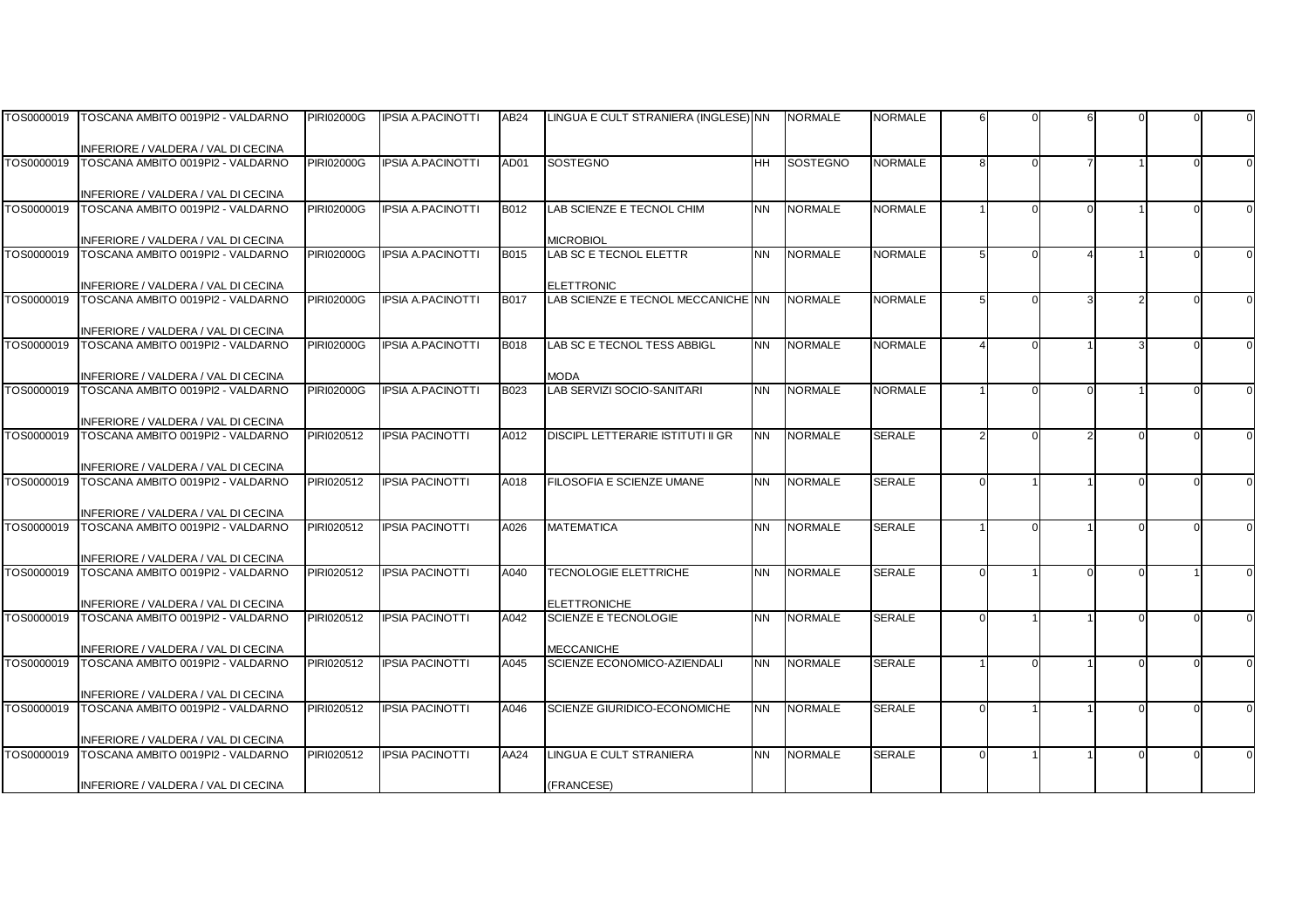|            | TOS0000019   TOSCANA AMBITO 0019PI2 - VALDARNO                           | PIRI020512        | <b>IPSIA PACINOTTI</b> | AB <sub>24</sub> | LINGUA E CULT STRANIERA (INGLESE) NN     |           | <b>NORMALE</b> | SERALE         |                |    |  |  |
|------------|--------------------------------------------------------------------------|-------------------|------------------------|------------------|------------------------------------------|-----------|----------------|----------------|----------------|----|--|--|
|            |                                                                          |                   |                        |                  |                                          |           |                |                |                |    |  |  |
|            | INFERIORE / VALDERA / VAL DI CECINA                                      |                   |                        |                  |                                          |           |                |                |                |    |  |  |
| TOS0000019 | TOSCANA AMBITO 0019PI2 - VALDARNO                                        | PITD03000R        | <b>ENRICO FERMI</b>    | A012             | <b>DISCIPL LETTERARIE ISTITUTI II GR</b> | <b>NN</b> | <b>NORMALE</b> | <b>NORMALE</b> | 19             | 17 |  |  |
|            |                                                                          |                   |                        |                  |                                          |           |                |                |                |    |  |  |
|            | INFERIORE / VALDERA / VAL DI CECINA                                      |                   |                        |                  |                                          |           |                |                |                |    |  |  |
| TOS0000019 | TOSCANA AMBITO 0019PI2 - VALDARNO                                        | <b>PITD03000R</b> | <b>ENRICO FERMI</b>    | A017             | DISEG STORIA ARTE ISTITUTI II GR         | <b>NN</b> | <b>NORMALE</b> | <b>NORMALE</b> |                |    |  |  |
|            |                                                                          |                   |                        |                  |                                          |           |                |                |                |    |  |  |
| TOS0000019 | INFERIORE / VALDERA / VAL DI CECINA                                      | PITD03000R        | <b>ENRICO FERMI</b>    |                  | <b>FILOSOFIA E STORIA</b>                | <b>NN</b> | <b>NORMALE</b> | <b>NORMALE</b> |                |    |  |  |
|            | TOSCANA AMBITO 0019PI2 - VALDARNO                                        |                   |                        | A019             |                                          |           |                |                |                |    |  |  |
|            | INFERIORE / VALDERA / VAL DI CECINA                                      |                   |                        |                  |                                          |           |                |                |                |    |  |  |
| TOS0000019 | TOSCANA AMBITO 0019PI2 - VALDARNO                                        | <b>PITD03000R</b> | <b>ENRICO FERMI</b>    | A020             | <b>FISICA</b>                            | <b>NN</b> | <b>NORMALE</b> | <b>NORMALE</b> |                |    |  |  |
|            |                                                                          |                   |                        |                  |                                          |           |                |                |                |    |  |  |
|            | INFERIORE / VALDERA / VAL DI CECINA                                      |                   |                        |                  |                                          |           |                |                |                |    |  |  |
| TOS0000019 | TOSCANA AMBITO 0019PI2 - VALDARNO                                        | <b>PITD03000R</b> | <b>ENRICO FERMI</b>    | A021             | <b>GEOGRAFIA</b>                         | <b>NN</b> | <b>NORMALE</b> | <b>NORMALE</b> |                |    |  |  |
|            |                                                                          |                   |                        |                  |                                          |           |                |                |                |    |  |  |
|            | INFERIORE / VALDERA / VAL DI CECINA                                      |                   |                        |                  |                                          |           |                |                |                |    |  |  |
|            | TOS0000019 TOSCANA AMBITO 0019PI2 - VALDARNO                             | <b>PITD03000R</b> | <b>ENRICO FERMI</b>    | A026             | <b>MATEMATICA</b>                        | <b>NN</b> | <b>NORMALE</b> | <b>NORMALE</b> |                |    |  |  |
|            |                                                                          |                   |                        |                  |                                          |           |                |                |                |    |  |  |
|            | INFERIORE / VALDERA / VAL DI CECINA                                      |                   |                        |                  |                                          |           |                |                |                |    |  |  |
| TOS0000019 | TOSCANA AMBITO 0019PI2 - VALDARNO                                        | <b>PITD03000R</b> | <b>ENRICO FERMI</b>    | A034             | SCIENZE E TECNOLOGIE CHIMICHE            | <b>NN</b> | <b>NORMALE</b> | <b>NORMALE</b> |                |    |  |  |
|            |                                                                          |                   |                        |                  |                                          |           |                |                |                |    |  |  |
| TOS0000019 | INFERIORE / VALDERA / VAL DI CECINA<br>TOSCANA AMBITO 0019PI2 - VALDARNO | <b>PITD03000R</b> | <b>ENRICO FERMI</b>    |                  | COSTRUZ TECNOL E TECN RAPPR              | <b>NN</b> | <b>NORMALE</b> | <b>NORMALE</b> |                |    |  |  |
|            |                                                                          |                   |                        | A037             |                                          |           |                |                |                |    |  |  |
|            | INFERIORE / VALDERA / VAL DI CECINA                                      |                   |                        |                  | <b>GRAFICA</b>                           |           |                |                |                |    |  |  |
| TOS0000019 | TOSCANA AMBITO 0019PI2 - VALDARNO                                        | <b>PITD03000R</b> | <b>ENRICO FERMI</b>    | A041             | SCIENZE E TECNOLOGIE                     | <b>NN</b> | <b>NORMALE</b> | <b>NORMALE</b> |                |    |  |  |
|            |                                                                          |                   |                        |                  |                                          |           |                |                |                |    |  |  |
|            | INFERIORE / VALDERA / VAL DI CECINA                                      |                   |                        |                  | <b>INFORMATICHE</b>                      |           |                |                |                |    |  |  |
| TOS0000019 | TOSCANA AMBITO 0019PI2 - VALDARNO                                        | PITD03000R        | <b>ENRICO FERMI</b>    | A042             | <b>SCIENZE E TECNOLOGIE</b>              | <b>NN</b> | <b>NORMALE</b> | <b>NORMALE</b> |                |    |  |  |
|            |                                                                          |                   |                        |                  |                                          |           |                |                |                |    |  |  |
|            | INFERIORE / VALDERA / VAL DI CECINA                                      |                   |                        |                  | <b>MECCANICHE</b>                        |           |                |                |                |    |  |  |
| TOS0000019 | TOSCANA AMBITO 0019PI2 - VALDARNO                                        | <b>PITD03000R</b> | <b>ENRICO FERMI</b>    | A045             | SCIENZE ECONOMICO-AZIENDALI              | <b>NN</b> | <b>NORMALE</b> | <b>NORMALE</b> | q              |    |  |  |
|            |                                                                          |                   |                        |                  |                                          |           |                |                |                |    |  |  |
|            | INFERIORE / VALDERA / VAL DI CECINA                                      |                   |                        |                  |                                          |           |                |                |                |    |  |  |
| TOS0000019 | TOSCANA AMBITO 0019PI2 - VALDARNO                                        | <b>PITD03000R</b> | <b>ENRICO FERMI</b>    | A046             | SCIENZE GIURIDICO-ECONOMICHE             | <b>NN</b> | <b>NORMALE</b> | <b>NORMALE</b> | q              |    |  |  |
|            |                                                                          |                   |                        |                  |                                          |           |                |                |                |    |  |  |
| TOS0000019 | INFERIORE / VALDERA / VAL DI CECINA<br>TOSCANA AMBITO 0019PI2 - VALDARNO | <b>PITD03000R</b> | <b>ENRICO FERMI</b>    | A047             | <b>SCIENZE MATEMATICHE APPLICATE</b>     | <b>NN</b> | <b>NORMALE</b> | <b>NORMALE</b> | $\overline{7}$ | 8  |  |  |
|            |                                                                          |                   |                        |                  |                                          |           |                |                |                |    |  |  |
|            | INFERIORE / VALDERA / VAL DI CECINA                                      |                   |                        |                  |                                          |           |                |                |                |    |  |  |
| TOS0000019 | TOSCANA AMBITO 0019PI2 - VALDARNO                                        | <b>PITD03000R</b> | <b>ENRICO FERMI</b>    | A048             | SCIENZE MOTORIE E SPORTIVE II            | <b>NN</b> | <b>NORMALE</b> | <b>NORMALE</b> | 6              |    |  |  |
|            |                                                                          |                   |                        |                  |                                          |           |                |                |                |    |  |  |
|            | INFERIORE / VALDERA / VAL DI CECINA                                      |                   |                        |                  | <b>GRADO</b>                             |           |                |                |                |    |  |  |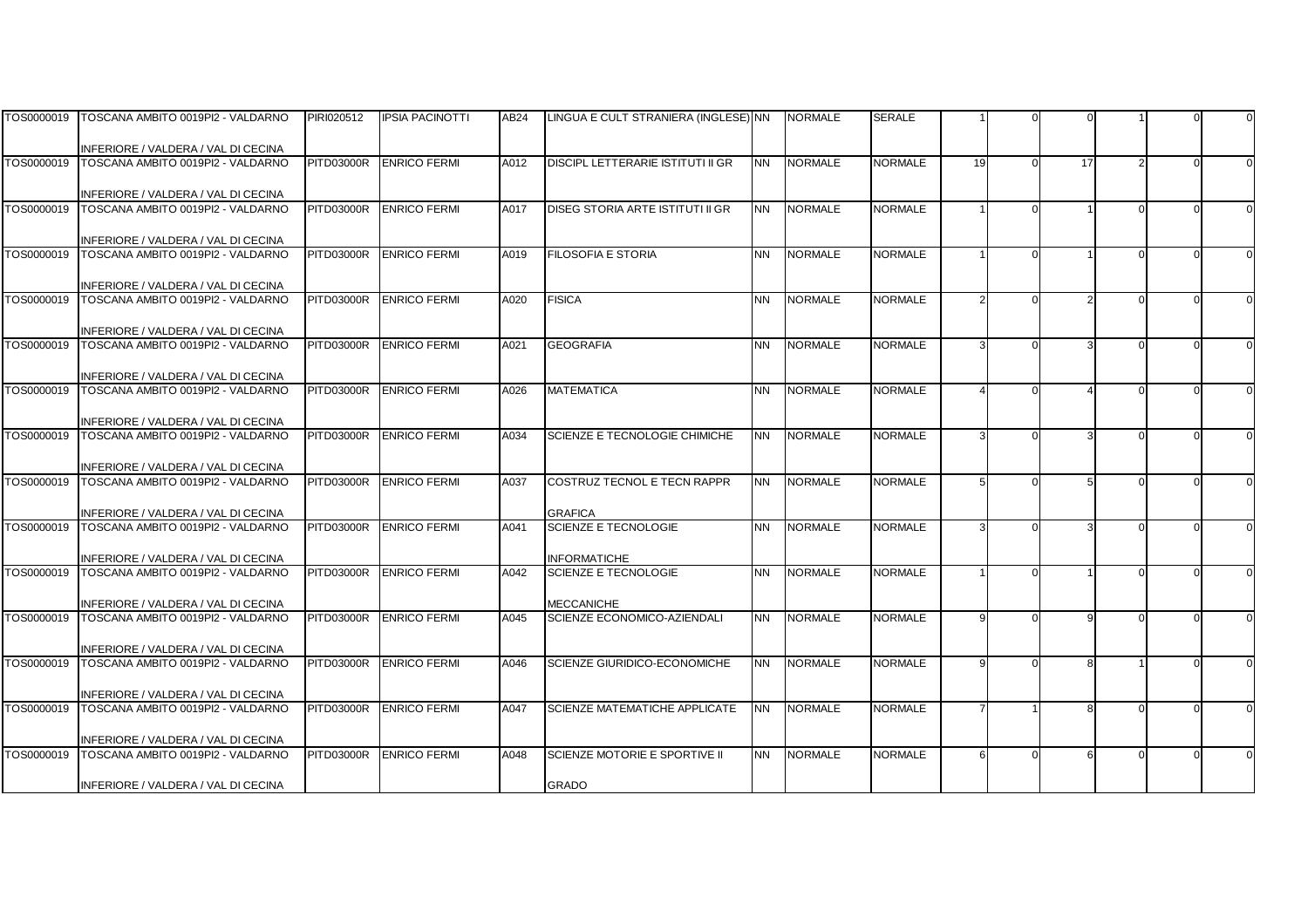|            | TOS0000019   TOSCANA AMBITO 0019PI2 - VALDARNO                           | <b>PITD03000R</b> | <b>ENRICO FERMI</b> | A050             | SCIENZE NAT, CHIM E BIOLOG                         | <b>NN</b> | <b>NORMALE</b>  | NORMALE        |          |    |  |  |
|------------|--------------------------------------------------------------------------|-------------------|---------------------|------------------|----------------------------------------------------|-----------|-----------------|----------------|----------|----|--|--|
|            |                                                                          |                   |                     |                  |                                                    |           |                 |                |          |    |  |  |
|            | INFERIORE / VALDERA / VAL DI CECINA                                      |                   |                     |                  |                                                    |           |                 |                |          |    |  |  |
|            | TOS0000019 TOSCANA AMBITO 0019PI2 - VALDARNO                             | <b>PITD03000R</b> | <b>ENRICO FERMI</b> | A051             | <b>SCIENZE, TECNOL E TECN AGR</b>                  | <b>NN</b> | <b>NORMALE</b>  | <b>NORMALE</b> | 6        |    |  |  |
|            |                                                                          |                   |                     |                  |                                                    |           |                 |                |          |    |  |  |
|            | INFERIORE / VALDERA / VAL DI CECINA                                      |                   |                     |                  |                                                    |           |                 |                |          |    |  |  |
|            | TOS0000019 TOSCANA AMBITO 0019PI2 - VALDARNO                             | <b>PITD03000R</b> | <b>ENRICO FERMI</b> | A052             | SCIENZE, TECNOL E TECN PROD                        | <b>NN</b> | <b>NORMALE</b>  | <b>NORMALE</b> |          |    |  |  |
|            |                                                                          |                   |                     |                  |                                                    |           |                 |                |          |    |  |  |
|            | INFERIORE / VALDERA / VAL DI CECINA                                      |                   |                     |                  | ANIMALI                                            |           |                 |                |          |    |  |  |
| TOS0000019 | TOSCANA AMBITO 0019PI2 - VALDARNO                                        | <b>PITD03000R</b> | <b>ENRICO FERMI</b> | A054             | <b>STORIA DELL'ARTE</b>                            | <b>NN</b> | <b>NORMALE</b>  | <b>NORMALE</b> |          |    |  |  |
|            |                                                                          |                   |                     |                  |                                                    |           |                 |                |          |    |  |  |
|            | INFERIORE / VALDERA / VAL DI CECINA                                      |                   |                     |                  |                                                    |           |                 |                |          |    |  |  |
|            | TOS0000019 TOSCANA AMBITO 0019PI2 - VALDARNO                             | <b>PITD03000R</b> | <b>ENRICO FERMI</b> | A066             | TRATT TESTI DATI APPLIC                            | <b>NN</b> | <b>NORMALE</b>  | <b>NORMALE</b> |          |    |  |  |
|            |                                                                          |                   |                     |                  |                                                    |           |                 |                |          |    |  |  |
|            | INFERIORE / VALDERA / VAL DI CECINA                                      |                   |                     |                  | <b>INFORMATICA</b>                                 |           |                 |                |          |    |  |  |
| TOS0000019 | TOSCANA AMBITO 0019PI2 - VALDARNO                                        | <b>PITD03000R</b> | <b>ENRICO FERMI</b> | AA24             | LINGUA E CULT STRANIERA                            | <b>NN</b> | <b>NORMALE</b>  | <b>NORMALE</b> |          |    |  |  |
|            |                                                                          |                   |                     |                  |                                                    |           |                 |                |          |    |  |  |
| TOS0000019 | INFERIORE / VALDERA / VAL DI CECINA<br>TOSCANA AMBITO 0019PI2 - VALDARNO | <b>PITD03000R</b> | <b>ENRICO FERMI</b> | AB <sub>24</sub> | (FRANCESE)<br>LINGUA E CULT STRANIERA (INGLESE) NN |           | <b>NORMALE</b>  | <b>NORMALE</b> | 10       | 10 |  |  |
|            |                                                                          |                   |                     |                  |                                                    |           |                 |                |          |    |  |  |
|            | INFERIORE / VALDERA / VAL DI CECINA                                      |                   |                     |                  |                                                    |           |                 |                |          |    |  |  |
| TOS0000019 | TOSCANA AMBITO 0019PI2 - VALDARNO                                        | <b>PITD03000R</b> | <b>ENRICO FERMI</b> | AC24             | LINGUA E CULT STRANIERA                            | <b>NN</b> | <b>NORMALE</b>  | <b>NORMALE</b> |          |    |  |  |
|            |                                                                          |                   |                     |                  |                                                    |           |                 |                |          |    |  |  |
|            | INFERIORE / VALDERA / VAL DI CECINA                                      |                   |                     |                  | (SPAGNOLO)                                         |           |                 |                |          |    |  |  |
| TOS0000019 | TOSCANA AMBITO 0019PI2 - VALDARNO                                        | <b>PITD03000R</b> | <b>ENRICO FERMI</b> | AD01             | SOSTEGNO                                           | <b>HH</b> | <b>SOSTEGNO</b> | <b>NORMALE</b> | 7        |    |  |  |
|            |                                                                          |                   |                     |                  |                                                    |           |                 |                |          |    |  |  |
|            | INFERIORE / VALDERA / VAL DI CECINA                                      |                   |                     |                  |                                                    |           |                 |                |          |    |  |  |
| TOS0000019 | TOSCANA AMBITO 0019PI2 - VALDARNO                                        | <b>PITD03000R</b> | <b>ENRICO FERMI</b> | <b>B003</b>      | <b>LABORATORI DI FISICA</b>                        | <b>NN</b> | <b>NORMALE</b>  | <b>NORMALE</b> | $\Omega$ |    |  |  |
|            |                                                                          |                   |                     |                  |                                                    |           |                 |                |          |    |  |  |
|            | INFERIORE / VALDERA / VAL DI CECINA                                      |                   |                     |                  |                                                    |           |                 |                |          |    |  |  |
| TOS0000019 | TOSCANA AMBITO 0019PI2 - VALDARNO                                        | <b>PITD03000R</b> | <b>ENRICO FERMI</b> | B011             | LAB SCIENZE E TECNOL AGRARIE                       | <b>NN</b> | <b>NORMALE</b>  | <b>NORMALE</b> |          |    |  |  |
|            |                                                                          |                   |                     |                  |                                                    |           |                 |                |          |    |  |  |
|            | INFERIORE / VALDERA / VAL DI CECINA                                      |                   |                     |                  |                                                    |           |                 |                |          |    |  |  |
| TOS0000019 | TOSCANA AMBITO 0019PI2 - VALDARNO                                        | <b>PITD03000R</b> | <b>ENRICO FERMI</b> | B012             | LAB SCIENZE E TECNOL CHIM                          | <b>NN</b> | <b>NORMALE</b>  | <b>NORMALE</b> |          |    |  |  |
|            |                                                                          |                   |                     |                  |                                                    |           |                 |                |          |    |  |  |
|            | INFERIORE / VALDERA / VAL DI CECINA                                      |                   |                     |                  | <b>MICROBIOL</b>                                   |           |                 |                |          |    |  |  |
|            | TOS0000019 TOSCANA AMBITO 0019PI2 - VALDARNO                             | <b>PITD03000R</b> | <b>ENRICO FERMI</b> | B014             | <b>LAB SCIENZE E TECNOL</b>                        | <b>NN</b> | <b>NORMALE</b>  | <b>NORMALE</b> |          |    |  |  |
|            |                                                                          |                   |                     |                  |                                                    |           |                 |                |          |    |  |  |
|            | INFERIORE / VALDERA / VAL DI CECINA                                      |                   |                     |                  | <b>COSTRUZIONI</b>                                 |           |                 |                |          |    |  |  |
| TOS0000019 | TOSCANA AMBITO 0019PI2 - VALDARNO                                        | <b>PITD03000R</b> | <b>ENRICO FERMI</b> | B016             | <b>LAB SCIENZE E TECNOL</b>                        | <b>NN</b> | <b>NORMALE</b>  | <b>NORMALE</b> |          |    |  |  |
|            |                                                                          |                   |                     |                  |                                                    |           |                 |                |          |    |  |  |
|            | INFERIORE / VALDERA / VAL DI CECINA                                      |                   |                     |                  | INFORMATICHE                                       |           |                 |                |          |    |  |  |
| TOS0000019 | TOSCANA AMBITO 0019PI2 - VALDARNO                                        | <b>PITD04000B</b> | F. NICCOLINI        | A012             | DISCIPL LETTERARIE ISTITUTI II GR                  | <b>NN</b> | <b>NORMALE</b>  | <b>NORMALE</b> |          |    |  |  |
|            |                                                                          |                   |                     |                  |                                                    |           |                 |                |          |    |  |  |
|            | INFERIORE / VALDERA / VAL DI CECINA                                      |                   |                     |                  |                                                    |           |                 |                |          |    |  |  |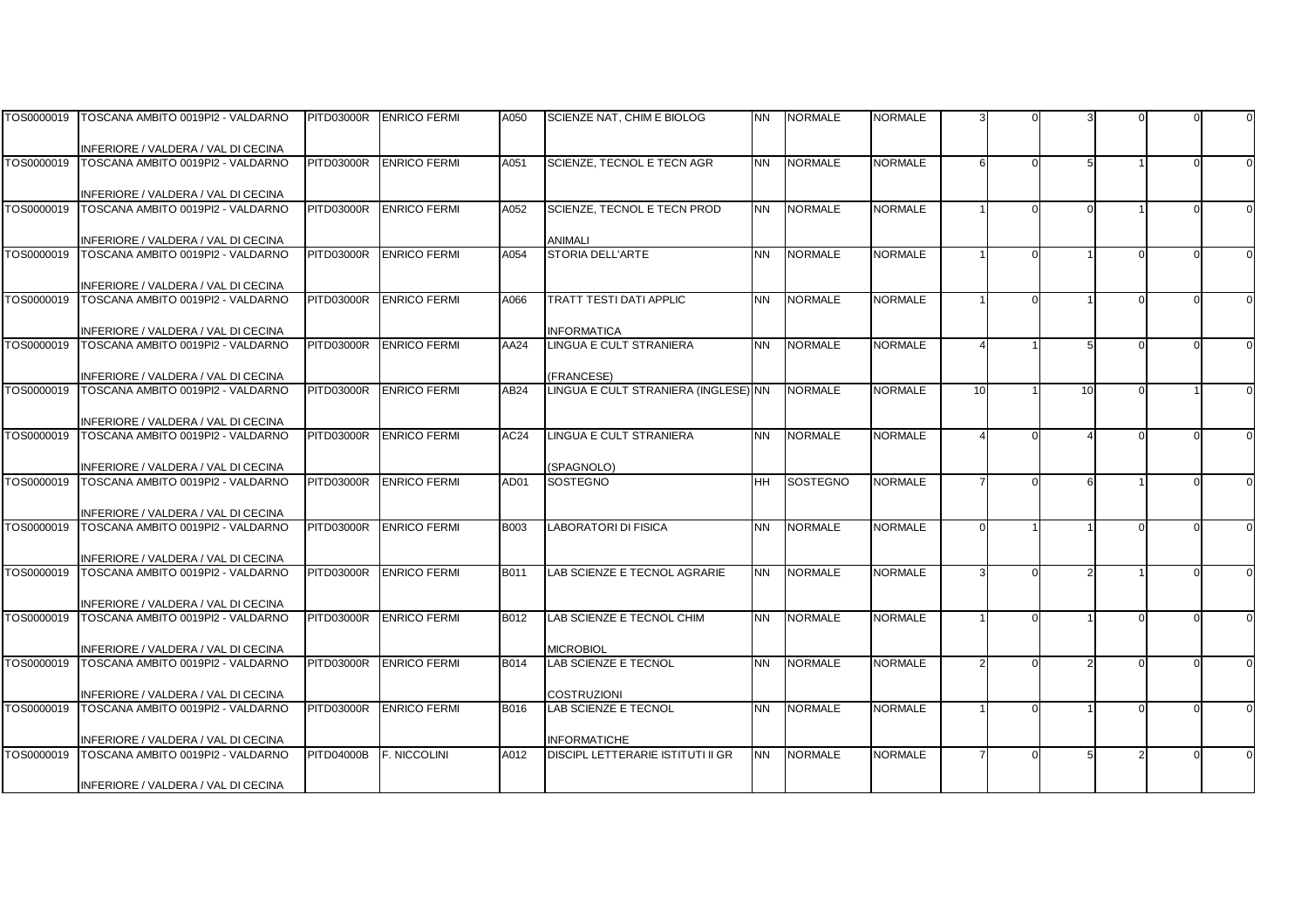| TOS0000019 | TOSCANA AMBITO 0019PI2 - VALDARNO                                        | <b>PITD04000B</b> | <b>F. NICCOLINI</b> | A020 | <b>FISICA</b>                        | <b>NN</b> | <b>NORMALE</b>  | NORMALE        |  |  |          |
|------------|--------------------------------------------------------------------------|-------------------|---------------------|------|--------------------------------------|-----------|-----------------|----------------|--|--|----------|
|            |                                                                          |                   |                     |      |                                      |           |                 |                |  |  |          |
|            | INFERIORE / VALDERA / VAL DI CECINA                                      |                   |                     |      |                                      |           |                 |                |  |  |          |
| TOS0000019 | TOSCANA AMBITO 0019PI2 - VALDARNO                                        | <b>PITD04000B</b> | <b>F. NICCOLINI</b> | A026 | <b>MATEMATICA</b>                    | <b>NN</b> | <b>NORMALE</b>  | <b>NORMALE</b> |  |  |          |
|            |                                                                          |                   |                     |      |                                      |           |                 |                |  |  |          |
|            | INFERIORE / VALDERA / VAL DI CECINA                                      |                   |                     |      |                                      |           |                 |                |  |  |          |
| TOS0000019 | TOSCANA AMBITO 0019PI2 - VALDARNO                                        | <b>PITD04000B</b> | <b>F. NICCOLINI</b> | A031 | <b>SCIENZE DEGLI ALIMENTI</b>        | <b>NN</b> | <b>NORMALE</b>  | <b>NORMALE</b> |  |  | $\Omega$ |
|            |                                                                          |                   |                     |      |                                      |           |                 |                |  |  |          |
| TOS0000019 | INFERIORE / VALDERA / VAL DI CECINA<br>TOSCANA AMBITO 0019PI2 - VALDARNO | <b>PITD04000B</b> | F. NICCOLINI        | A034 | SCIENZE E TECNOLOGIE CHIMICHE        | <b>NN</b> | <b>NORMALE</b>  | <b>NORMALE</b> |  |  |          |
|            |                                                                          |                   |                     |      |                                      |           |                 |                |  |  |          |
|            | INFERIORE / VALDERA / VAL DI CECINA                                      |                   |                     |      |                                      |           |                 |                |  |  |          |
| TOS0000019 | TOSCANA AMBITO 0019PI2 - VALDARNO                                        | <b>PITD04000B</b> | <b>F. NICCOLINI</b> | A037 | COSTRUZ TECNOL E TECN RAPPR          | <b>NN</b> | <b>NORMALE</b>  | <b>NORMALE</b> |  |  |          |
|            |                                                                          |                   |                     |      |                                      |           |                 |                |  |  |          |
|            | INFERIORE / VALDERA / VAL DI CECINA                                      |                   |                     |      | <b>GRAFICA</b>                       |           |                 |                |  |  |          |
| TOS0000019 | TOSCANA AMBITO 0019PI2 - VALDARNO                                        | <b>PITD04000B</b> | F. NICCOLINI        | A040 | <b>TECNOLOGIE ELETTRICHE</b>         | <b>NN</b> | <b>NORMALE</b>  | <b>NORMALE</b> |  |  |          |
|            |                                                                          |                   |                     |      |                                      |           |                 |                |  |  |          |
|            | INFERIORE / VALDERA / VAL DI CECINA                                      |                   |                     |      | <b>ELETTRONICHE</b>                  |           |                 |                |  |  |          |
| TOS0000019 | TOSCANA AMBITO 0019PI2 - VALDARNO                                        | <b>PITD04000B</b> | F. NICCOLINI        | A041 | <b>SCIENZE E TECNOLOGIE</b>          | <b>NN</b> | <b>NORMALE</b>  | <b>NORMALE</b> |  |  |          |
|            |                                                                          |                   |                     |      |                                      |           |                 |                |  |  |          |
|            | INFERIORE / VALDERA / VAL DI CECINA                                      |                   |                     |      | <b>INFORMATICHE</b>                  |           |                 |                |  |  |          |
| TOS0000019 | TOSCANA AMBITO 0019PI2 - VALDARNO                                        | <b>PITD04000B</b> | <b>F. NICCOLINI</b> | A045 | <b>SCIENZE ECONOMICO-AZIENDALI</b>   | <b>NN</b> | <b>NORMALE</b>  | <b>NORMALE</b> |  |  |          |
|            |                                                                          |                   |                     |      |                                      |           |                 |                |  |  |          |
|            | INFERIORE / VALDERA / VAL DI CECINA                                      |                   |                     |      |                                      |           |                 |                |  |  |          |
| TOS0000019 | TOSCANA AMBITO 0019PI2 - VALDARNO                                        | <b>PITD04000B</b> | F. NICCOLINI        | A046 | SCIENZE GIURIDICO-ECONOMICHE         | <b>NN</b> | <b>NORMALE</b>  | <b>NORMALE</b> |  |  |          |
|            |                                                                          |                   |                     |      |                                      |           |                 |                |  |  |          |
| TOS0000019 | INFERIORE / VALDERA / VAL DI CECINA<br>TOSCANA AMBITO 0019PI2 - VALDARNO | <b>PITD04000B</b> | F. NICCOLINI        | A047 | SCIENZE MATEMATICHE APPLICATE        | <b>NN</b> | <b>NORMALE</b>  | <b>NORMALE</b> |  |  |          |
|            |                                                                          |                   |                     |      |                                      |           |                 |                |  |  |          |
|            | INFERIORE / VALDERA / VAL DI CECINA                                      |                   |                     |      |                                      |           |                 |                |  |  |          |
| TOS0000019 | TOSCANA AMBITO 0019PI2 - VALDARNO                                        | <b>PITD04000B</b> | <b>F. NICCOLINI</b> | A048 | <b>SCIENZE MOTORIE E SPORTIVE II</b> | <b>NN</b> | <b>NORMALE</b>  | <b>NORMALE</b> |  |  |          |
|            |                                                                          |                   |                     |      |                                      |           |                 |                |  |  |          |
|            | INFERIORE / VALDERA / VAL DI CECINA                                      |                   |                     |      | <b>GRADO</b>                         |           |                 |                |  |  |          |
| TOS0000019 | TOSCANA AMBITO 0019PI2 - VALDARNO                                        | <b>PITD04000B</b> | <b>F. NICCOLINI</b> | A050 | SCIENZE NAT. CHIM E BIOLOG           | <b>NN</b> | <b>NORMALE</b>  | <b>NORMALE</b> |  |  |          |
|            |                                                                          |                   |                     |      |                                      |           |                 |                |  |  |          |
|            | INFERIORE / VALDERA / VAL DI CECINA                                      |                   |                     |      |                                      |           |                 |                |  |  |          |
| TOS0000019 | TOSCANA AMBITO 0019PI2 - VALDARNO                                        | <b>PITD04000B</b> | <b>F. NICCOLINI</b> | AA24 | LINGUA E CULT STRANIERA              | <b>NN</b> | <b>NORMALE</b>  | <b>NORMALE</b> |  |  |          |
|            |                                                                          |                   |                     |      |                                      |           |                 |                |  |  |          |
|            | INFERIORE / VALDERA / VAL DI CECINA                                      |                   |                     |      | <b>FRANCESE)</b>                     |           |                 |                |  |  |          |
| TOS0000019 | TOSCANA AMBITO 0019PI2 - VALDARNO                                        | <b>PITD04000B</b> | F. NICCOLINI        | AB24 | LINGUA E CULT STRANIERA (INGLESE) NN |           | <b>NORMALE</b>  | <b>NORMALE</b> |  |  |          |
|            |                                                                          |                   |                     |      |                                      |           |                 |                |  |  |          |
| TOS0000019 | INFERIORE / VALDERA / VAL DI CECINA<br>TOSCANA AMBITO 0019PI2 - VALDARNO | <b>PITD04000B</b> | F. NICCOLINI        |      | <b>SOSTEGNO</b>                      | <b>HH</b> |                 | <b>NORMALE</b> |  |  |          |
|            |                                                                          |                   |                     | AD01 |                                      |           | <b>SOSTEGNO</b> |                |  |  |          |
|            | INFERIORE / VALDERA / VAL DI CECINA                                      |                   |                     |      |                                      |           |                 |                |  |  |          |
|            |                                                                          |                   |                     |      |                                      |           |                 |                |  |  |          |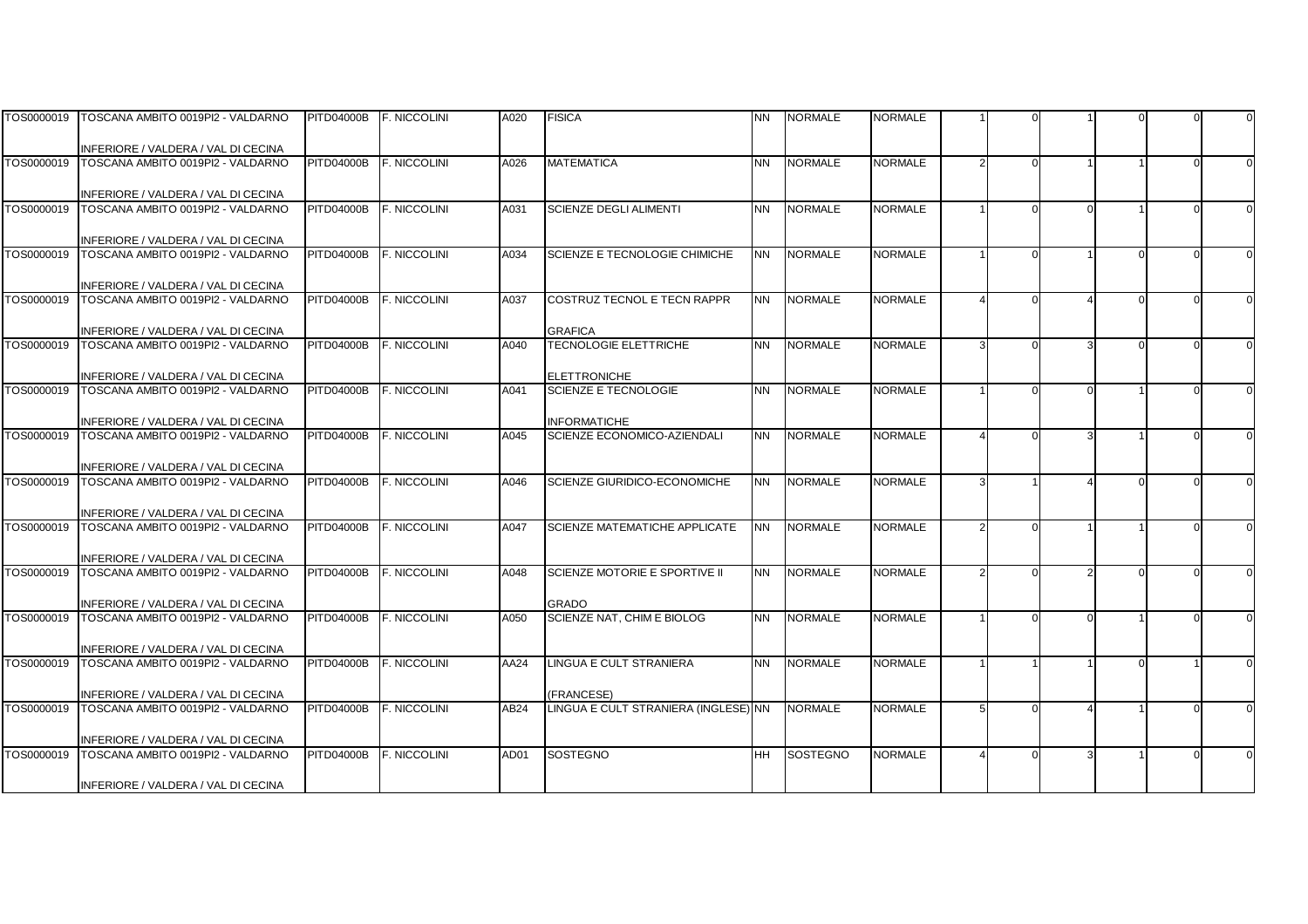| TOS0000019 | TOSCANA AMBITO 0019PI2 - VALDARNO                                        | <b>PITD04000B</b> | <b>F. NICCOLINI</b>                             | <b>B014</b> | LAB SCIENZE E TECNOL                      | <b>NN</b> | <b>NORMALE</b> | <b>NORMALE</b>   |    |          |  |  |
|------------|--------------------------------------------------------------------------|-------------------|-------------------------------------------------|-------------|-------------------------------------------|-----------|----------------|------------------|----|----------|--|--|
|            |                                                                          |                   |                                                 |             |                                           |           |                |                  |    |          |  |  |
|            | INFERIORE / VALDERA / VAL DI CECINA                                      |                   |                                                 |             | <b>COSTRUZIONI</b>                        |           |                |                  |    |          |  |  |
| TOS0000019 | TOSCANA AMBITO 0019PI2 - VALDARNO                                        | <b>PITD04000B</b> | <b>F. NICCOLINI</b>                             | B015        | LAB SC E TECNOL ELETTR                    | <b>NN</b> | <b>NORMALE</b> | <b>NORMALE</b>   |    |          |  |  |
|            |                                                                          |                   |                                                 |             |                                           |           |                |                  |    |          |  |  |
|            | INFERIORE / VALDERA / VAL DI CECINA                                      |                   |                                                 |             | <b>ELETTRONIC</b>                         |           |                |                  |    |          |  |  |
| TOS0000019 | TOSCANA AMBITO 0019PI2 - VALDARNO                                        | <b>PITD04000B</b> | F. NICCOLINI                                    | B016        | <b>LAB SCIENZE E TECNOL</b>               | <b>NN</b> | <b>NORMALE</b> | <b>NORMALE</b>   |    |          |  |  |
|            |                                                                          |                   |                                                 |             |                                           |           |                |                  |    |          |  |  |
|            | INFERIORE / VALDERA / VAL DI CECINA                                      |                   |                                                 |             | INFORMATICHE                              |           |                |                  |    |          |  |  |
| TOS0000019 | TOSCANA AMBITO 0019PI2 - VALDARNO                                        | <b>PITD04000B</b> | <b>F. NICCOLINI</b>                             | B019        | <b>LAB SERVIZI RICETTIVITA'</b>           | <b>NN</b> | <b>NORMALE</b> | <b>NORMALE</b>   |    | $\Omega$ |  |  |
|            |                                                                          |                   |                                                 |             |                                           |           |                |                  |    |          |  |  |
|            | INFERIORE / VALDERA / VAL DI CECINA                                      |                   |                                                 |             | <b>ALBERGHIER</b>                         |           |                |                  |    |          |  |  |
| TOS0000019 | TOSCANA AMBITO 0019PI2 - VALDARNO                                        | <b>PITD04000B</b> | <b>F. NICCOLINI</b>                             | <b>B020</b> | LAB SERV ENOGASTRON, SETT                 | <b>NN</b> | <b>NORMALE</b> | <b>NORMALE</b>   |    |          |  |  |
|            |                                                                          |                   |                                                 |             |                                           |           |                |                  |    |          |  |  |
|            | INFERIORE / VALDERA / VAL DI CECINA                                      |                   |                                                 |             | <b>CUCINA</b>                             |           |                |                  |    |          |  |  |
| TOS0000019 | TOSCANA AMBITO 0019PI2 - VALDARNO                                        | <b>PITD04000B</b> | <b>F. NICCOLINI</b>                             | B021        | LAB SERV ENOGASTRON, SETT SALA INN        |           | <b>NORMALE</b> | <b>NORMALE</b>   |    |          |  |  |
|            |                                                                          |                   |                                                 |             |                                           |           |                |                  |    |          |  |  |
| TOS0000019 | INFERIORE / VALDERA / VAL DI CECINA<br>TOSCANA AMBITO 0019PI2 - VALDARNO | <b>PITD04001C</b> | SEZIONE "GRAZIANI"                              | A012        | VEND<br>DISCIPL LETTERARIE ISTITUTI II GR | <b>NN</b> | <b>NORMALE</b> | <b>CARCERARI</b> |    |          |  |  |
|            |                                                                          |                   |                                                 |             |                                           |           |                |                  |    |          |  |  |
|            |                                                                          |                   |                                                 |             |                                           |           |                |                  |    |          |  |  |
| TOS0000019 | INFERIORE / VALDERA / VAL DI CECINA<br>TOSCANA AMBITO 0019PI2 - VALDARNO | <b>PITD04001C</b> | <b>CASA DI RECLUSIONE</b><br>SEZIONE "GRAZIANI" | A026        | <b>MATEMATICA</b>                         | <b>NN</b> | <b>NORMALE</b> | <b>CARCERARI</b> |    |          |  |  |
|            |                                                                          |                   |                                                 |             |                                           |           |                |                  |    |          |  |  |
|            | INFERIORE / VALDERA / VAL DI CECINA                                      |                   | CASA DI RECLUSIONE                              |             |                                           |           |                |                  |    |          |  |  |
| TOS0000019 | TOSCANA AMBITO 0019PI2 - VALDARNO                                        | <b>PITD04001C</b> | SEZIONE "GRAZIANI"                              | A037        | COSTRUZ TECNOL E TECN RAPPR               | <b>NN</b> | <b>NORMALE</b> | <b>CARCERARI</b> |    |          |  |  |
|            |                                                                          |                   |                                                 |             |                                           |           |                |                  |    |          |  |  |
|            | INFERIORE / VALDERA / VAL DI CECINA                                      |                   | CASA DI RECLUSIONE                              |             | <b>GRAFICA</b>                            |           |                |                  |    |          |  |  |
| TOS0000019 | TOSCANA AMBITO 0019PI2 - VALDARNO                                        | <b>PITD04001C</b> | SEZIONE "GRAZIANI"                              | A045        | SCIENZE ECONOMICO-AZIENDALI               | <b>NN</b> | <b>NORMALE</b> | <b>CARCERARI</b> |    |          |  |  |
|            |                                                                          |                   |                                                 |             |                                           |           |                |                  |    |          |  |  |
|            | INFERIORE / VALDERA / VAL DI CECINA                                      |                   | <b>CASA DI RECLUSIONE</b>                       |             |                                           |           |                |                  |    |          |  |  |
| TOS0000019 | TOSCANA AMBITO 0019PI2 - VALDARNO                                        | <b>PITD04001C</b> | SEZIONE "GRAZIANI"                              | A051        | SCIENZE, TECNOL E TECN AGR                | <b>NN</b> | <b>NORMALE</b> | <b>CARCERARI</b> |    |          |  |  |
|            |                                                                          |                   |                                                 |             |                                           |           |                |                  |    |          |  |  |
|            | INFERIORE / VALDERA / VAL DI CECINA                                      |                   | CASA DI RECLUSIONE                              |             |                                           |           |                |                  |    |          |  |  |
| TOS0000019 | TOSCANA AMBITO 0019PI2 - VALDARNO                                        | <b>PITD04001C</b> | SEZIONE "GRAZIANI"                              | AB24        | LINGUA E CULT STRANIERA (INGLESE) NN      |           | <b>NORMALE</b> | <b>CARCERARI</b> |    |          |  |  |
|            |                                                                          |                   |                                                 |             |                                           |           |                |                  |    |          |  |  |
|            | INFERIORE / VALDERA / VAL DI CECINA                                      |                   | CASA DI RECLUSIONE                              |             |                                           |           |                |                  |    |          |  |  |
| TOS0000019 | TOSCANA AMBITO 0019PI2 - VALDARNO                                        | <b>PITD04001C</b> | SEZIONE "GRAZIANI"                              | <b>B014</b> | <b>LAB SCIENZE E TECNOL</b>               | <b>NN</b> | <b>NORMALE</b> | <b>CARCERARI</b> |    |          |  |  |
|            |                                                                          |                   |                                                 |             |                                           |           |                |                  |    |          |  |  |
|            | INFERIORE / VALDERA / VAL DI CECINA                                      |                   | CASA DI RECLUSIONE                              |             | <b>COSTRUZIONI</b>                        |           |                |                  |    |          |  |  |
| TOS0000019 | TOSCANA AMBITO 0019PI2 - VALDARNO                                        | PITD04001C        | SEZIONE "GRAZIANI"                              | <b>B020</b> | LAB SERV ENOGASTRON, SETT                 | <b>NN</b> | <b>NORMALE</b> | <b>CARCERARI</b> |    |          |  |  |
|            |                                                                          |                   |                                                 |             |                                           |           |                |                  |    |          |  |  |
|            | INFERIORE / VALDERA / VAL DI CECINA                                      |                   | CASA DI RECLUSIONE                              |             | <b>CUCINA</b>                             |           |                |                  |    |          |  |  |
| TOS0000019 | TOSCANA AMBITO 0019PI2 - VALDARNO                                        | <b>PITD070007</b> | <b>CARLO CATTANEO</b>                           | A012        | DISCIPL LETTERARIE ISTITUTI II GR         | <b>NN</b> | <b>NORMALE</b> | <b>NORMALE</b>   | 14 | 13       |  |  |
|            |                                                                          |                   |                                                 |             |                                           |           |                |                  |    |          |  |  |
|            | INFERIORE / VALDERA / VAL DI CECINA                                      |                   |                                                 |             |                                           |           |                |                  |    |          |  |  |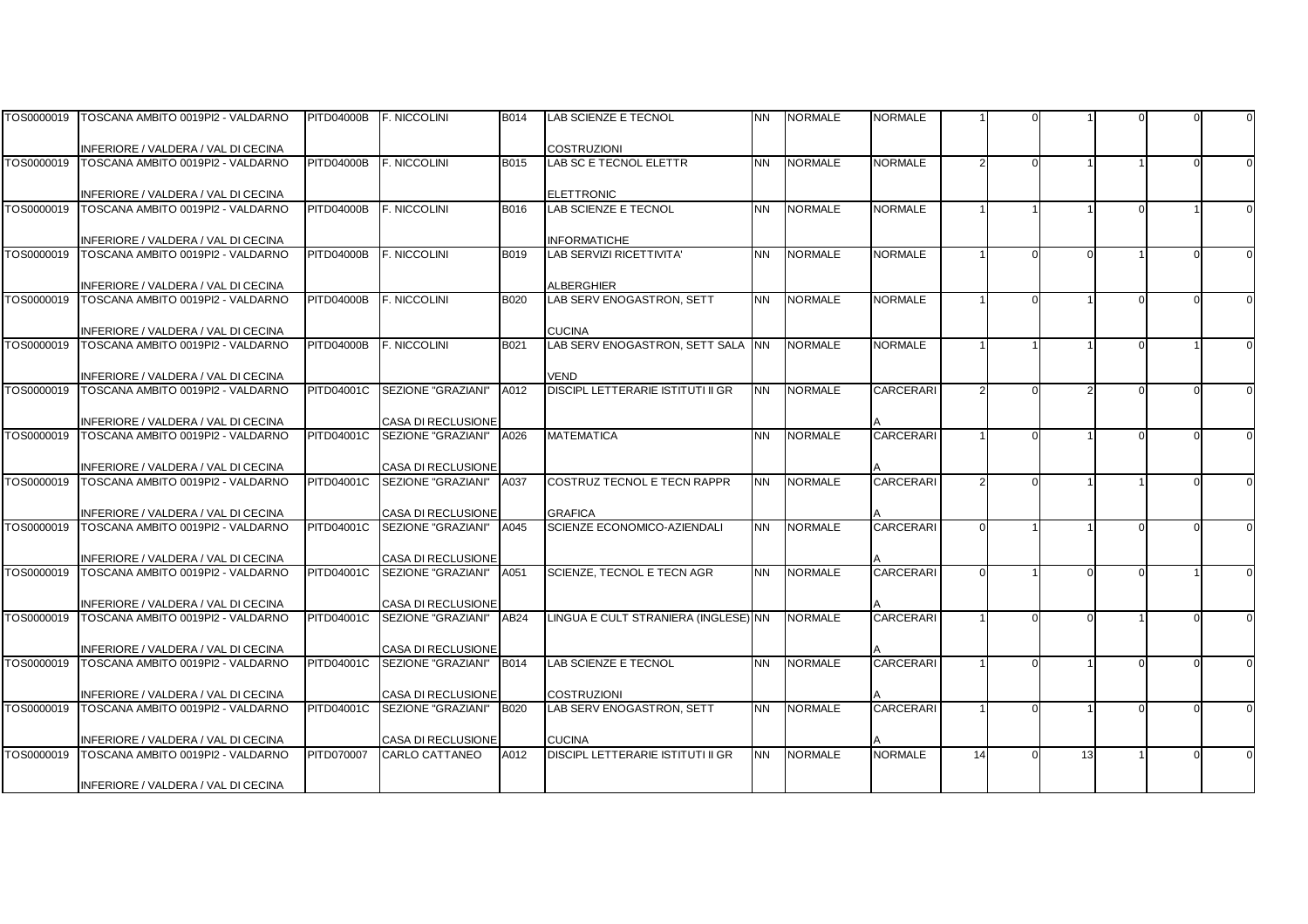|            | TOS0000019 TOSCANA AMBITO 0019PI2 - VALDARNO                                        | PITD070007        | <b>CARLO CATTANEO</b> | A019 | <b>FILOSOFIA E STORIA</b>            | <b>NN</b> | <b>NORMALE</b> | <b>NORMALE</b> |        |  |  |  |
|------------|-------------------------------------------------------------------------------------|-------------------|-----------------------|------|--------------------------------------|-----------|----------------|----------------|--------|--|--|--|
|            |                                                                                     |                   |                       |      |                                      |           |                |                |        |  |  |  |
|            | INFERIORE / VALDERA / VAL DI CECINA                                                 |                   |                       |      |                                      |           |                |                |        |  |  |  |
| TOS0000019 | TOSCANA AMBITO 0019PI2 - VALDARNO                                                   | <b>PITD070007</b> | CARLO CATTANEO        | A020 | <b>FISICA</b>                        | <b>NN</b> | <b>NORMALE</b> | <b>NORMALE</b> |        |  |  |  |
|            |                                                                                     |                   |                       |      |                                      |           |                |                |        |  |  |  |
| TOS0000019 | INFERIORE / VALDERA / VAL DI CECINA<br>TOSCANA AMBITO 0019PI2 - VALDARNO            | <b>PITD070007</b> | <b>CARLO CATTANEO</b> | A021 | <b>GEOGRAFIA</b>                     | <b>NN</b> | <b>NORMALE</b> | <b>NORMALE</b> |        |  |  |  |
|            |                                                                                     |                   |                       |      |                                      |           |                |                |        |  |  |  |
|            | INFERIORE / VALDERA / VAL DI CECINA                                                 |                   |                       |      |                                      |           |                |                |        |  |  |  |
| TOS0000019 | TOSCANA AMBITO 0019PI2 - VALDARNO                                                   | PITD070007        | <b>CARLO CATTANEO</b> | A026 | <b>MATEMATICA</b>                    | <b>NN</b> | <b>NORMALE</b> | <b>NORMALE</b> |        |  |  |  |
|            |                                                                                     |                   |                       |      |                                      |           |                |                |        |  |  |  |
|            | INFERIORE / VALDERA / VAL DI CECINA                                                 |                   |                       |      |                                      |           |                |                |        |  |  |  |
| TOS0000019 | TOSCANA AMBITO 0019PI2 - VALDARNO                                                   | PITD070007        | CARLO CATTANEO        | A034 | SCIENZE E TECNOLOGIE CHIMICHE        | <b>NN</b> | <b>NORMALE</b> | <b>NORMALE</b> | 10     |  |  |  |
|            |                                                                                     |                   |                       |      |                                      |           |                |                |        |  |  |  |
|            | INFERIORE / VALDERA / VAL DI CECINA                                                 |                   |                       |      |                                      |           |                |                |        |  |  |  |
| TOS0000019 | TOSCANA AMBITO 0019PI2 - VALDARNO                                                   | <b>PITD070007</b> | CARLO CATTANEO        | A037 | COSTRUZ TECNOL E TECN RAPPR          | <b>NN</b> | <b>NORMALE</b> | <b>NORMALE</b> | $\cap$ |  |  |  |
|            |                                                                                     |                   |                       |      | <b>GRAFICA</b>                       |           |                |                |        |  |  |  |
|            | INFERIORE / VALDERA / VAL DI CECINA<br>TOS0000019 TOSCANA AMBITO 0019PI2 - VALDARNO | PITD070007        | <b>CARLO CATTANEO</b> | A041 | <b>SCIENZE E TECNOLOGIE</b>          | <b>NN</b> | <b>NORMALE</b> | <b>NORMALE</b> |        |  |  |  |
|            |                                                                                     |                   |                       |      |                                      |           |                |                |        |  |  |  |
|            | INFERIORE / VALDERA / VAL DI CECINA                                                 |                   |                       |      | <b>INFORMATICHE</b>                  |           |                |                |        |  |  |  |
| TOS0000019 | TOSCANA AMBITO 0019PI2 - VALDARNO                                                   | <b>PITD070007</b> | <b>CARLO CATTANEO</b> | A045 | <b>SCIENZE ECONOMICO-AZIENDALI</b>   | <b>NN</b> | <b>NORMALE</b> | <b>NORMALE</b> | Я      |  |  |  |
|            |                                                                                     |                   |                       |      |                                      |           |                |                |        |  |  |  |
|            | INFERIORE / VALDERA / VAL DI CECINA                                                 |                   |                       |      |                                      |           |                |                |        |  |  |  |
|            | TOS0000019 TOSCANA AMBITO 0019PI2 - VALDARNO                                        | PITD070007        | CARLO CATTANEO        | A046 | SCIENZE GIURIDICO-ECONOMICHE         | <b>NN</b> | <b>NORMALE</b> | <b>NORMALE</b> | 6      |  |  |  |
|            |                                                                                     |                   |                       |      |                                      |           |                |                |        |  |  |  |
| TOS0000019 | INFERIORE / VALDERA / VAL DI CECINA<br>TOSCANA AMBITO 0019PI2 - VALDARNO            | PITD070007        | <b>CARLO CATTANEO</b> | A047 | SCIENZE MATEMATICHE APPLICATE        | <b>NN</b> | <b>NORMALE</b> | <b>NORMALE</b> |        |  |  |  |
|            |                                                                                     |                   |                       |      |                                      |           |                |                |        |  |  |  |
|            | INFERIORE / VALDERA / VAL DI CECINA                                                 |                   |                       |      |                                      |           |                |                |        |  |  |  |
| TOS0000019 | TOSCANA AMBITO 0019PI2 - VALDARNO                                                   | <b>PITD070007</b> | <b>CARLO CATTANEO</b> | A048 | <b>SCIENZE MOTORIE E SPORTIVE II</b> | <b>NN</b> | <b>NORMALE</b> | <b>NORMALE</b> |        |  |  |  |
|            |                                                                                     |                   |                       |      |                                      |           |                |                |        |  |  |  |
|            | INFERIORE / VALDERA / VAL DI CECINA                                                 |                   |                       |      | <b>GRADO</b>                         |           |                |                |        |  |  |  |
| TOS0000019 | TOSCANA AMBITO 0019PI2 - VALDARNO                                                   | <b>PITD070007</b> | <b>CARLO CATTANEO</b> | A050 | SCIENZE NAT. CHIM E BIOLOG           | <b>NN</b> | <b>NORMALE</b> | <b>NORMALE</b> |        |  |  |  |
|            |                                                                                     |                   |                       |      |                                      |           |                |                |        |  |  |  |
| TOS0000019 | INFERIORE / VALDERA / VAL DI CECINA<br>TOSCANA AMBITO 0019PI2 - VALDARNO            | <b>PITD070007</b> | <b>CARLO CATTANEO</b> |      | <b>STORIA DELL'ARTE</b>              | <b>NN</b> | <b>NORMALE</b> | <b>NORMALE</b> |        |  |  |  |
|            |                                                                                     |                   |                       | A054 |                                      |           |                |                |        |  |  |  |
|            | INFERIORE / VALDERA / VAL DI CECINA                                                 |                   |                       |      |                                      |           |                |                |        |  |  |  |
| TOS0000019 | TOSCANA AMBITO 0019PI2 - VALDARNO                                                   | PITD070007        | CARLO CATTANEO        | A066 | TRATT TESTI DATI APPLIC              | <b>NN</b> | <b>NORMALE</b> | <b>NORMALE</b> |        |  |  |  |
|            |                                                                                     |                   |                       |      |                                      |           |                |                |        |  |  |  |
|            | INFERIORE / VALDERA / VAL DI CECINA                                                 |                   |                       |      | <b>INFORMATICA</b>                   |           |                |                |        |  |  |  |
| TOS0000019 | TOSCANA AMBITO 0019PI2 - VALDARNO                                                   | PITD070007        | CARLO CATTANEO        | AA24 | LINGUA E CULT STRANIERA              | <b>NN</b> | <b>NORMALE</b> | <b>NORMALE</b> |        |  |  |  |
|            |                                                                                     |                   |                       |      |                                      |           |                |                |        |  |  |  |
|            | INFERIORE / VALDERA / VAL DI CECINA                                                 |                   |                       |      | (FRANCESE)                           |           |                |                |        |  |  |  |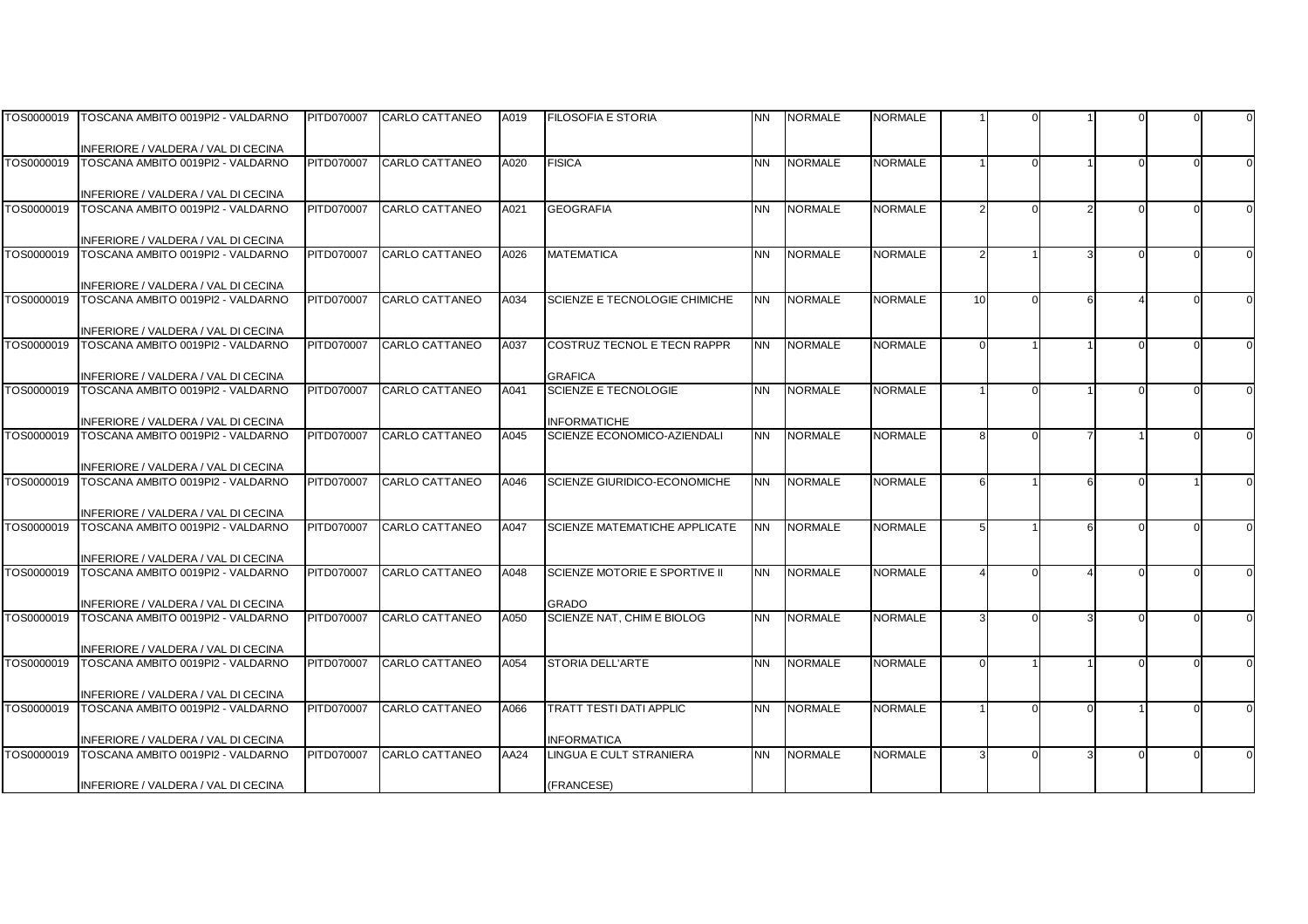|            | TOS0000019   TOSCANA AMBITO 0019PI2 - VALDARNO                                      | PITD070007        | <b>CARLO CATTANEO</b> | AB24             | LINGUA E CULT STRANIERA (INGLESE) NN |           | <b>NORMALE</b>  | NORMALE        |               |    |  |  |
|------------|-------------------------------------------------------------------------------------|-------------------|-----------------------|------------------|--------------------------------------|-----------|-----------------|----------------|---------------|----|--|--|
|            |                                                                                     |                   |                       |                  |                                      |           |                 |                |               |    |  |  |
|            | INFERIORE / VALDERA / VAL DI CECINA                                                 |                   |                       |                  |                                      |           |                 |                |               |    |  |  |
| TOS0000019 | TOSCANA AMBITO 0019PI2 - VALDARNO                                                   | <b>PITD070007</b> | CARLO CATTANEO        | AD01             | SOSTEGNO                             | <b>HH</b> | <b>SOSTEGNO</b> | <b>NORMALE</b> | $\mathcal{P}$ |    |  |  |
|            |                                                                                     |                   |                       |                  |                                      |           |                 |                |               |    |  |  |
|            | INFERIORE / VALDERA / VAL DI CECINA                                                 |                   |                       |                  |                                      |           |                 |                |               |    |  |  |
| TOS0000019 | TOSCANA AMBITO 0019PI2 - VALDARNO                                                   | PITD070007        | <b>CARLO CATTANEO</b> | AD <sub>24</sub> | <b>LINGUA E CULT STRANIERA</b>       | <b>NN</b> | <b>NORMALE</b>  | <b>NORMALE</b> | 3             |    |  |  |
|            |                                                                                     |                   |                       |                  |                                      |           |                 |                |               |    |  |  |
|            | INFERIORE / VALDERA / VAL DI CECINA                                                 |                   |                       |                  | (TEDESCO)                            |           |                 |                |               |    |  |  |
| TOS0000019 | TOSCANA AMBITO 0019PI2 - VALDARNO                                                   | <b>PITD070007</b> | <b>CARLO CATTANEO</b> | B012             | LAB SCIENZE E TECNOL CHIM            | <b>NN</b> | <b>NORMALE</b>  | <b>NORMALE</b> | 5             |    |  |  |
|            |                                                                                     |                   |                       |                  |                                      |           |                 |                |               |    |  |  |
|            | INFERIORE / VALDERA / VAL DI CECINA                                                 |                   |                       |                  | <b>MICROBIOL</b>                     |           |                 |                |               |    |  |  |
| TOS0000019 | TOSCANA AMBITO 0019PI2 - VALDARNO                                                   | PITF030003        | <b>G. MARCONI</b>     | A011             | DISCIPLINE LETTERARIE E LATINO       | <b>NN</b> | <b>NORMALE</b>  | <b>NORMALE</b> |               |    |  |  |
|            |                                                                                     |                   |                       |                  |                                      |           |                 |                |               |    |  |  |
|            | INFERIORE / VALDERA / VAL DI CECINA                                                 |                   |                       |                  |                                      |           |                 |                |               |    |  |  |
| TOS0000019 | TOSCANA AMBITO 0019PI2 - VALDARNO                                                   | PITF030003        | <b>G. MARCONI</b>     | A012             | DISCIPL LETTERARIE ISTITUTI II GR    | <b>NN</b> | <b>NORMALE</b>  | <b>NORMALE</b> | 17            | 16 |  |  |
|            |                                                                                     |                   |                       |                  |                                      |           |                 |                |               |    |  |  |
|            | INFERIORE / VALDERA / VAL DI CECINA<br>TOS0000019 TOSCANA AMBITO 0019PI2 - VALDARNO | PITF030003        | <b>G. MARCONI</b>     | A017             | DISEG STORIA ARTE ISTITUTI II GR     | <b>NN</b> | <b>NORMALE</b>  | <b>NORMALE</b> |               |    |  |  |
|            |                                                                                     |                   |                       |                  |                                      |           |                 |                |               |    |  |  |
|            |                                                                                     |                   |                       |                  |                                      |           |                 |                |               |    |  |  |
| TOS0000019 | INFERIORE / VALDERA / VAL DI CECINA<br>TOSCANA AMBITO 0019PI2 - VALDARNO            | PITF030003        | <b>G. MARCONI</b>     | A018             | FILOSOFIA E SCIENZE UMANE            | <b>NN</b> | <b>NORMALE</b>  | <b>NORMALE</b> |               |    |  |  |
|            |                                                                                     |                   |                       |                  |                                      |           |                 |                |               |    |  |  |
|            | INFERIORE / VALDERA / VAL DI CECINA                                                 |                   |                       |                  |                                      |           |                 |                |               |    |  |  |
| TOS0000019 | TOSCANA AMBITO 0019PI2 - VALDARNO                                                   | PITF030003        | <b>G. MARCONI</b>     | A020             | <b>FISICA</b>                        | <b>NN</b> | <b>NORMALE</b>  | <b>NORMALE</b> |               |    |  |  |
|            |                                                                                     |                   |                       |                  |                                      |           |                 |                |               |    |  |  |
|            | INFERIORE / VALDERA / VAL DI CECINA                                                 |                   |                       |                  |                                      |           |                 |                |               |    |  |  |
| TOS0000019 | TOSCANA AMBITO 0019PI2 - VALDARNO                                                   | PITF030003        | <b>G. MARCONI</b>     | A021             | <b>GEOGRAFIA</b>                     | <b>NN</b> | <b>NORMALE</b>  | <b>NORMALE</b> | $\Omega$      |    |  |  |
|            |                                                                                     |                   |                       |                  |                                      |           |                 |                |               |    |  |  |
|            | INFERIORE / VALDERA / VAL DI CECINA                                                 |                   |                       |                  |                                      |           |                 |                |               |    |  |  |
| TOS0000019 | TOSCANA AMBITO 0019PI2 - VALDARNO                                                   | PITF030003        | <b>G. MARCONI</b>     | A026             | <b>MATEMATICA</b>                    | <b>NN</b> | <b>NORMALE</b>  | <b>NORMALE</b> | 13            | 12 |  |  |
|            |                                                                                     |                   |                       |                  |                                      |           |                 |                |               |    |  |  |
|            | INFERIORE / VALDERA / VAL DI CECINA                                                 |                   |                       |                  |                                      |           |                 |                |               |    |  |  |
| TOS0000019 | TOSCANA AMBITO 0019PI2 - VALDARNO                                                   | PITF030003        | <b>G. MARCONI</b>     | A034             | SCIENZE E TECNOLOGIE CHIMICHE        | <b>NN</b> | <b>NORMALE</b>  | <b>NORMALE</b> |               |    |  |  |
|            |                                                                                     |                   |                       |                  |                                      |           |                 |                |               |    |  |  |
|            | INFERIORE / VALDERA / VAL DI CECINA                                                 |                   |                       |                  |                                      |           |                 |                |               |    |  |  |
| TOS0000019 | TOSCANA AMBITO 0019PI2 - VALDARNO                                                   | PITF030003        | <b>G. MARCONI</b>     | A037             | COSTRUZ TECNOL E TECN RAPPR          | <b>NN</b> | <b>NORMALE</b>  | <b>NORMALE</b> |               |    |  |  |
|            |                                                                                     |                   |                       |                  |                                      |           |                 |                |               |    |  |  |
|            | INFERIORE / VALDERA / VAL DI CECINA                                                 |                   |                       |                  | <b>GRAFICA</b>                       |           |                 |                |               |    |  |  |
| TOS0000019 | TOSCANA AMBITO 0019PI2 - VALDARNO                                                   | PITF030003        | <b>G. MARCONI</b>     | A040             | <b>TECNOLOGIE ELETTRICHE</b>         | <b>NN</b> | <b>NORMALE</b>  | <b>NORMALE</b> | 10            | 10 |  |  |
|            |                                                                                     |                   |                       |                  |                                      |           |                 |                |               |    |  |  |
|            | INFERIORE / VALDERA / VAL DI CECINA                                                 |                   |                       |                  | <b>ELETTRONICHE</b>                  |           |                 |                |               |    |  |  |
| TOS0000019 | TOSCANA AMBITO 0019PI2 - VALDARNO                                                   | PITF030003        | <b>G. MARCONI</b>     | A041             | SCIENZE E TECNOLOGIE                 | <b>NN</b> | <b>NORMALE</b>  | <b>NORMALE</b> | 6             |    |  |  |
|            |                                                                                     |                   |                       |                  |                                      |           |                 |                |               |    |  |  |
|            | INFERIORE / VALDERA / VAL DI CECINA                                                 |                   |                       |                  | <b>INFORMATICHE</b>                  |           |                 |                |               |    |  |  |